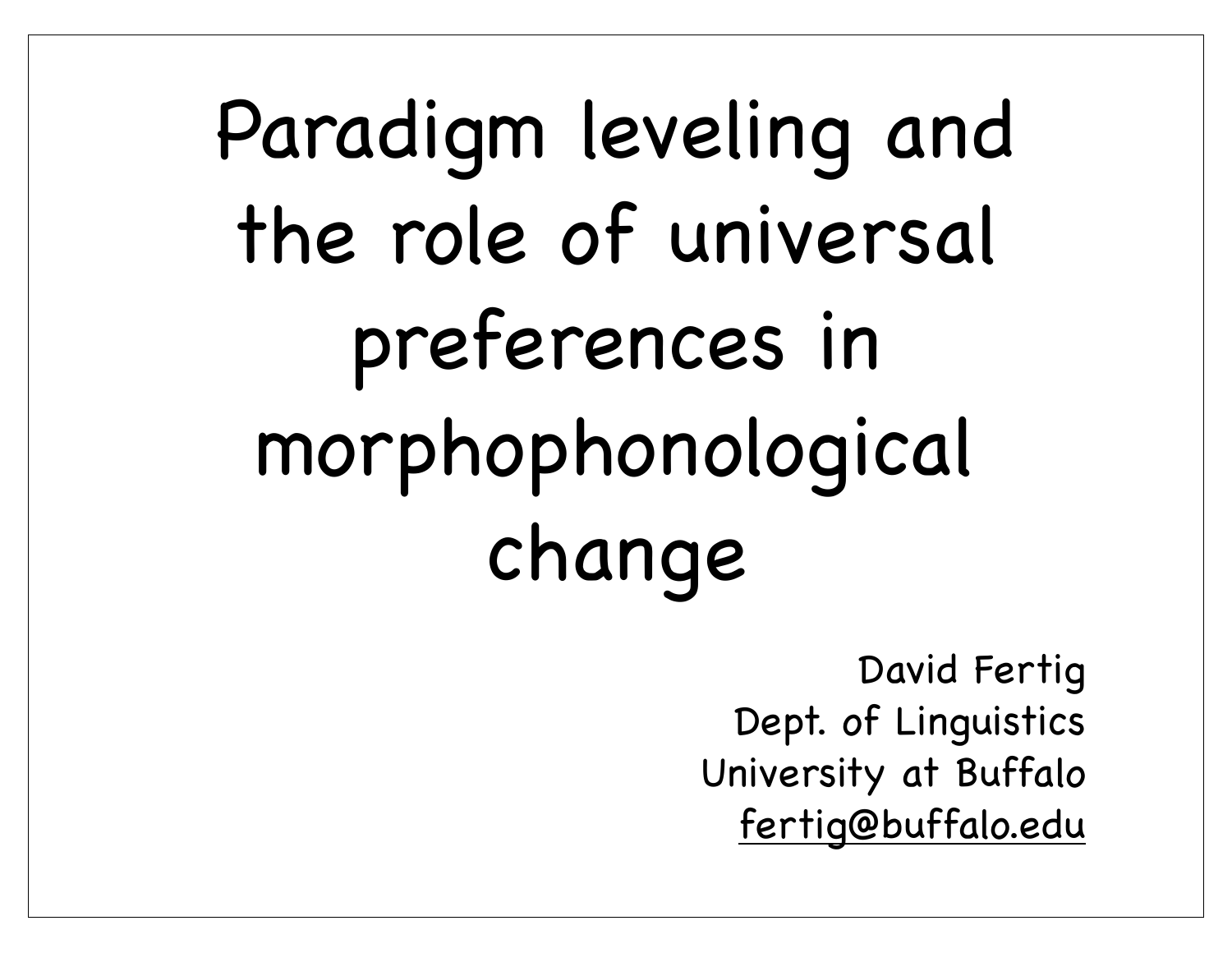Overview of talk

Part I: Introducing the phenomenon and the issues

What is paradigm leveling?

Garrett's question(s)

Part II: Mechanism(s?) of paradigm leveling

Part III: Optimization?

Part IV: Paradigm uniformity vs. "harmony"/"symmetry"/"congruity"/"stability"/ frequency

Part V: Where does this leave us?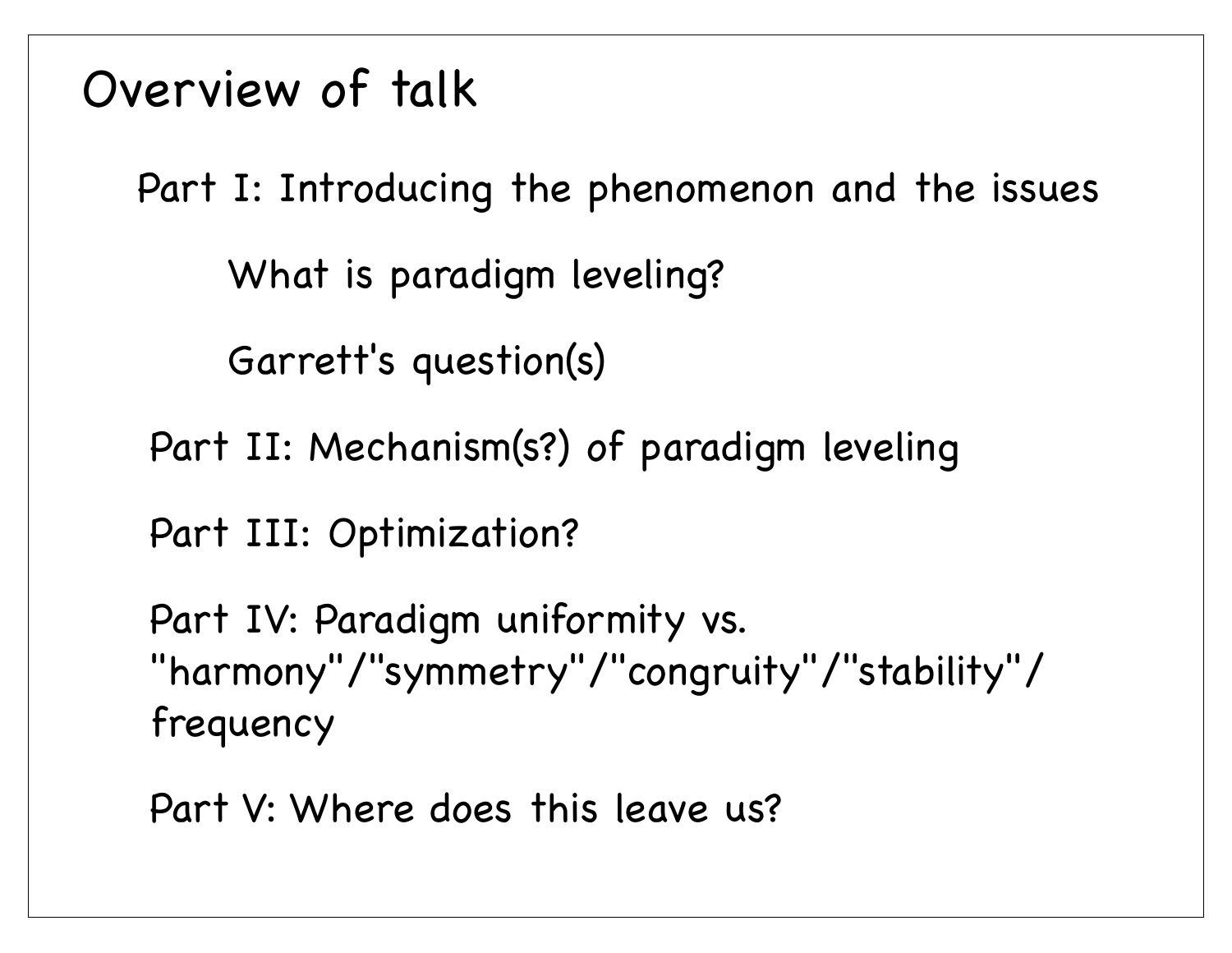# Part I: Introducing the phenomenon and the issues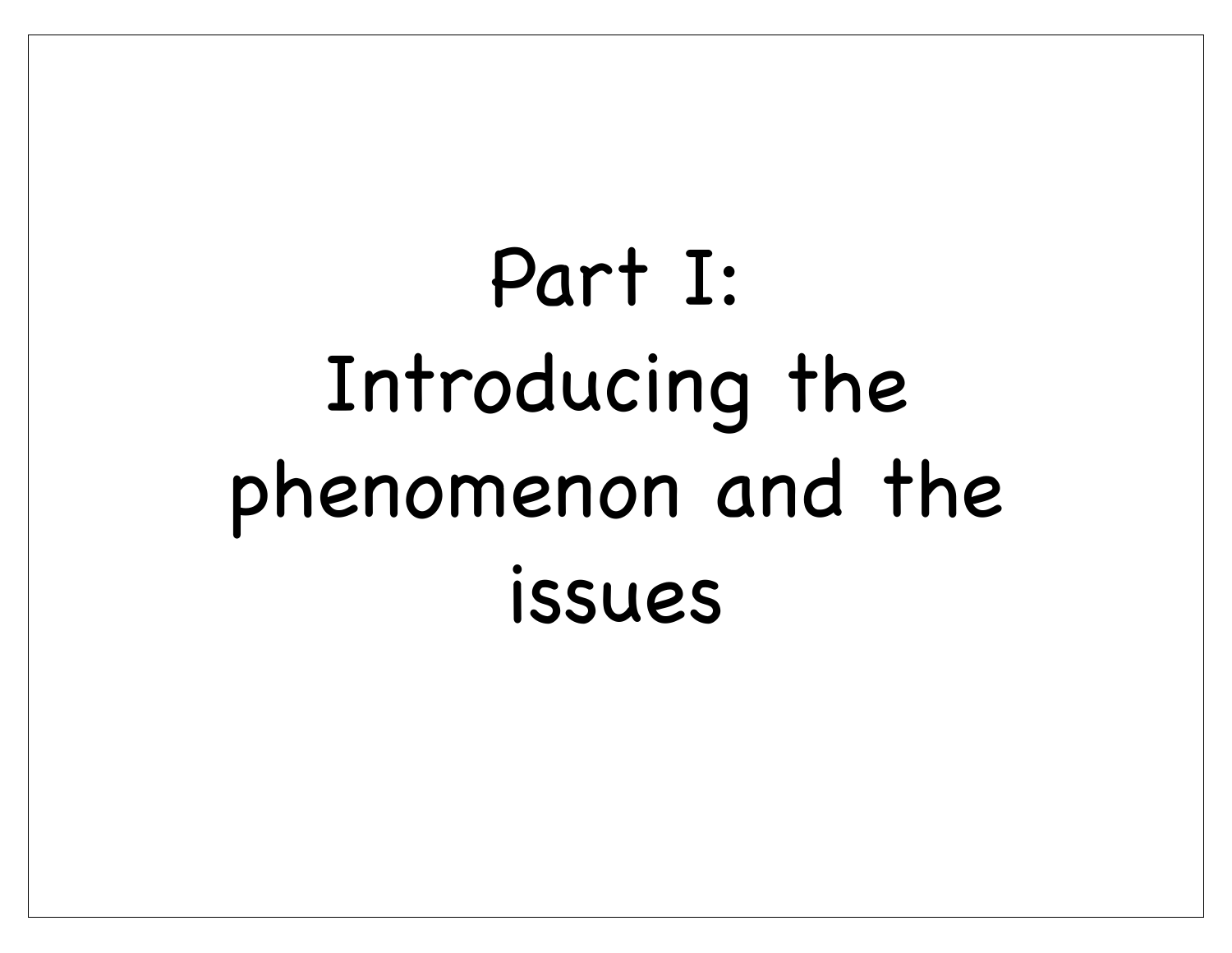#### Leveling

An early definition:

= "existing alternations are either curtailed or eliminated altogether, with the result that allomorphs of some morphemes become more similar to each other or merge completely" (Kiparsky 1968:200).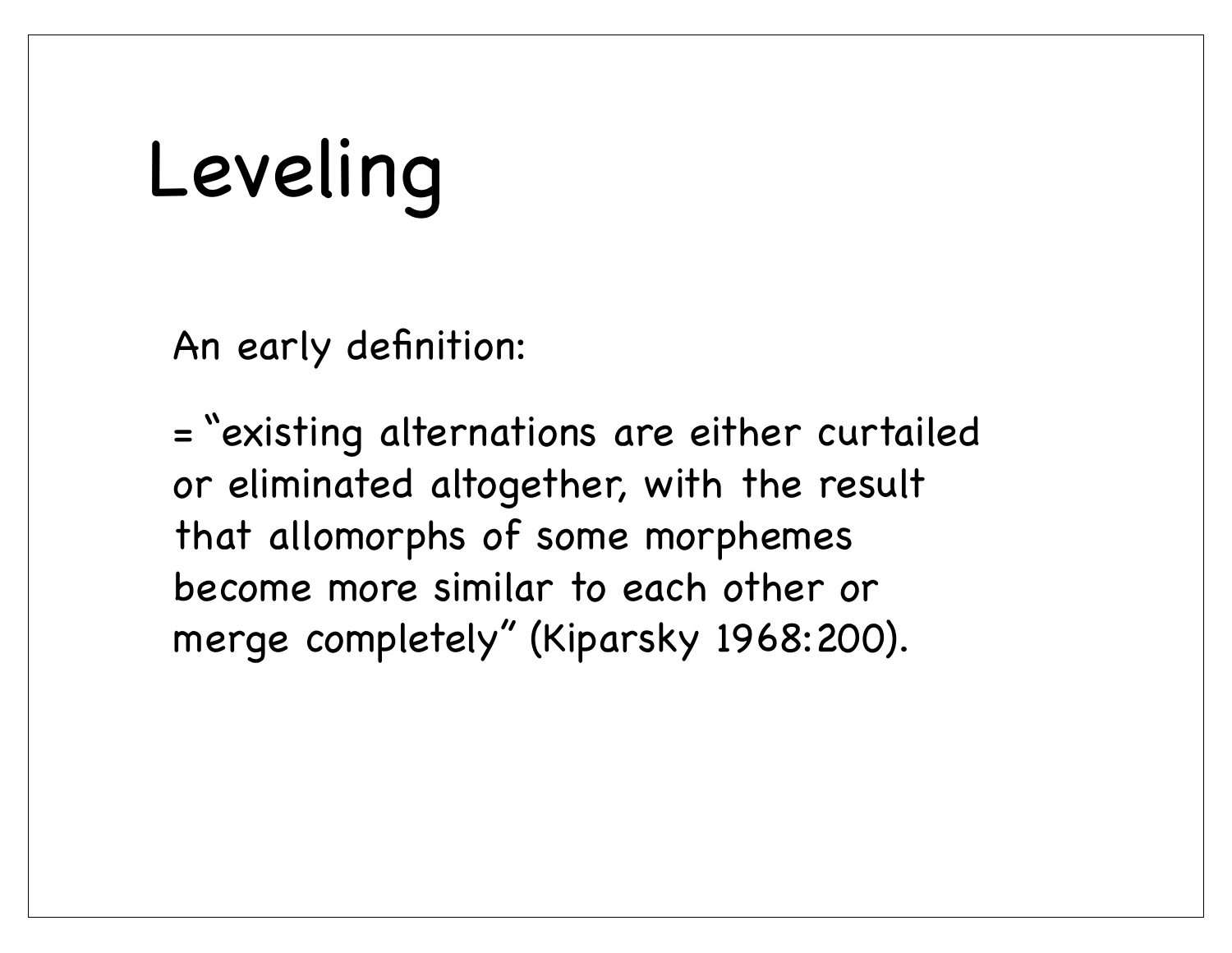## Paradigm leveling

A recent, widely cited definition:

"the complete or partial elimination of paradigmatic alternations that do not seem to signal important differences in meaning or function" (Hock and Joseph 2009:152).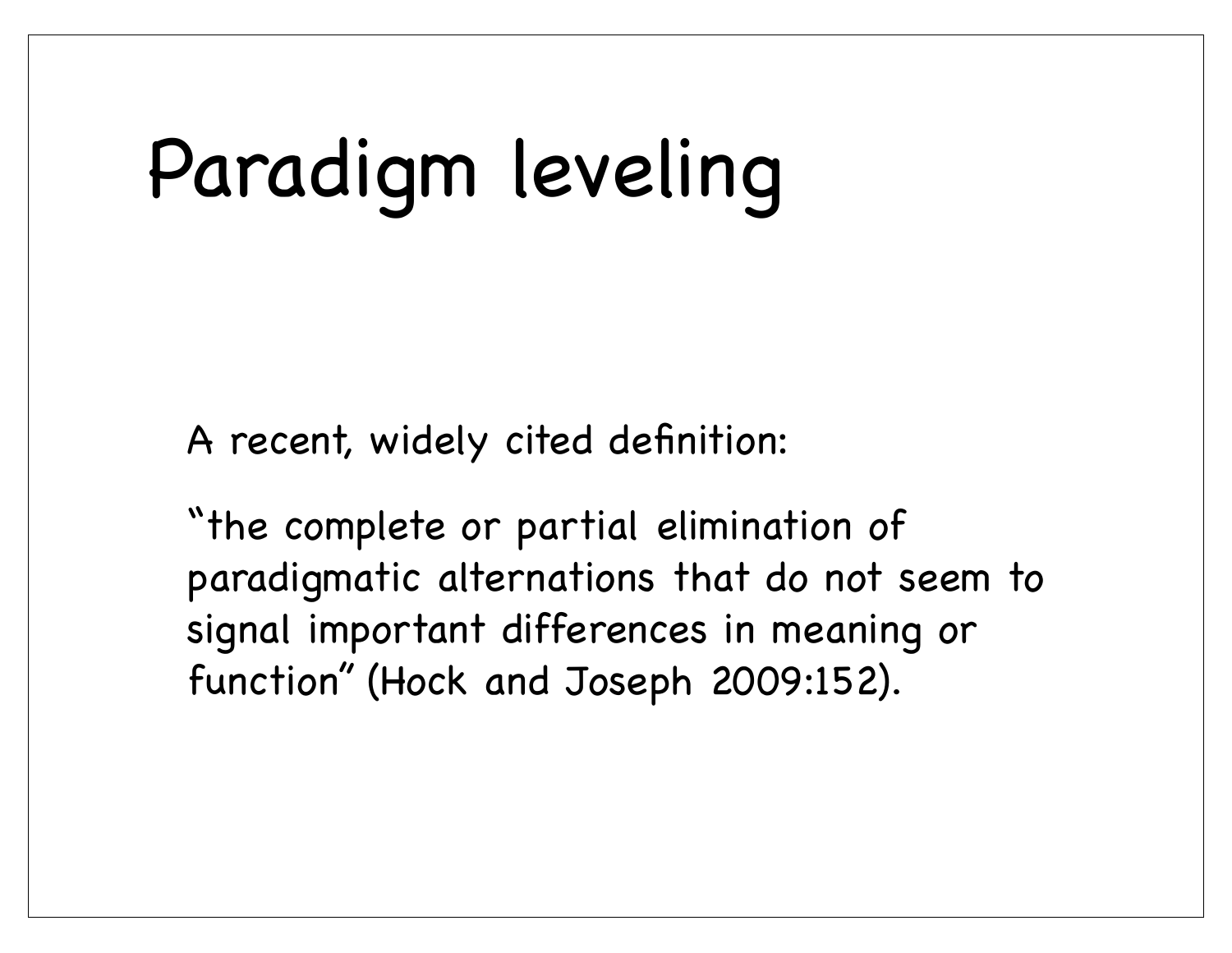## Complete leveling, example 1

| ' to love'     | Latin  | Old<br>French | Modern<br>French |
|----------------|--------|---------------|------------------|
| infin.         | amāre  | amer          | aimer            |
| 1 <sub>S</sub> | amō    | aim           | aime             |
| 2s             | amās   | aimes         | aimes            |
| 3s             | amat   | aimet         | aime             |
| 1 <sub>p</sub> | amāmus | amons         | aimons           |
| 2p             | amātis | amez          | aimez            |
| 3p             | amant  | aiment        | aiment           |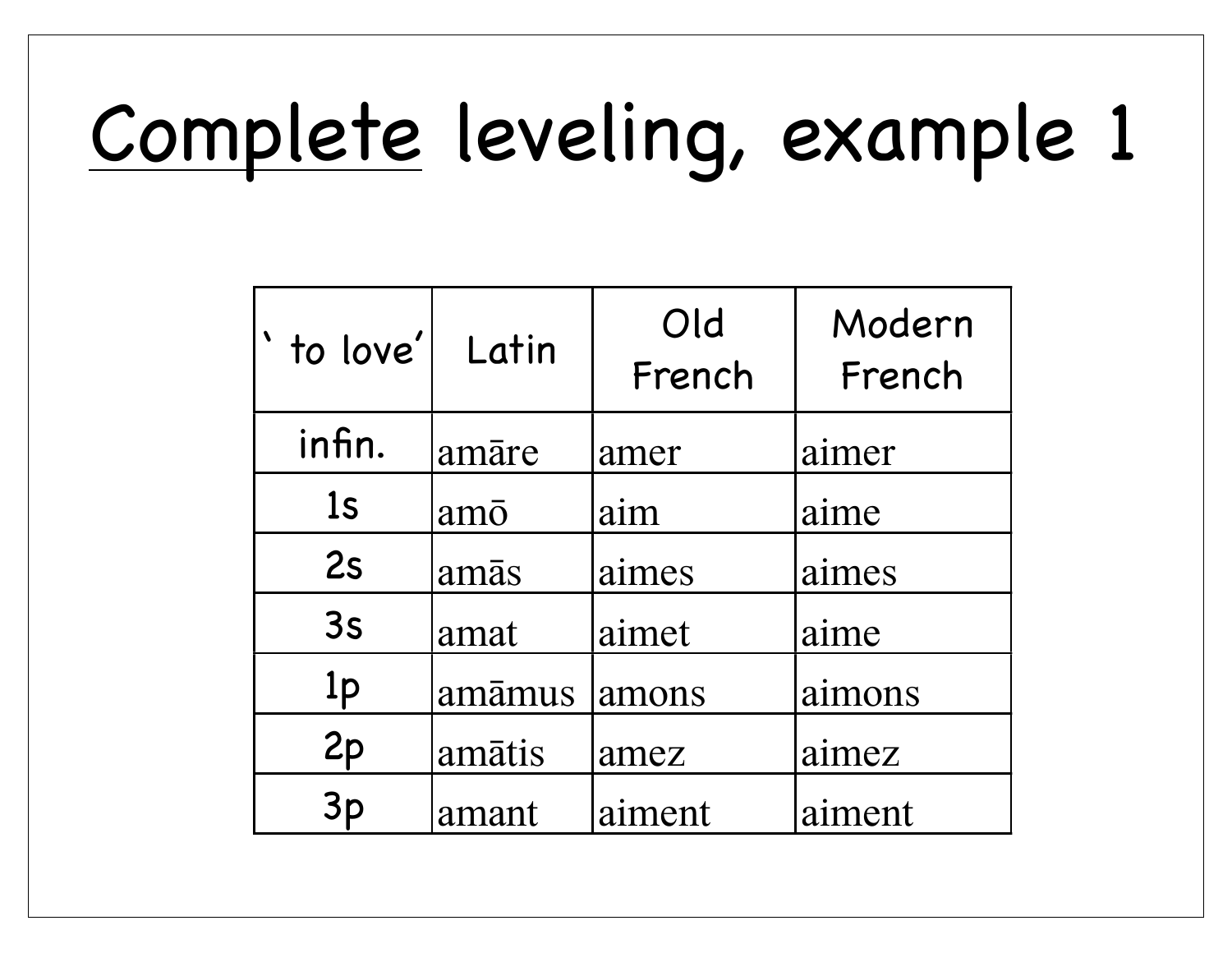## Complete leveling, example 2: *Rückumlaut* in German verbs:

| (1s, pres-past) | Middle High<br>German       | Mod. Standard<br>German |
|-----------------|-----------------------------|-------------------------|
| 'to warm'       | wermen-warmte wärmen-wärmte |                         |
| 'to kiss'       | küssen-kuste                | küssen-küsste           |
| 'to hear'       | hæren-hôrte<br>hören-hörte  |                         |
| `to lead'       | vüeren-vuorte               | führen-führte           |
| to miss'        | vælen-vâlte                 | fehlen-fehlte           |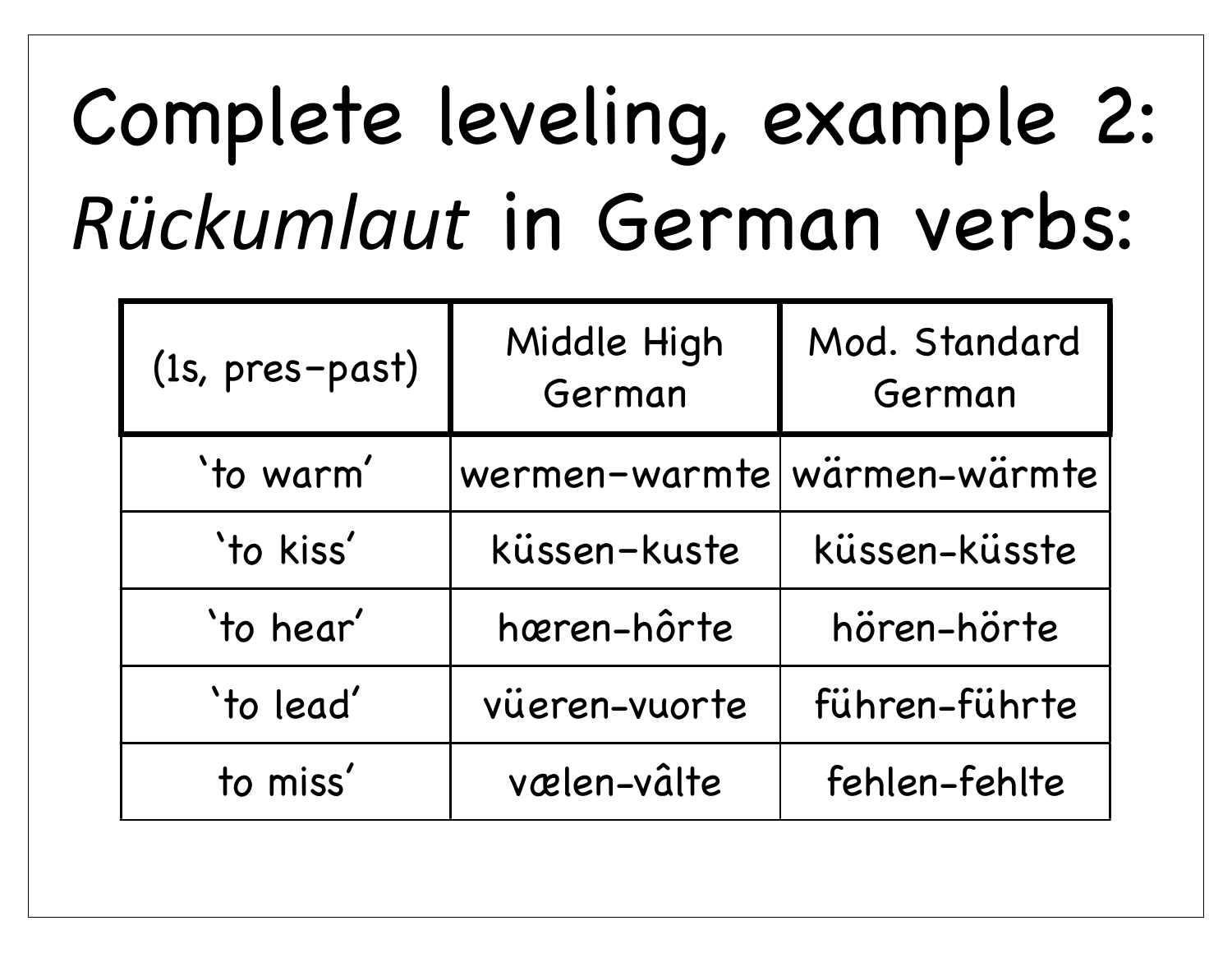## Complete leveling: Example 3

English *day*:

early Middle English *dai–dawes* -> *day–days*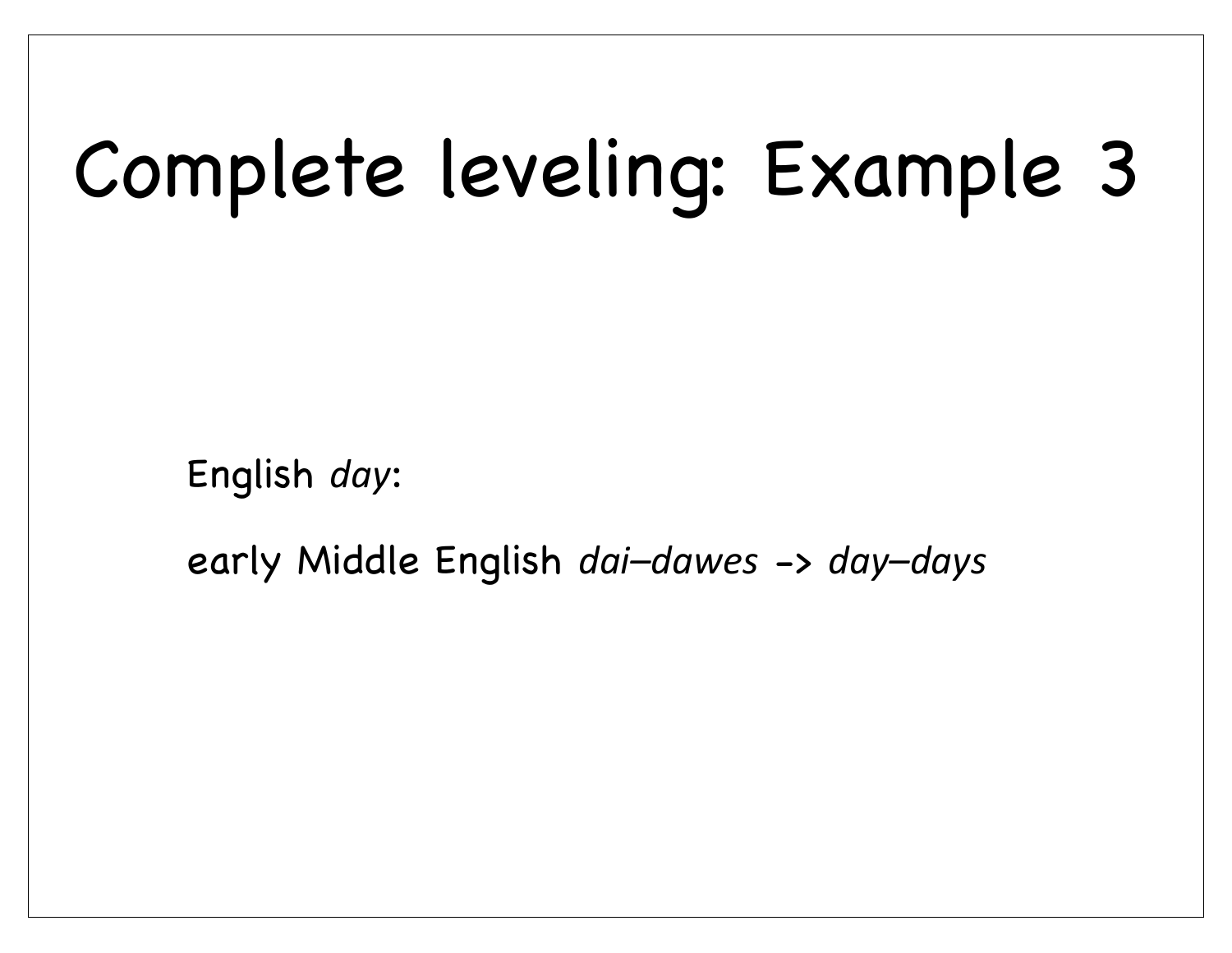## Complete leveling: Example 4

English *ŋ–ŋg*:

early Modern English *sing–singer* =  $/\text{sin}/\text{-}/\text{sin}$ g*x*/

-> present-day English /sin/-/sinu/

compare retention of ŋg prevocalically in:

(1) *finger* = /fɪŋgɹ̩/, etc. (monomorphemic)

(2)  $long-longer = /l<sub>op</sub>/-/l<sub>ong</sub>/, etc. (alternation)$ retained with the comparative suffixes)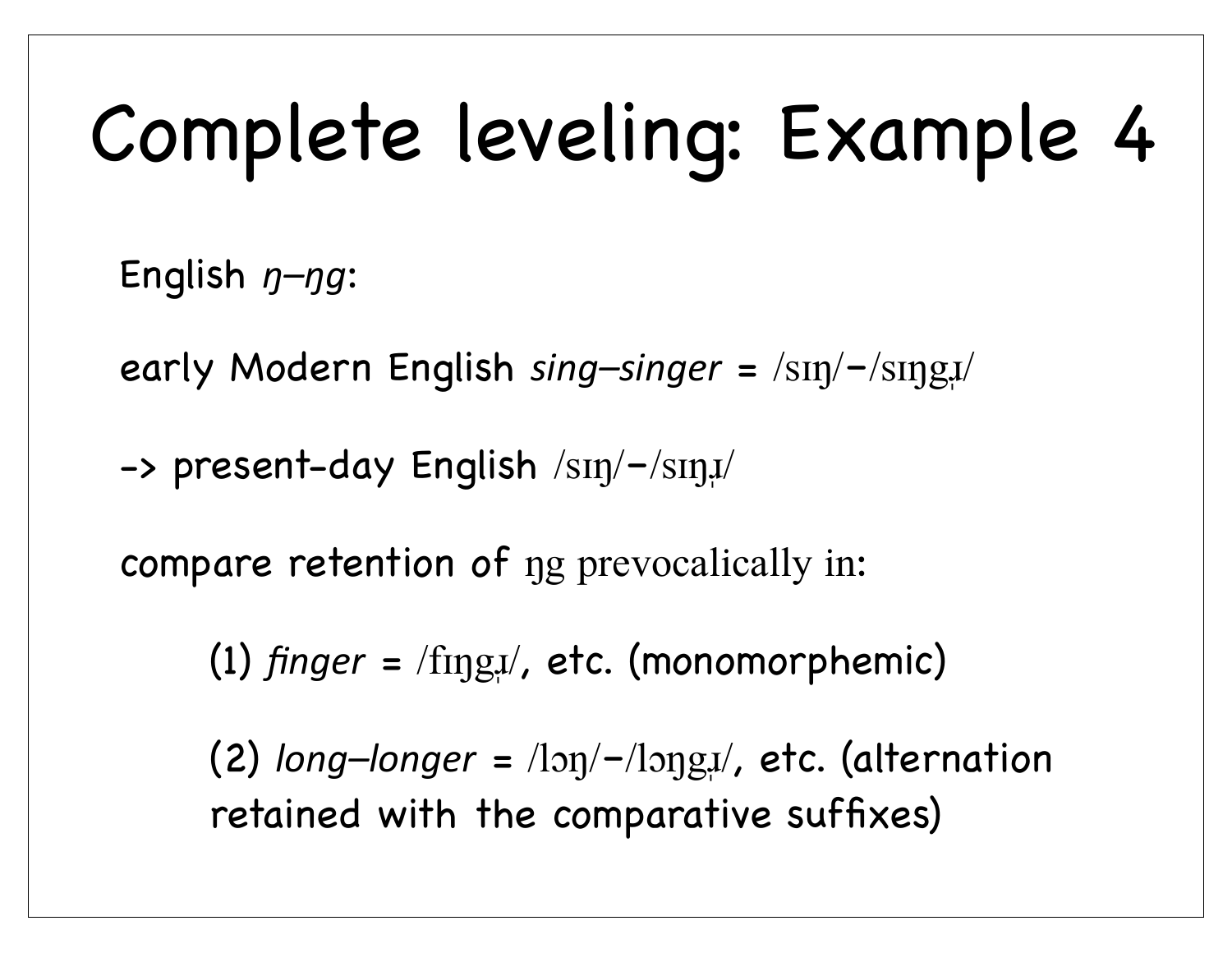### Conceptual/definitional issues 1: leveling vs. regularization

"some English 'strong' verbs have been levelled to the 'weak' pattern, as for instance in dialects where *throw/ threw/thrown* has become *throw/throwed/ throwed*" (Campbell 2004:106)

"Leveling" is more commonly restricted to developments that consist **only** of elimination of stem alternations

(BUT: Many favorite examples of leveling are nevertheless **also** regularization, e.g. *old-elder* -> *old-older*)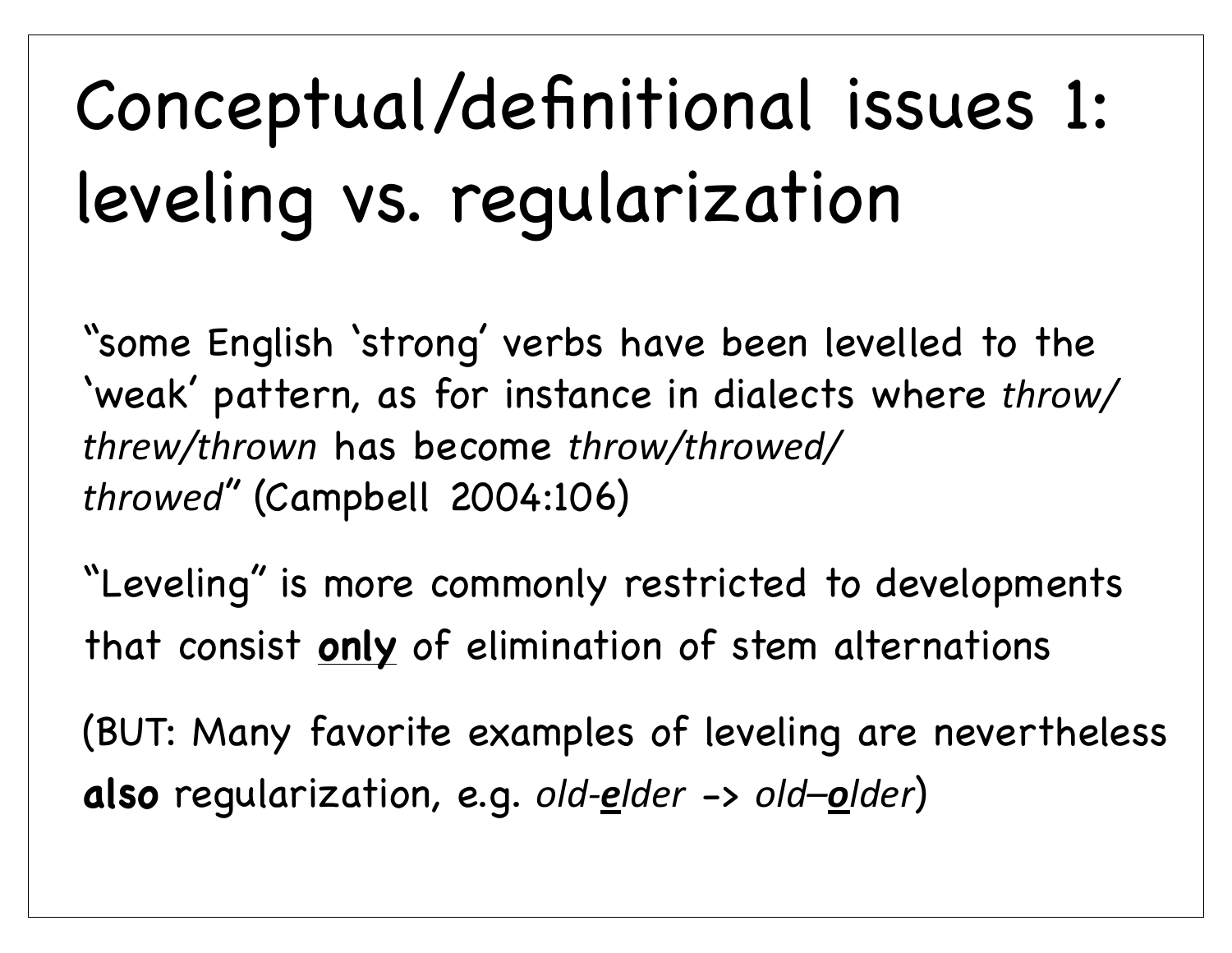Conceptual/definitional issues 2: "leveling" by regular sound change

Examples:

Old English *æ–a* -> Middle English *a–a*

OE *fæt–fatu* 'vat(s)' -> early ME *fat–fate<*

Gmc. *sōkjana–sōhtē* -> German *suchen–suchte* (cf. English *seek–sought*)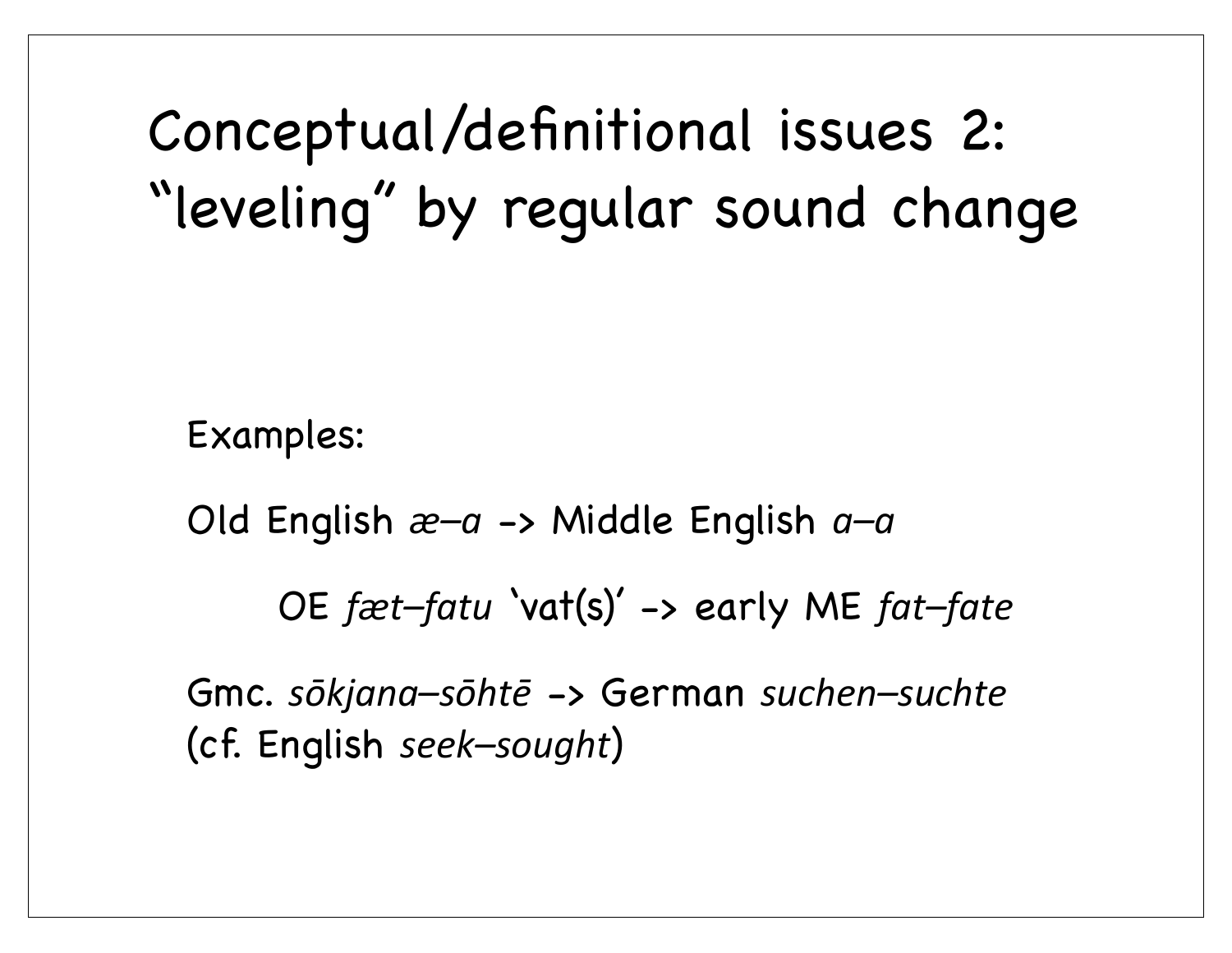#### Revised definition

Paradigm leveling =

innovation/change that

(1) consists only of the partial or complete elimination of stem alternations/allomorphy;

(2) is motivated by morphological or morphophonological patterns.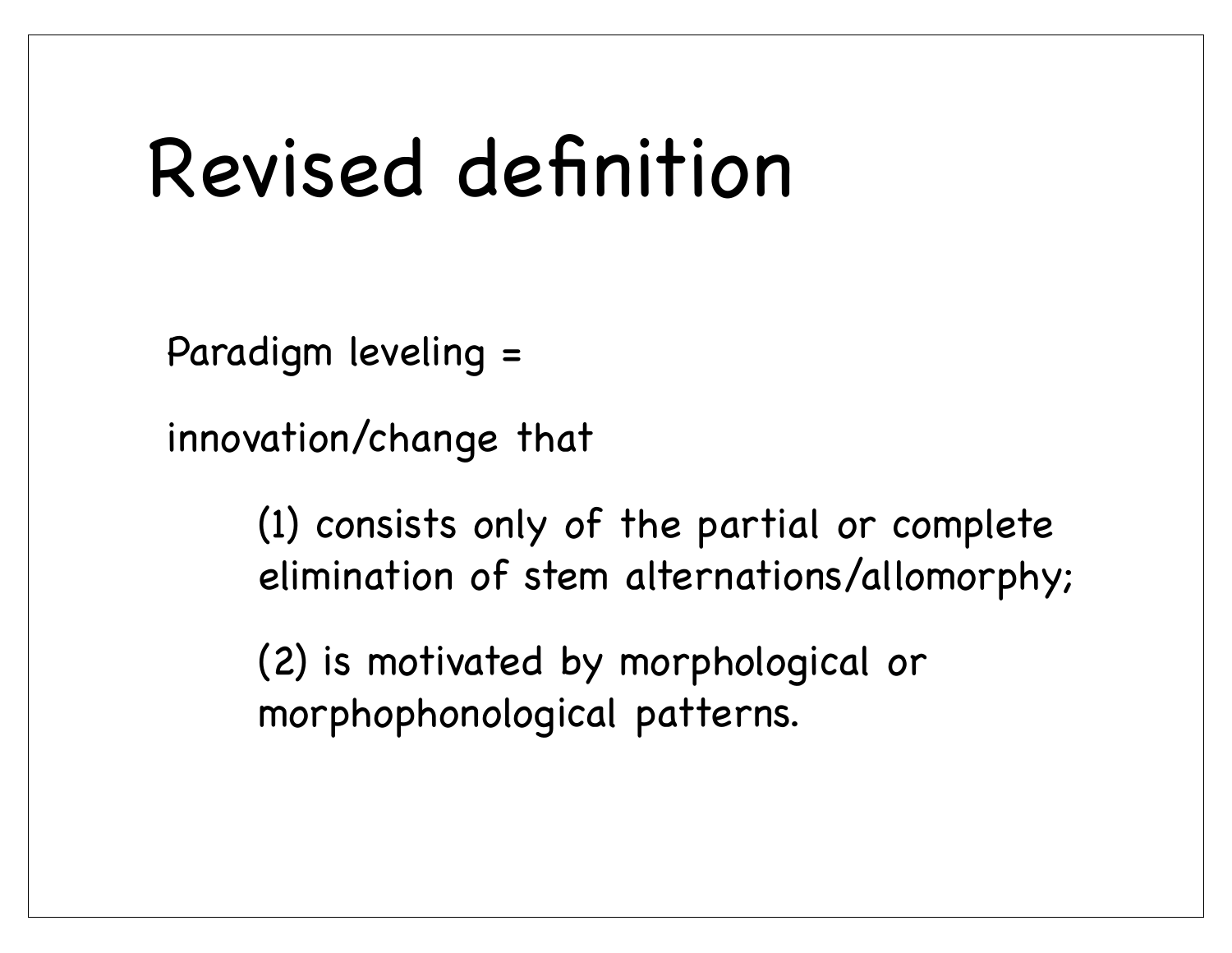## The question(s)

"Optimization. Does paradigm leveling occur because of some optimizing impulse (a preference for simplicity in general or uniform paradigms in particular) or, alternatively, is it a consequence of independent mechanisms of morphological change?" (Garrett 2008:125)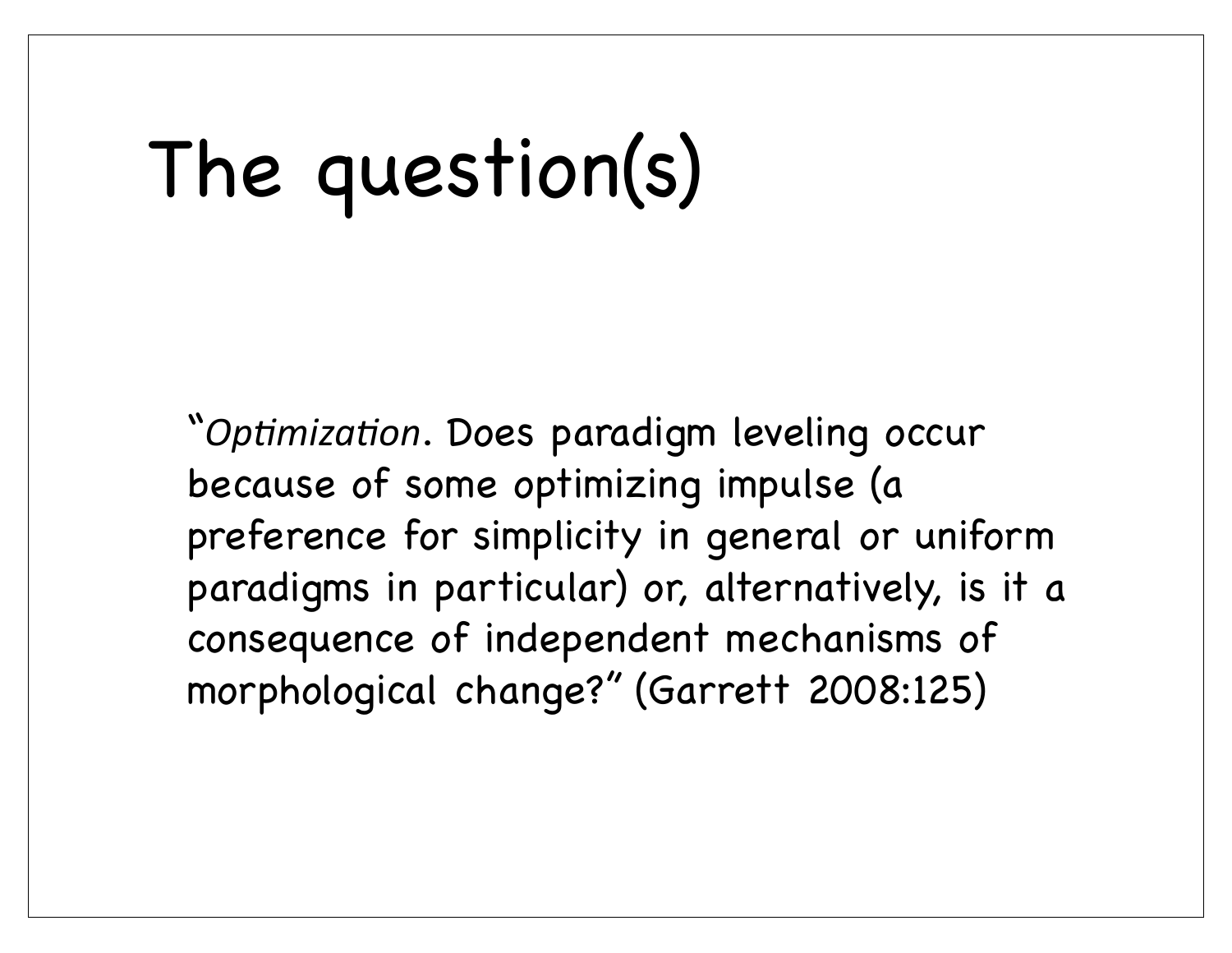# (At least) **two** questions

Garrett's basic question –

"Does paradigm leveling occur because of some optimizing impulse [...] or, alternatively, is it a consequence of independent mechanisms of morphological change?"

– conflates (at least) two orthogonal issues: one concerns the mechanisms behind leveling innovations, the other the full range of factors that influence the course of morphophonological change.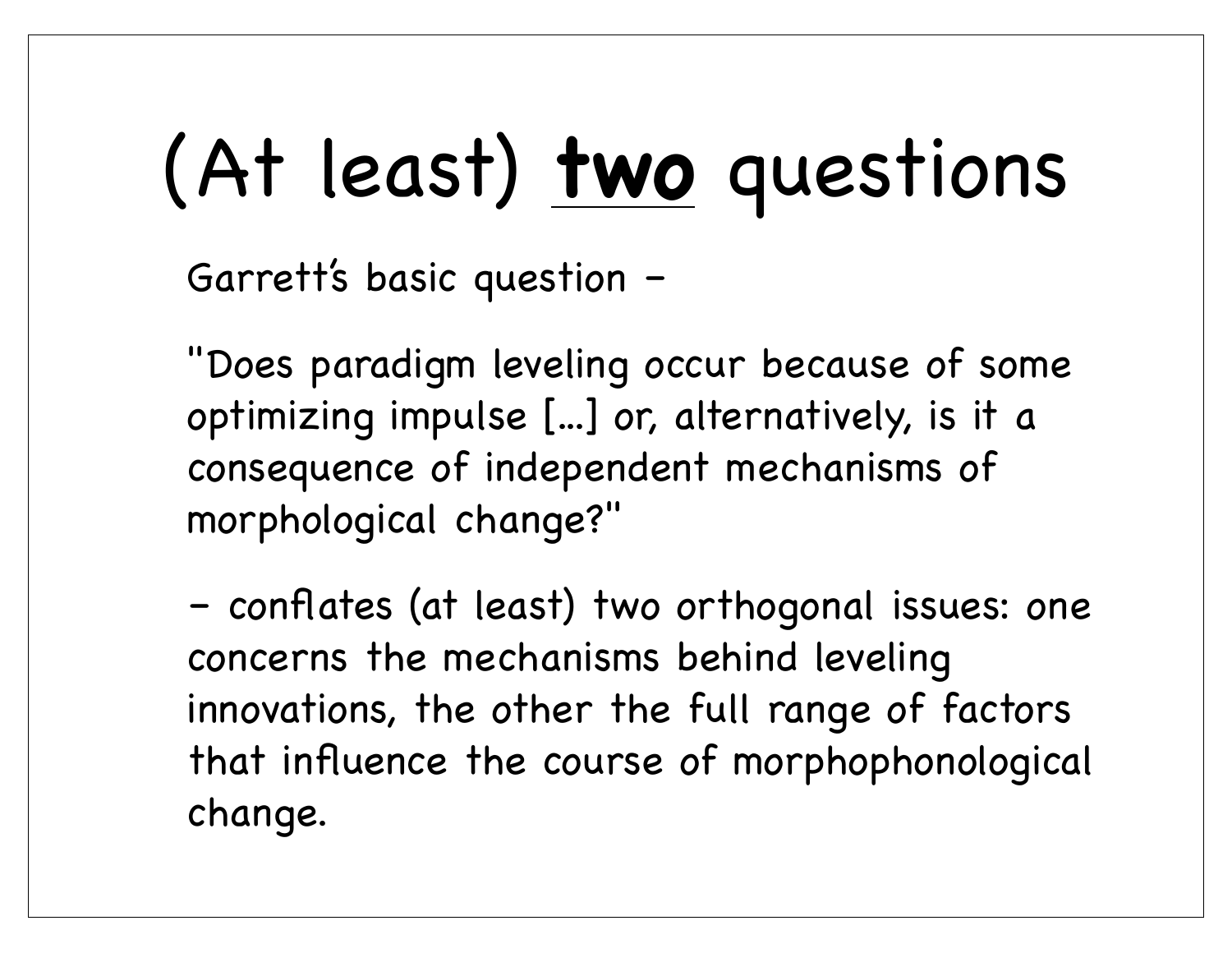#### The mechanisms question

Do the mechanisms behind leveling innovations specifically involve the reduction/elimination of allomorphy in some way, or do they just happen to lead to this outcome in many cases?

This question is largely **orthogonal** to the "optimizing impulse" question...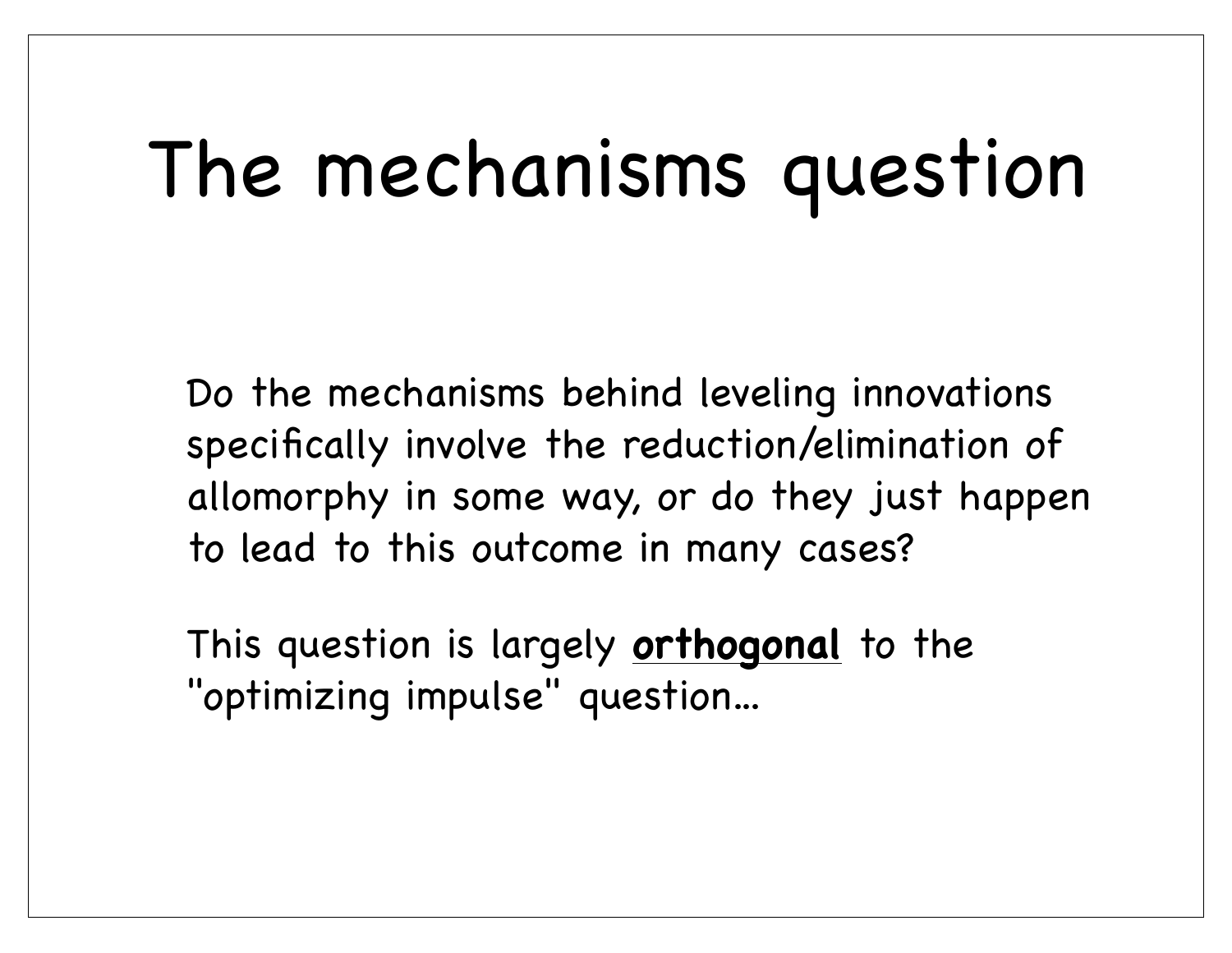## The optimizing-impulse question

Does some kind of "preference" for patterns or systems with certain properties play a role in shaping the course of morphophonological change?

and if so:

Does the preference specifically favor stem uniformity (non-alternation)?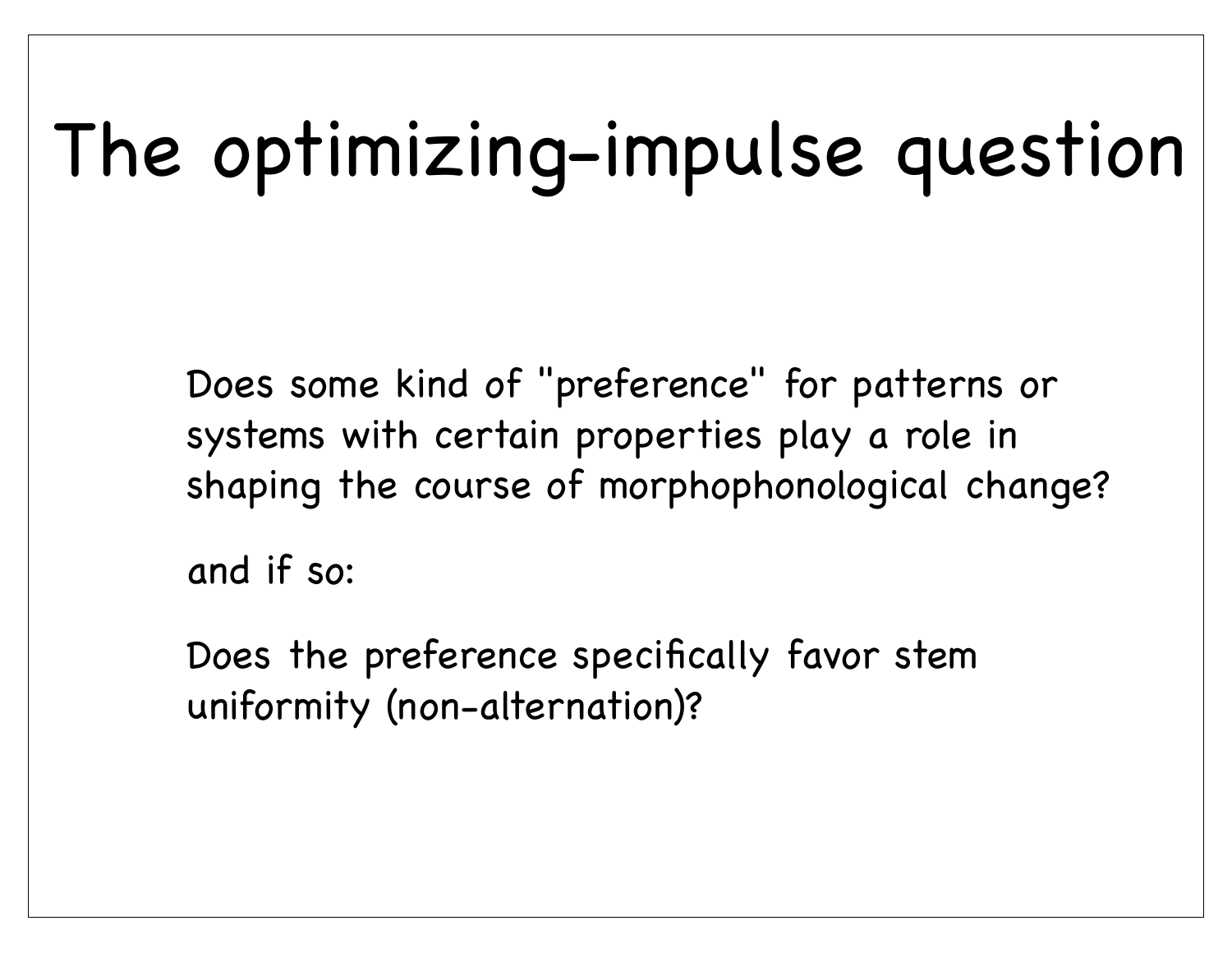### 4 possible positions

1. There is no mechanism of paradigm leveling that specifically involves reduction/elimination of stem allomorphy and no preference for non-alternation. (Garrett, Paul)

- 2. mechanism yes, preference no (Croft, Kiparsky [?])
- 3. mechanism no, preference yes (Hale and Reiss [?])
- 4. mechanism yes, preference yes (Curtius, Vennemann)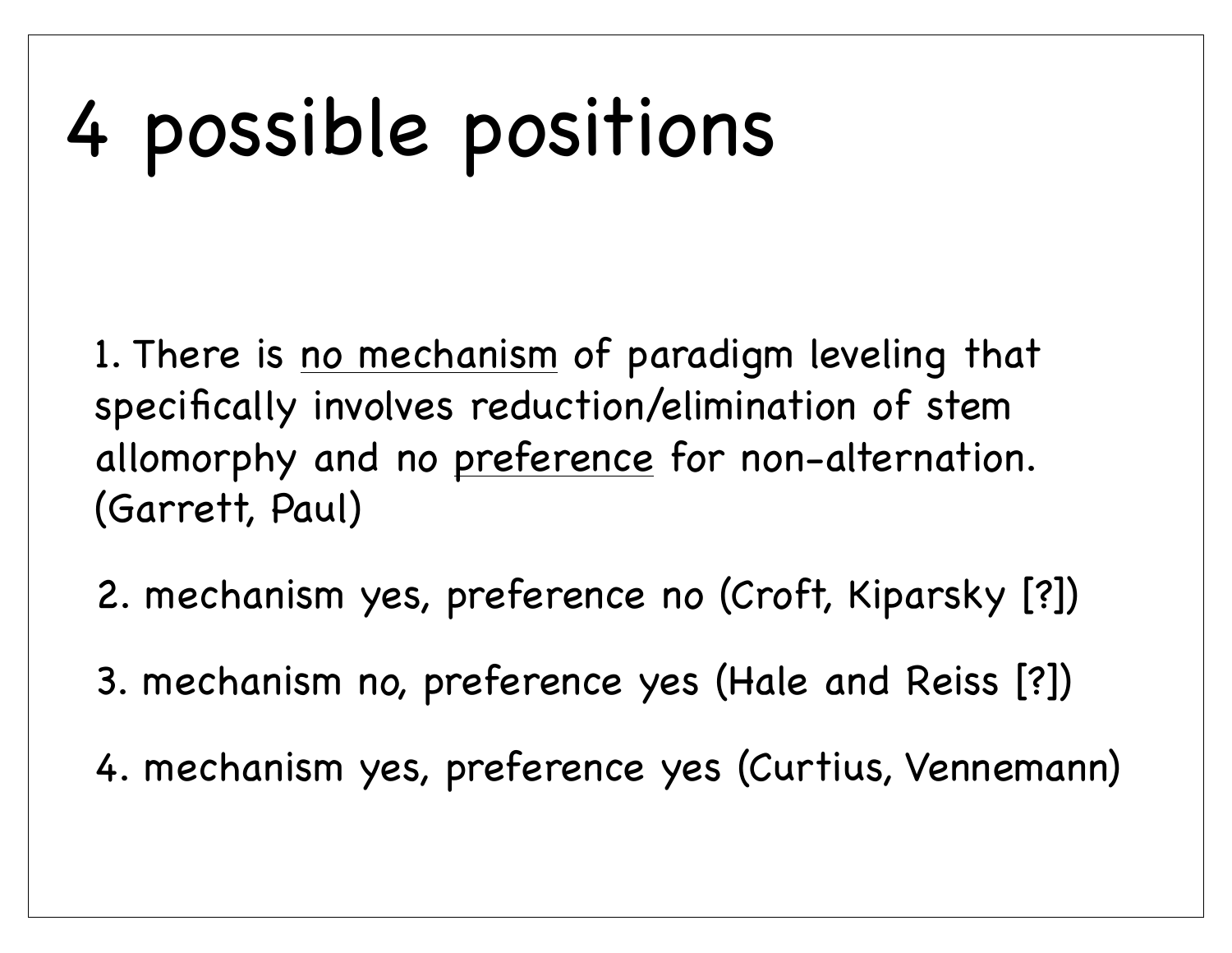# "optimizing impulse" (1):

"The motivation for leveling has been plausibly expressed in the slogan ONE MEANING – ONE FORM." (Hock and Joseph 2009:152)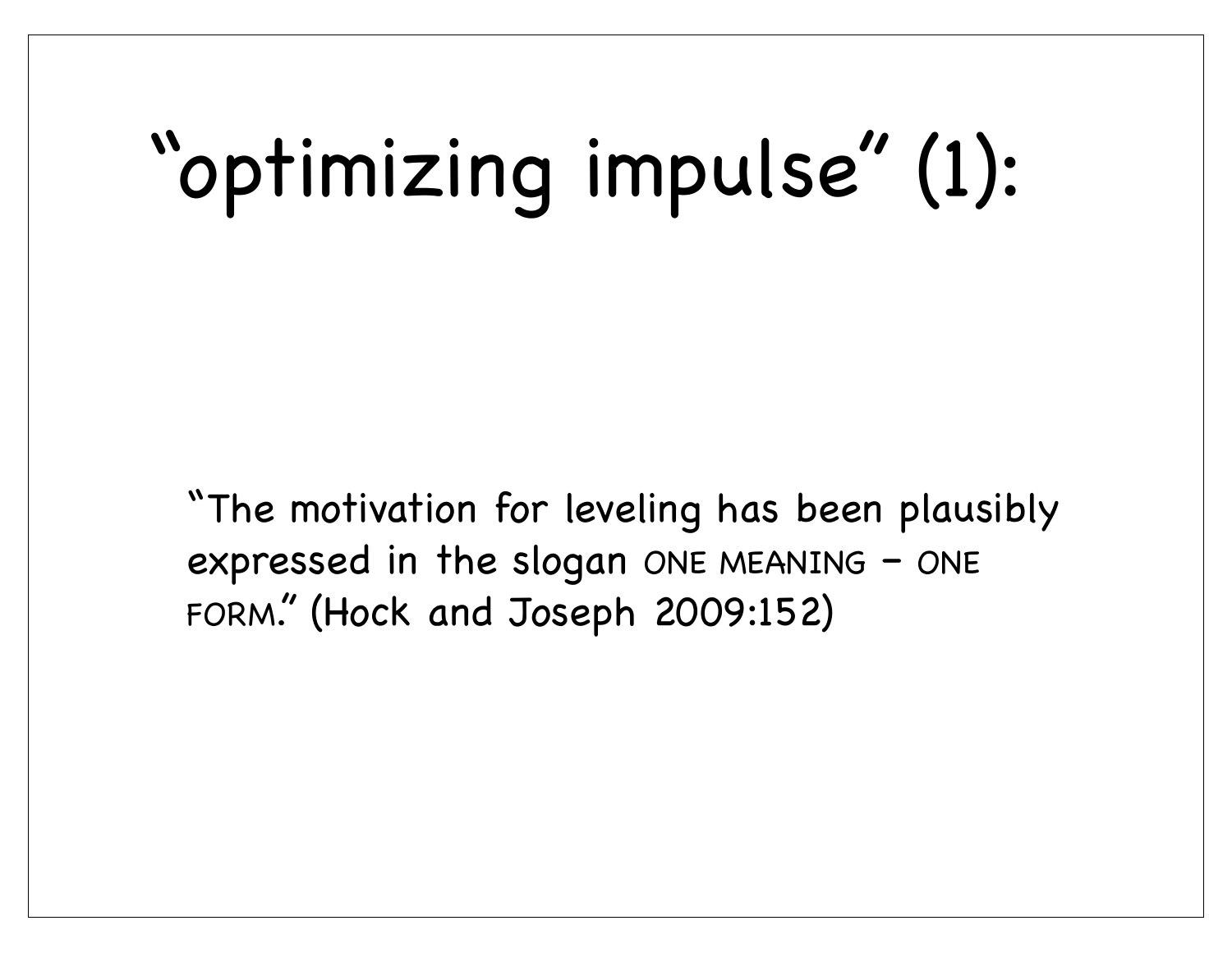# "optimizing impulse" (2):

"...manifestations. of phonetic adaptation and inertia [...] may continuously cause us to stumble into allowing two meanings for a single form or two forms for a single meaning, but we do not live happily with either accident and only tolerate the one while moving immediately to repair the other." (Bolinger 1977:19–20)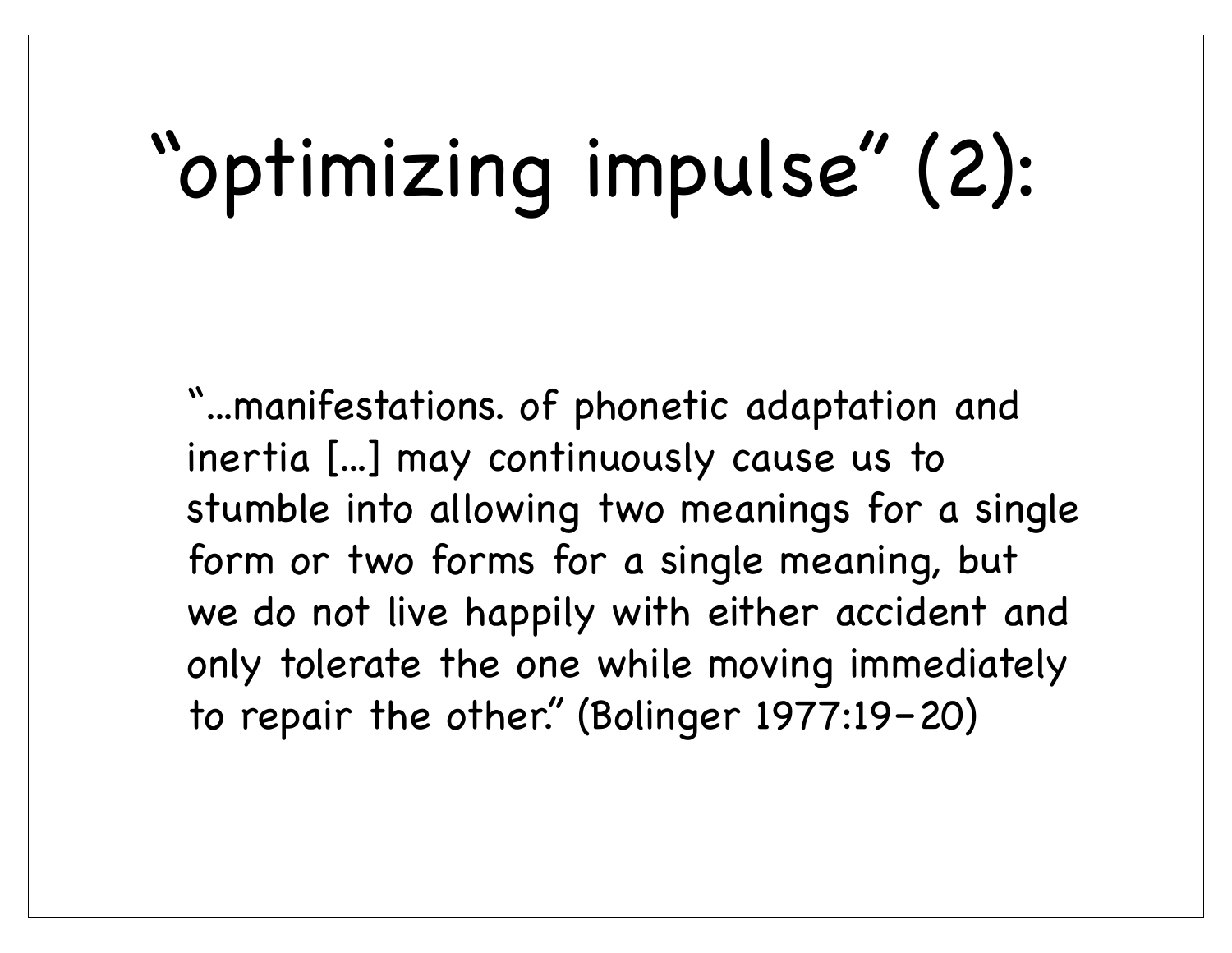# "optimizing impulse" (3)

Kiparsky (1971:600–601) – reversing his own earlier position – argues for "minimization of allomorphy as an independent functional principle which is not reducible to formal properties of the generative system of a language."

(...then later reversing this reversal: "Paradigmatic leveling is a direct reflex of language learners' tendency to simplify grammar, ..." (1978:90))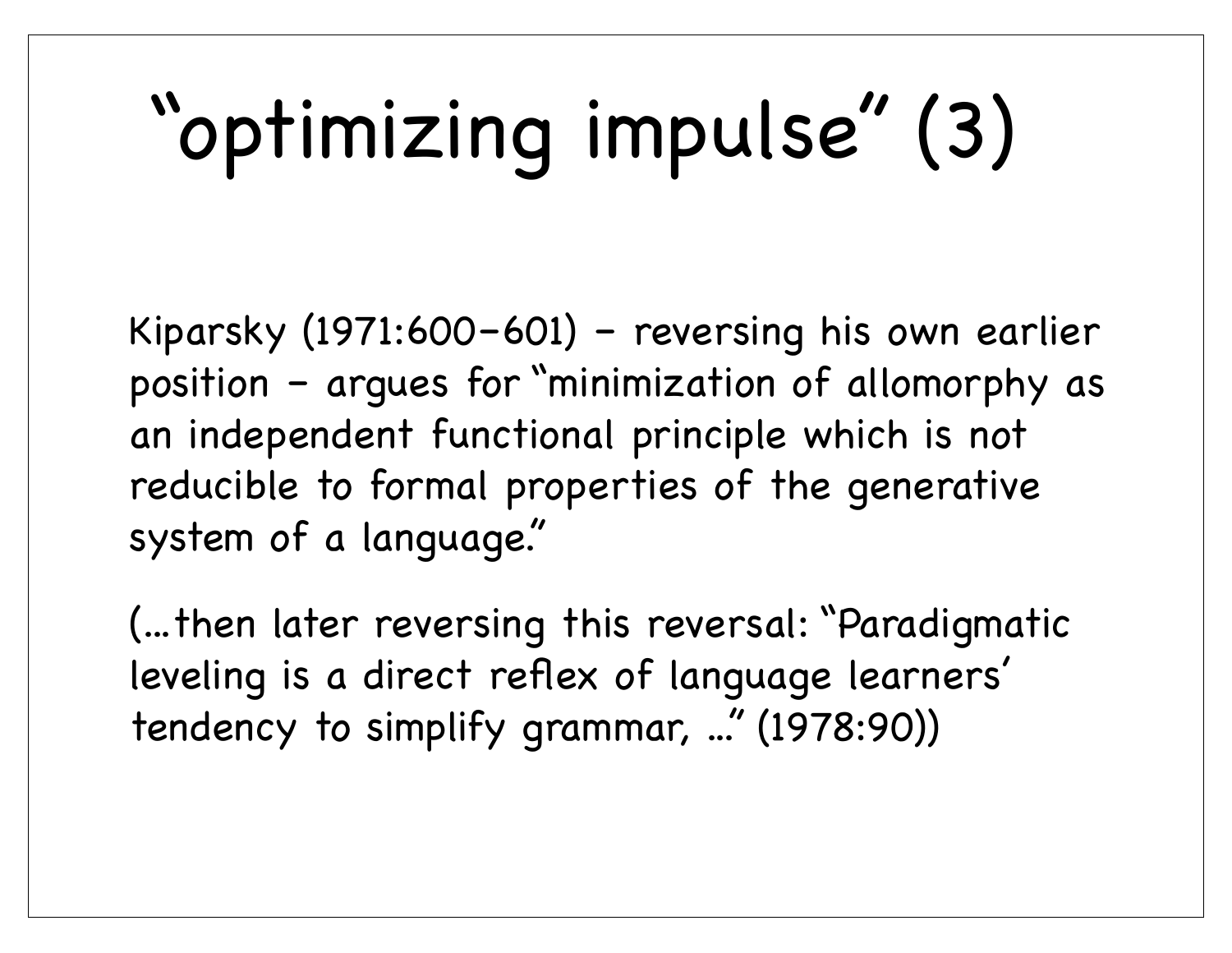# "optimizing impulse" (4)

"Language has a feeling for the affiliation of related forms; every one of these affects the others, and they show an unmistakable striving to make each other similar, even identical, to level out small differences resulting from individual conditions." (Curtius 1860:331, quoted in Wheeler 1887:40, my translation)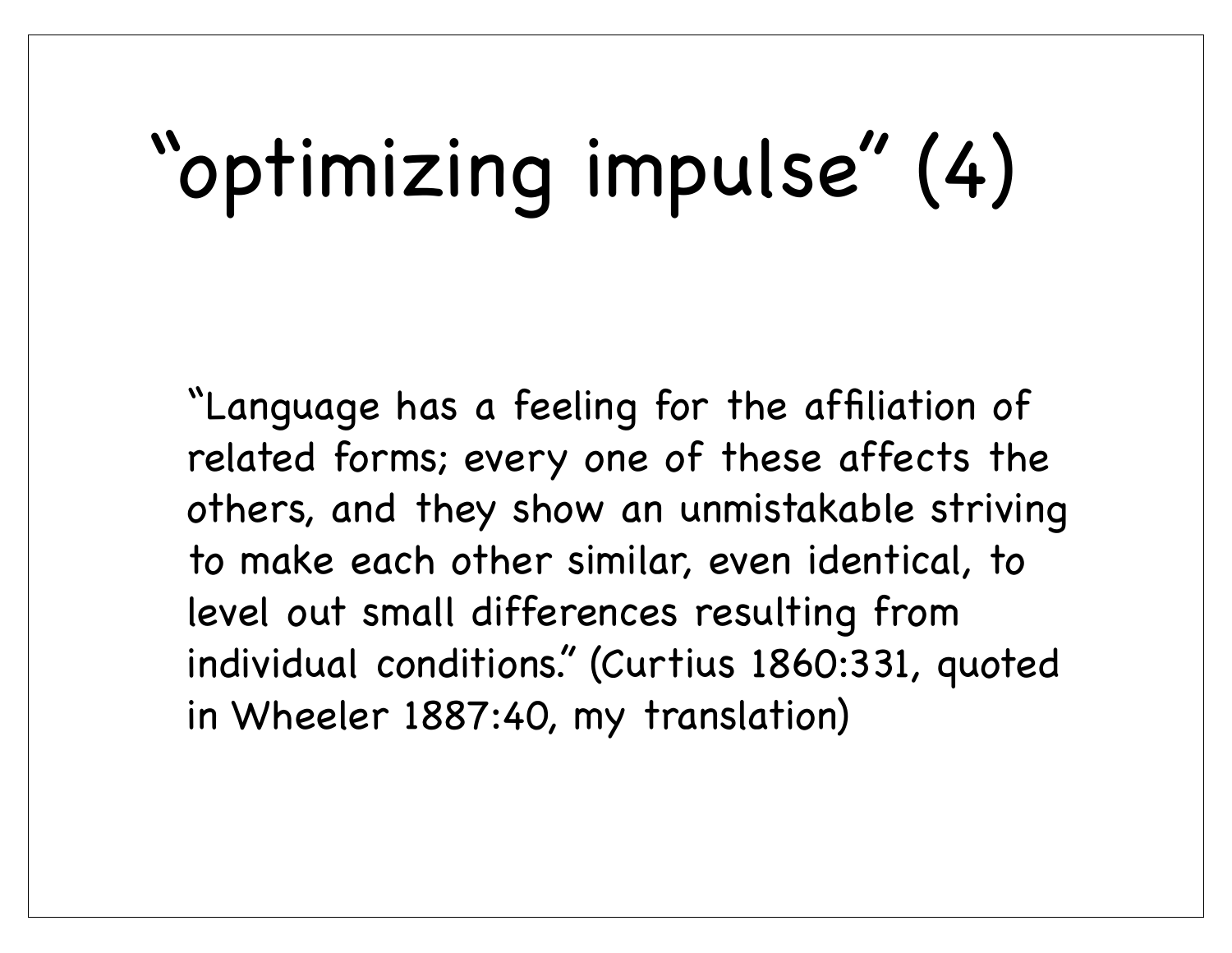## "independent mechanisms" (1)

"I have shown that pure leveling does not exist and that the emergence of paradigm uniformity is always the imposition of an existing (uniform) pattern on a non-uniform paradigm." (Garrett 2008:142)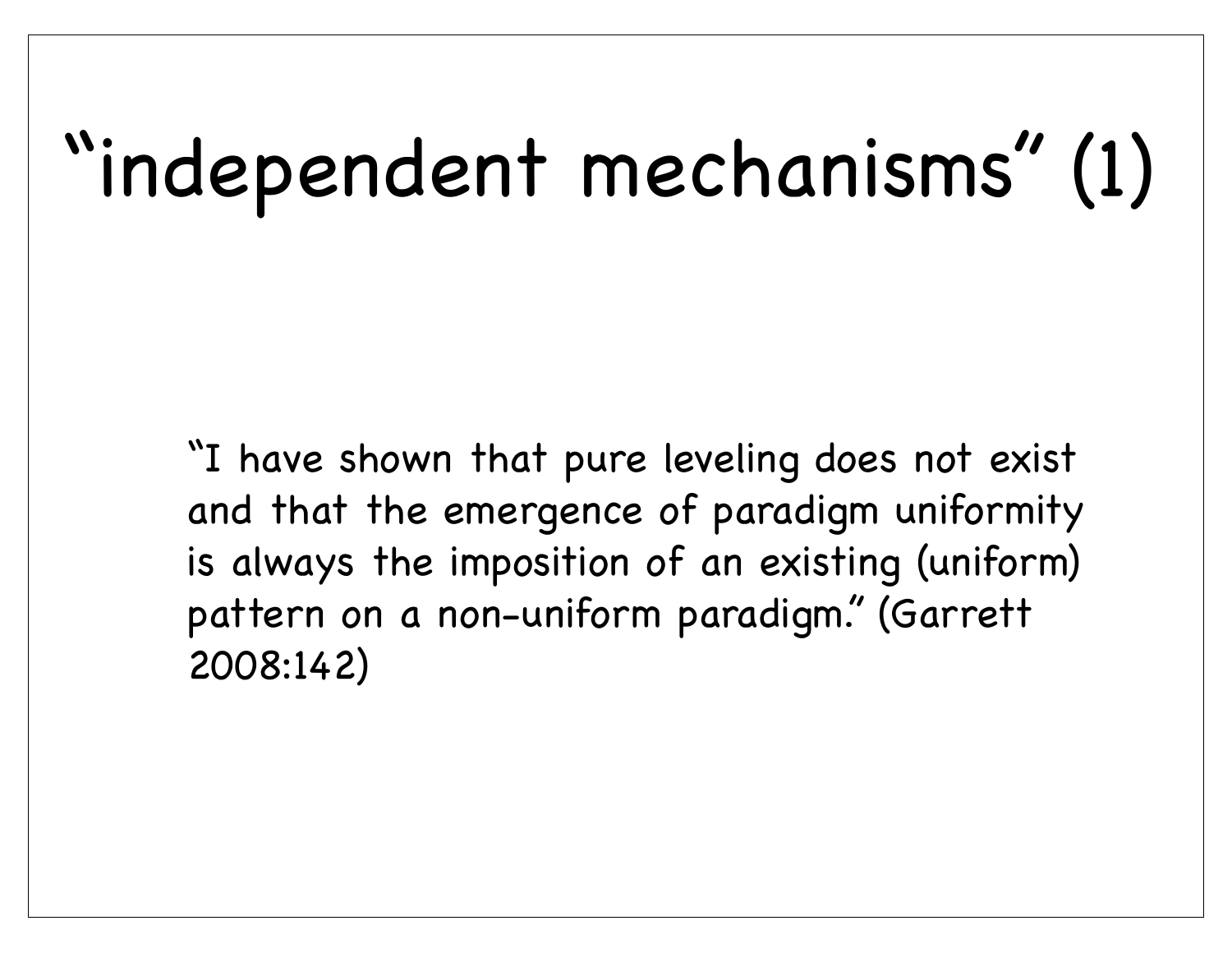## "independent mechanisms" (2)

"It is now apparent that a simple account of analogy, both (a) interparadigm (four-part) analogy and (b) paradigm leveling, within the context of the development of a generative theory of grammar, is provided by the restructuring of the lexicon in the process of lexical acquisition." (Hale and Reiss 2008:242)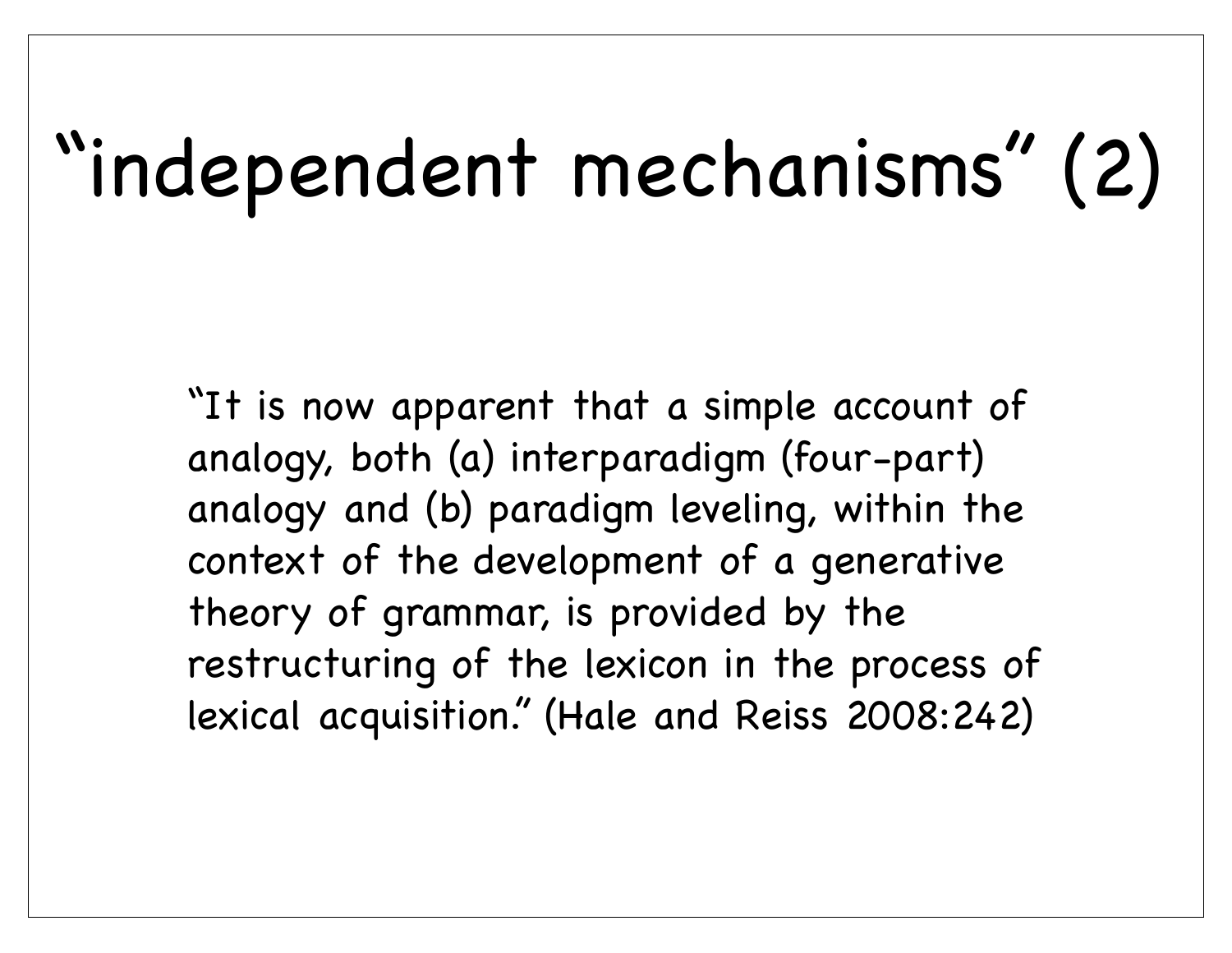## "independent mechanisms" (3)

 "...paradigm uniformity is really just the extension of an existing pattern of nonalternation..." (Albright 2005)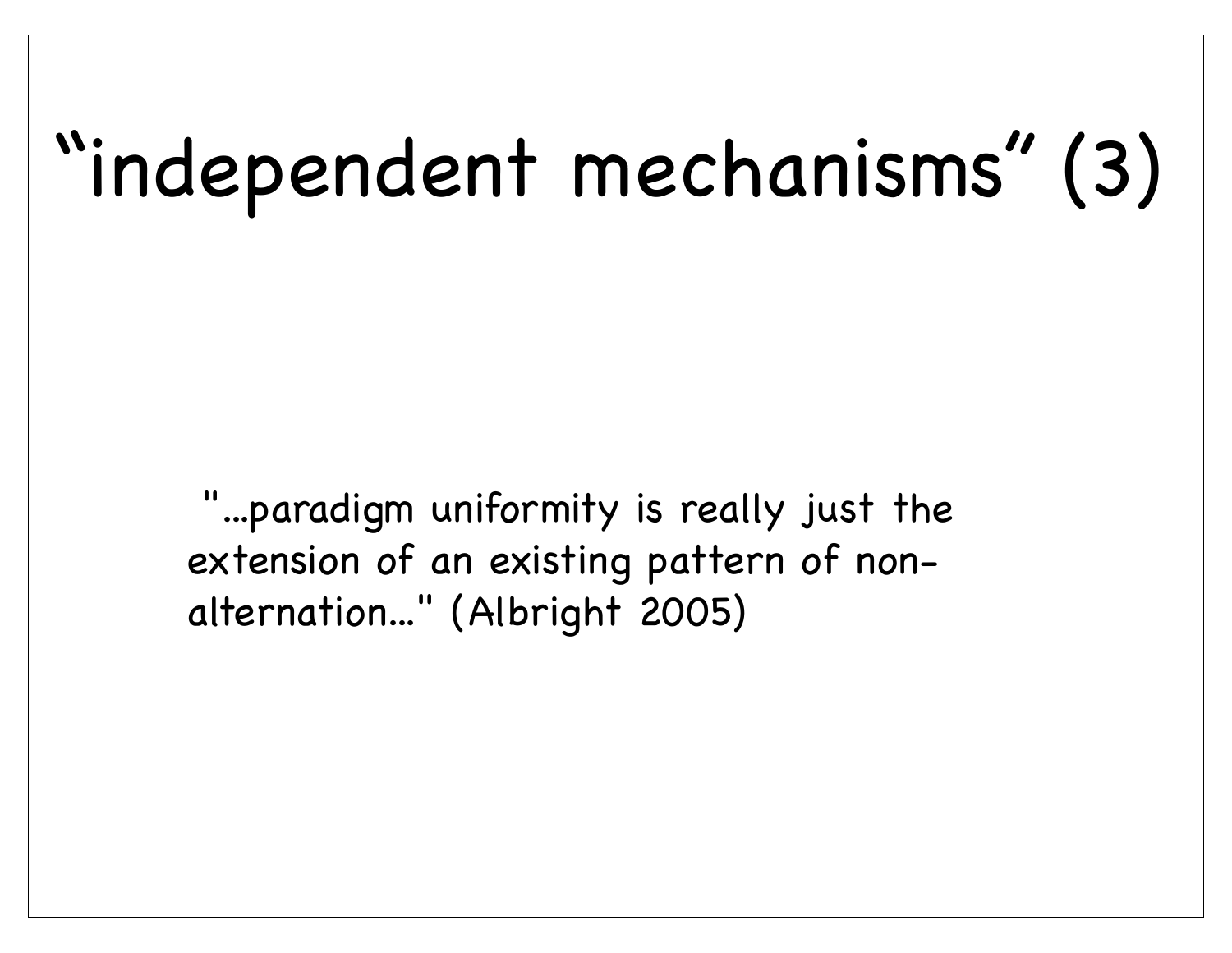## "independent mechanisms" (4)

"Where an unnecessary and useless difference has arisen through phonetic change, it can be eliminated with the help of analogy, specifically through the gradual replacement of the form that became differentiated in this way by a new formation that does not contain the difference in question. We can call this process leveling (*Ausgleichung*), but we must be clear in our own minds that the true essence of the process is not captured by this expression, that it consists rather of a complicated series of individual processes, which were analyzed in chapter 5." (1886:161, my translation)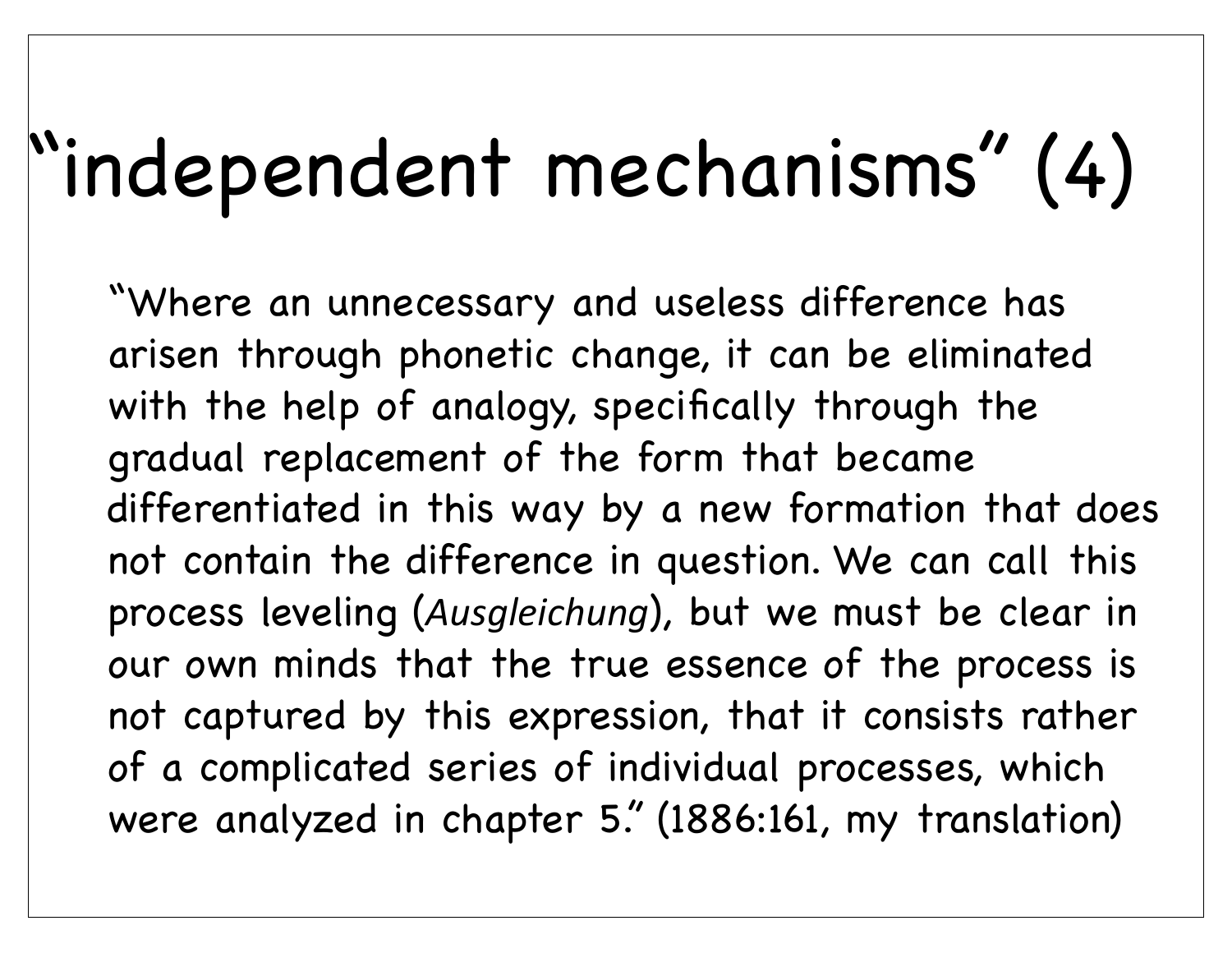#### Compromise views...

...are exemplified by Bybee's discussion of "Morphophonemic Change from Inside and Outside the Paradigm" (1980; cf. Fertig 1999).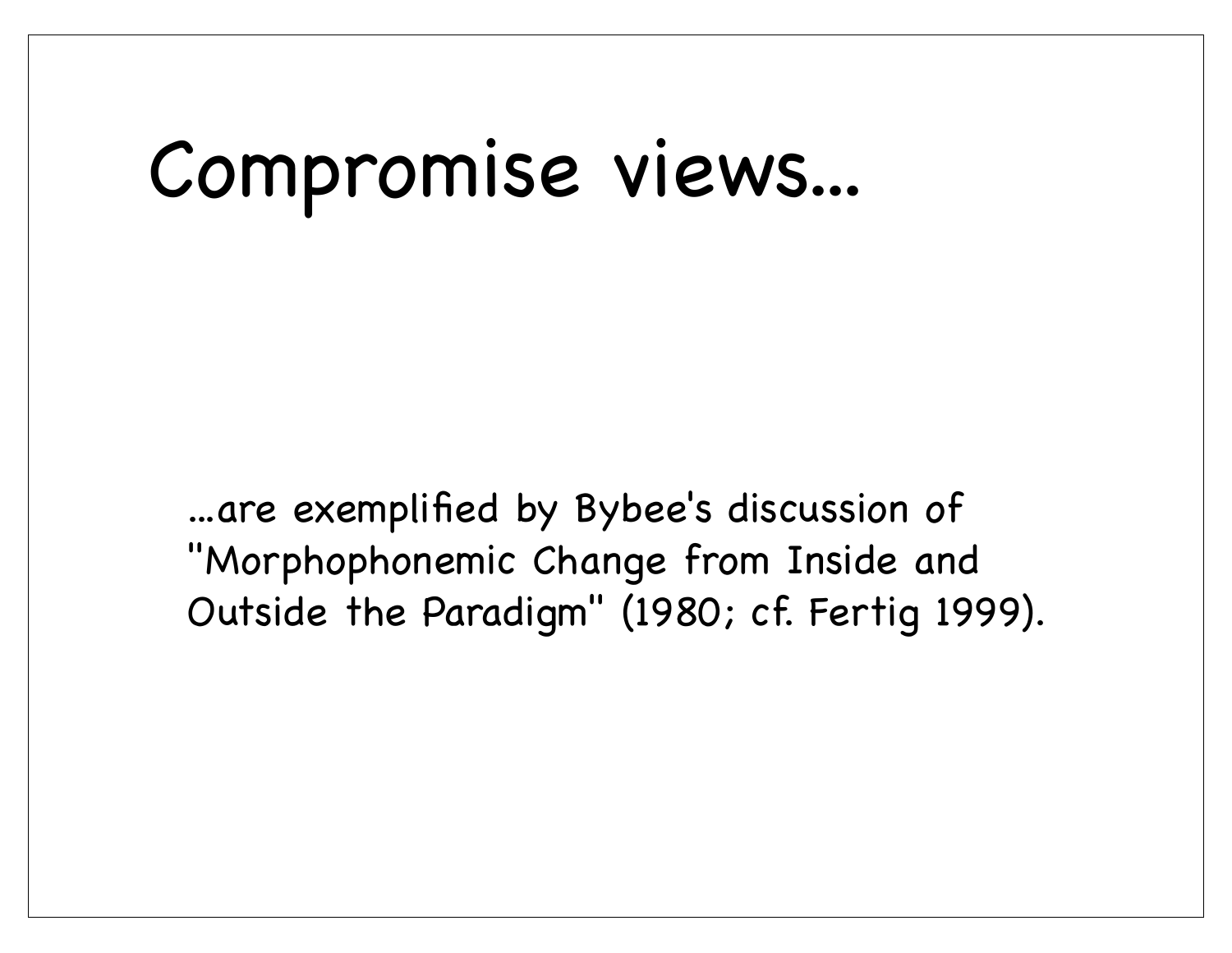# Part II: Mechanism(s?) of paradigm leveling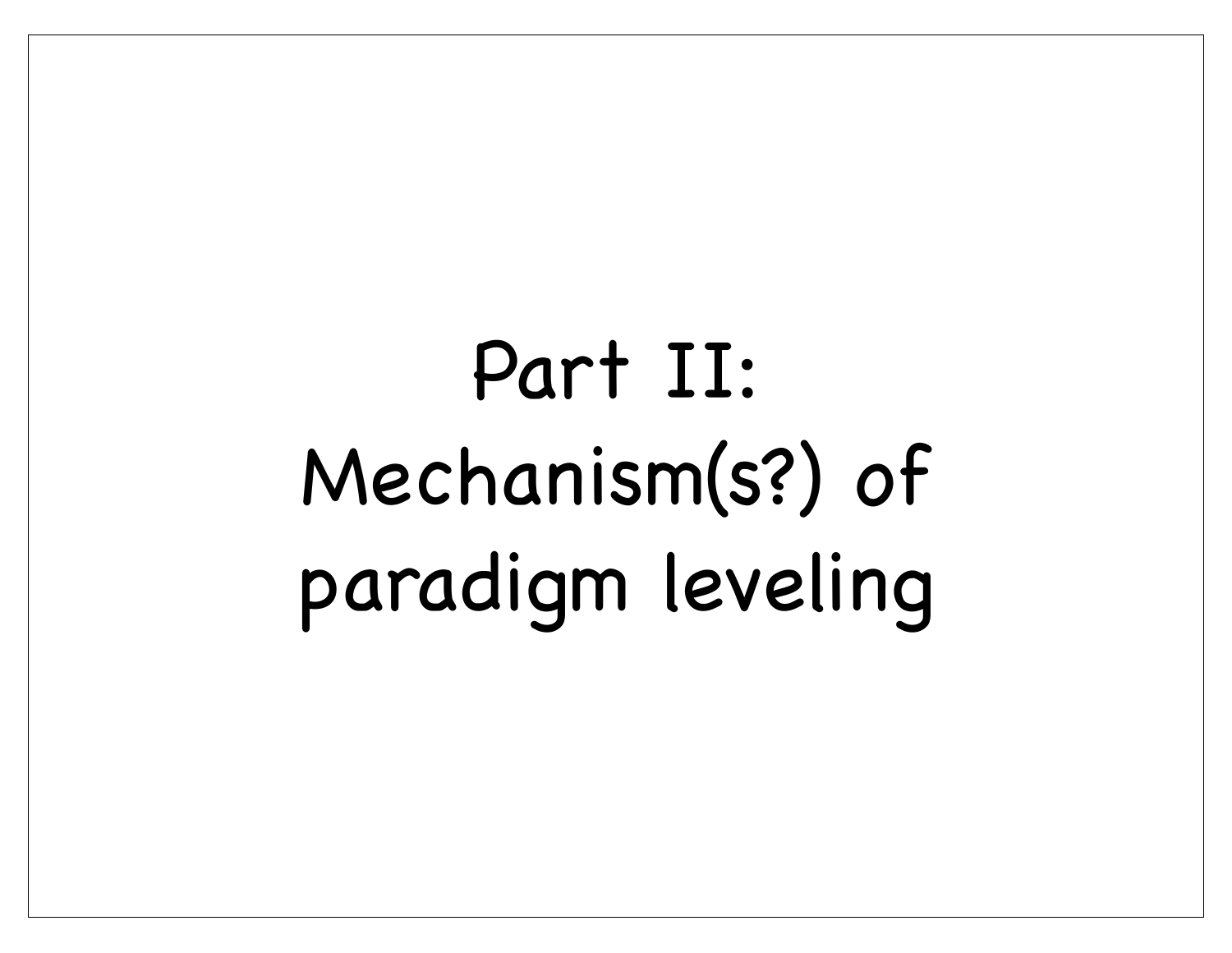#### Garrett's mechanism:

"I assume that morphological production involves competition between the retrieval of memorized forms and the creation of new ones by rule, and that a mechanism of change is the creation of new forms if existing ones are not learned, remembered, or accessed fast enough ..." (2008:128)

"leveling is a special case of extension in which a nonalternating pattern is extended to a previously alternating paradigm. This requires that a suitable nonalternating model paradigm can be identified for every case of leveling." (127)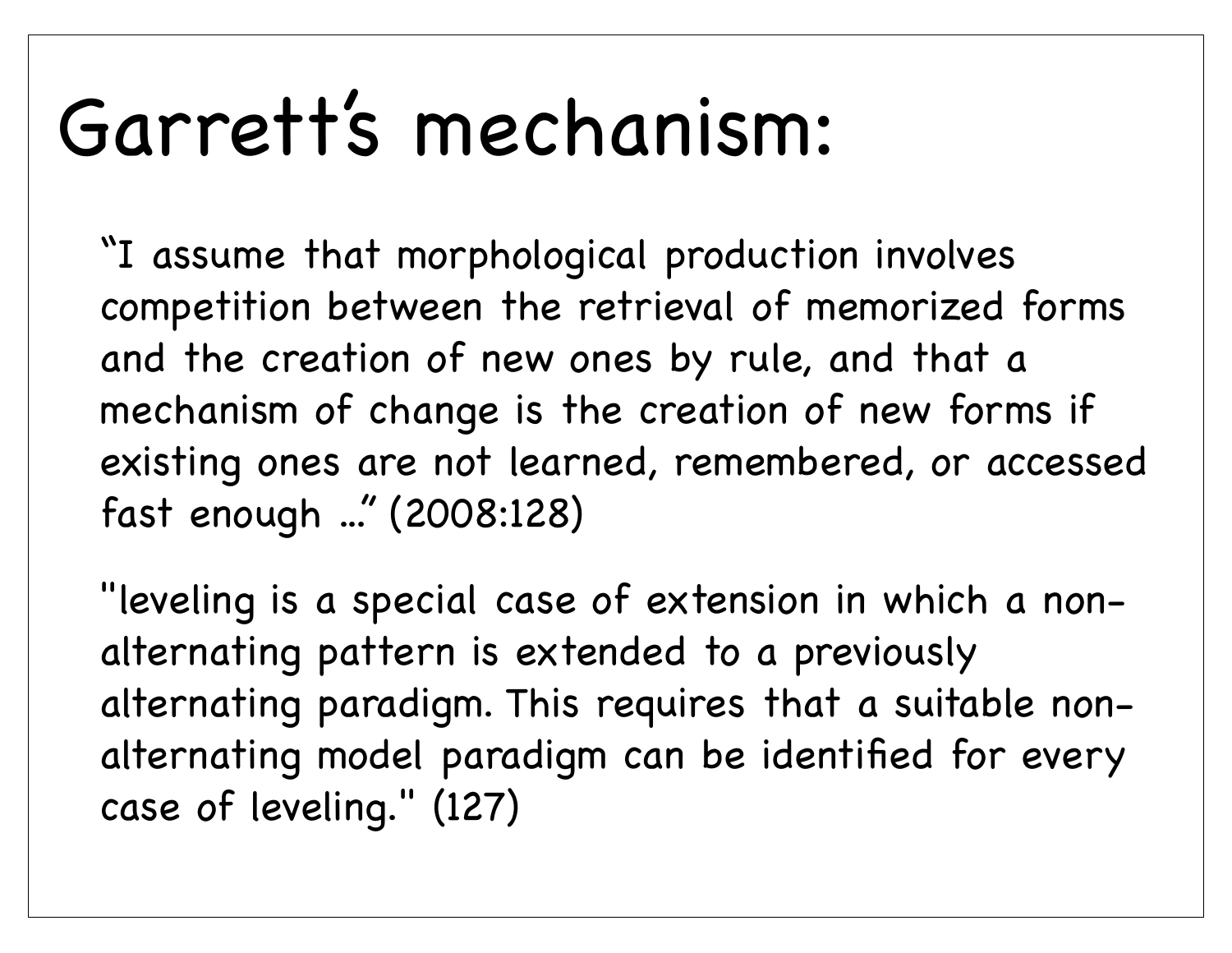#### Compare Paul:

"at the moment when a particular function is to be expressed, it is a question of relative dominance (*Machtfrage*) whether a form is brought into consciousness through simple reproduction or with the help of a proportion. [...] A proportional formation encounters no inhibition [...] if [the traditional form] has never been transmitted to the individual in question, [...] The strength of the representation in memory can, [...] also be so slight that it stands no chance against the proportional formation [...]." (Paul 1886:92–3)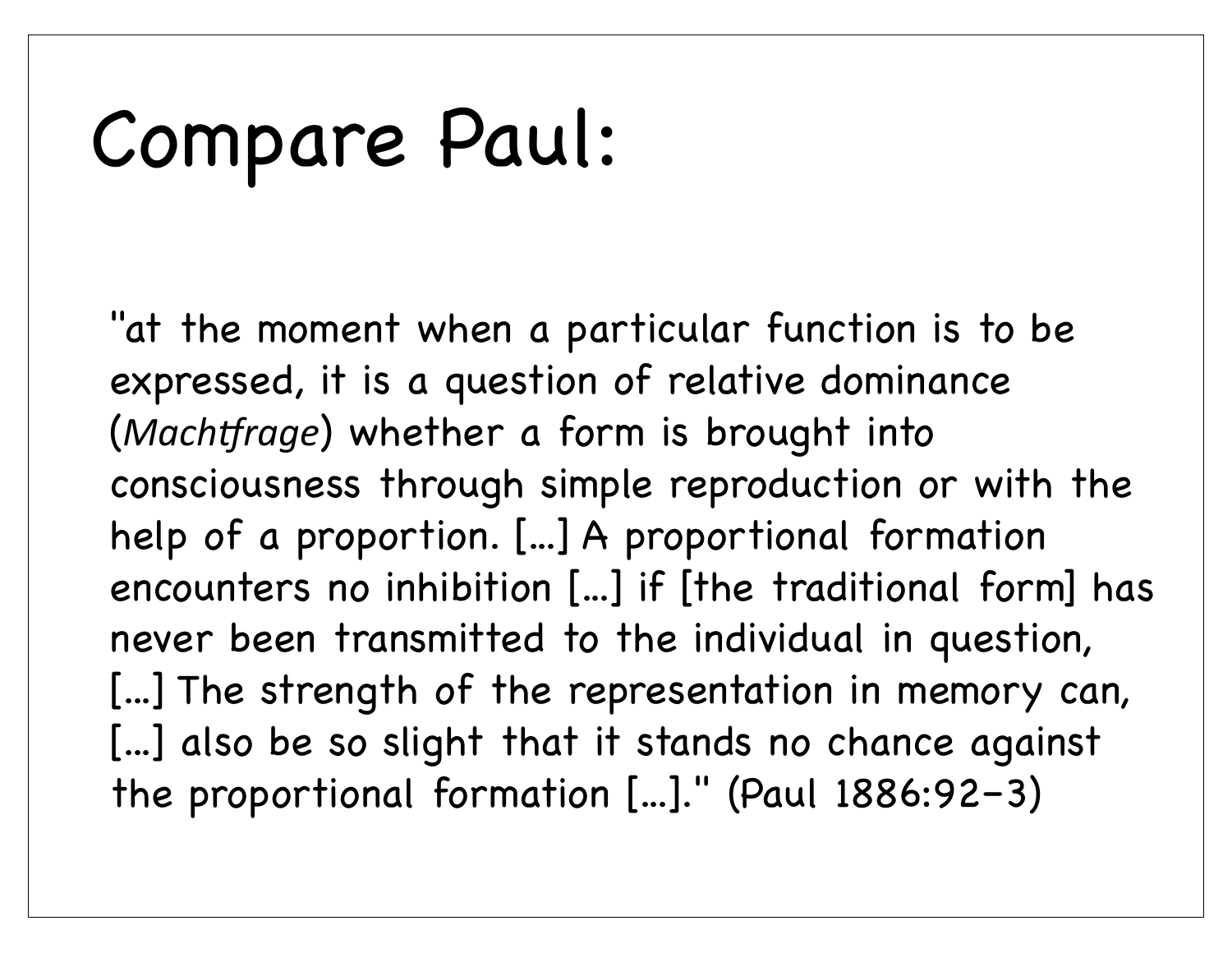## Can this mechanism account for all cases of **partial** leveling?

"the imposition of an existing [...] pattern on a nonuniform paradigm" (Garrett) is always a possible explanation for those leveling innovations that can also be characterized as regularization. Most cases of complete leveling seem to fall into this category.

With **partial leveling**, identifying a "suitable [...] model paradigm" is sometimes much less trivial.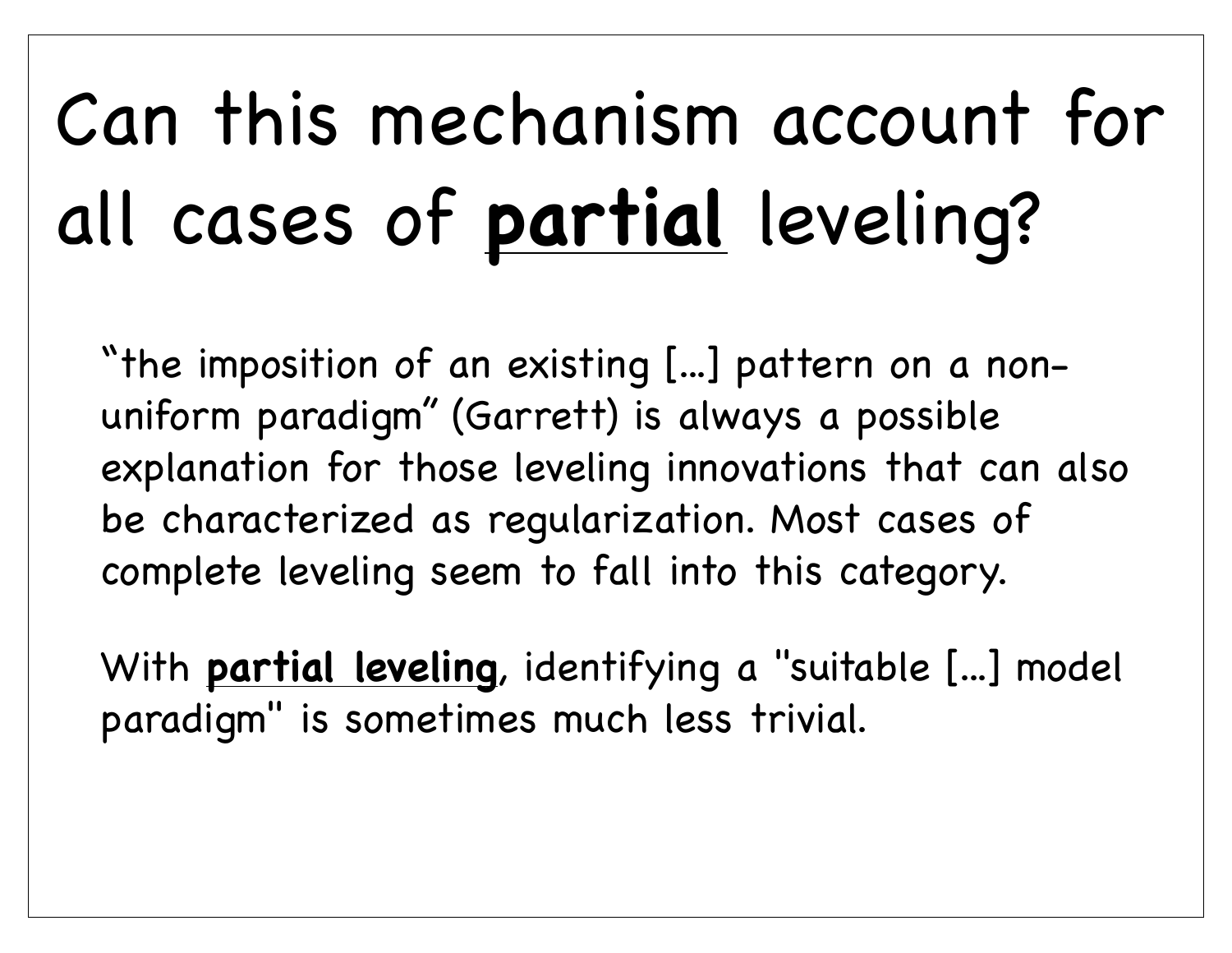Some examples of partial leveling, ordered from least to most problematic for the Paul/Garrett mechanism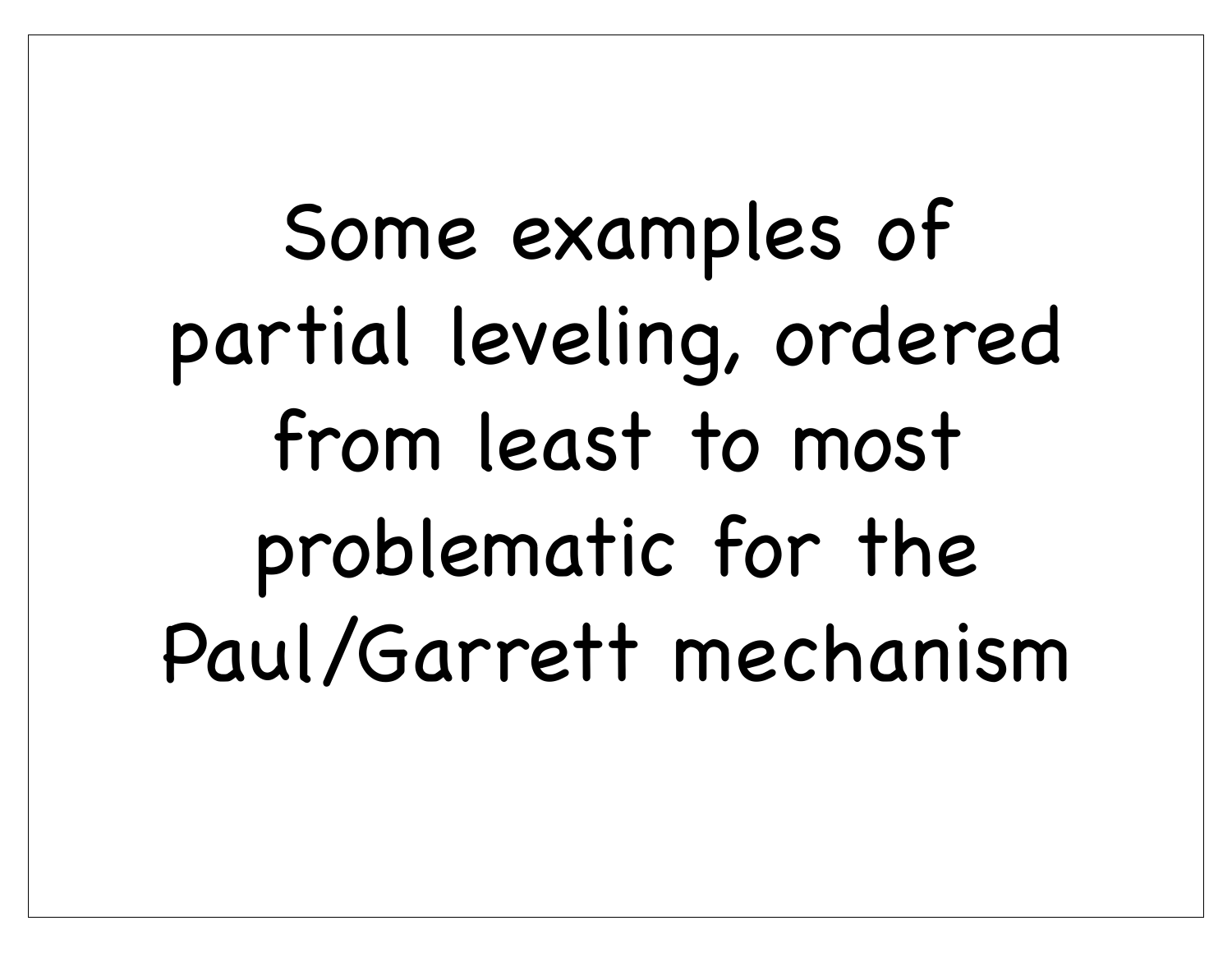# Partial leveling, example 1

Leveling of Verner's Law alternations in stem-final consonants of English strong verbs:

OE *cēosan–coren* -> *choose–chosen*

OE *frēosan–froren* -> *freeze–frozen* 

Verbs of the same class that never had the stemfinal consonant alternation provide a suitable model paradigm:

OE *bēodan–boden* 'command'; *clēofan–clofen* 'cleave'; *scēotan9scotan* 'shoot'; *flēogan–flogen* 'fly', etc.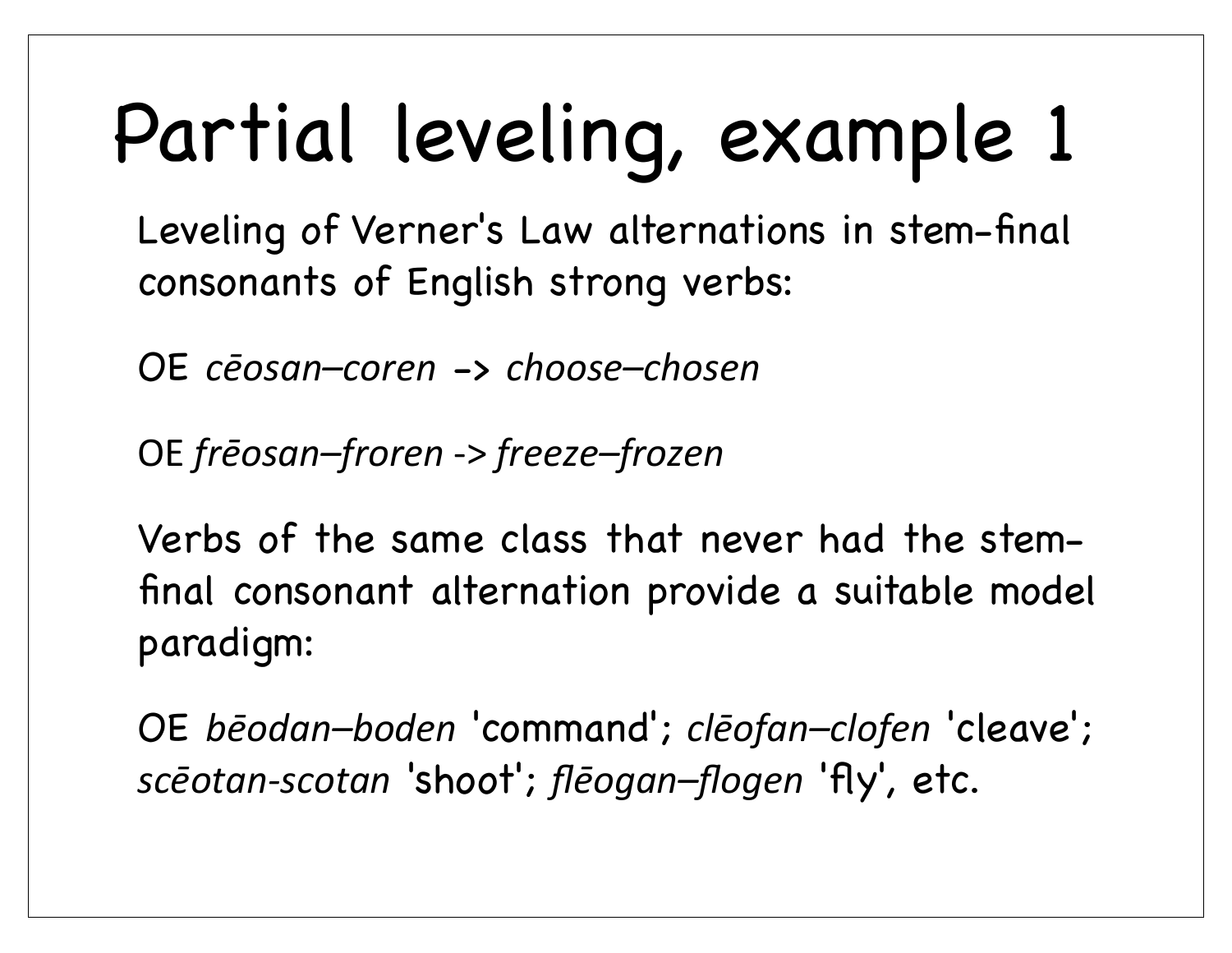Vowel alternation in present of some German strong verbs: early MHG: lësen /lɛsən/–liset /lɪsət/ 'read' -> (open-syllable lengthening + syncope) late MHG: lësen /leːsən/–liest /lɪst/ 'read' -> (leveling of vowel-length alternation) Mod. Standard Ger.: lesen /leːzn/–liest /liːst/ 'read' No direct model for eː-iː alternation before this change. BUT: corresponding short vowel alternation in verbs with no open-syllable lengthening, e.g. *helfen-hilft*, could serve as a proportional model ( $\varepsilon$  :  $\pi$  :  $e$  :  $X, X = i$ ;).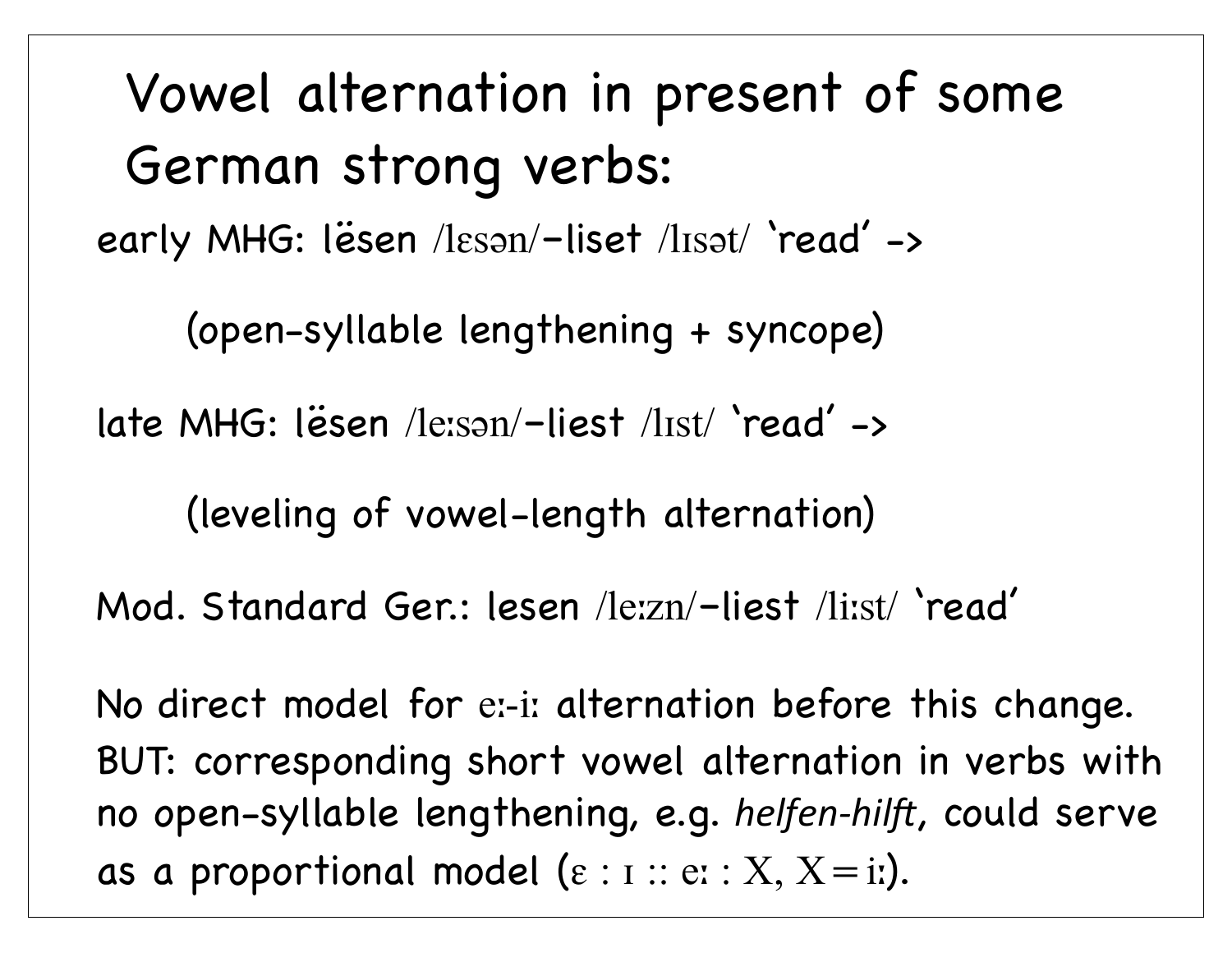MHG sitzen - gesëʒʒen ->

Nürnberg dialect: sitsn - gsetsn

A "suitable model paradigm" possibly represented by <u>two</u> existing verbs:

MHG bit(t)en - gebëten; ligen - gelëgen

Why would innovators follow this rare pattern?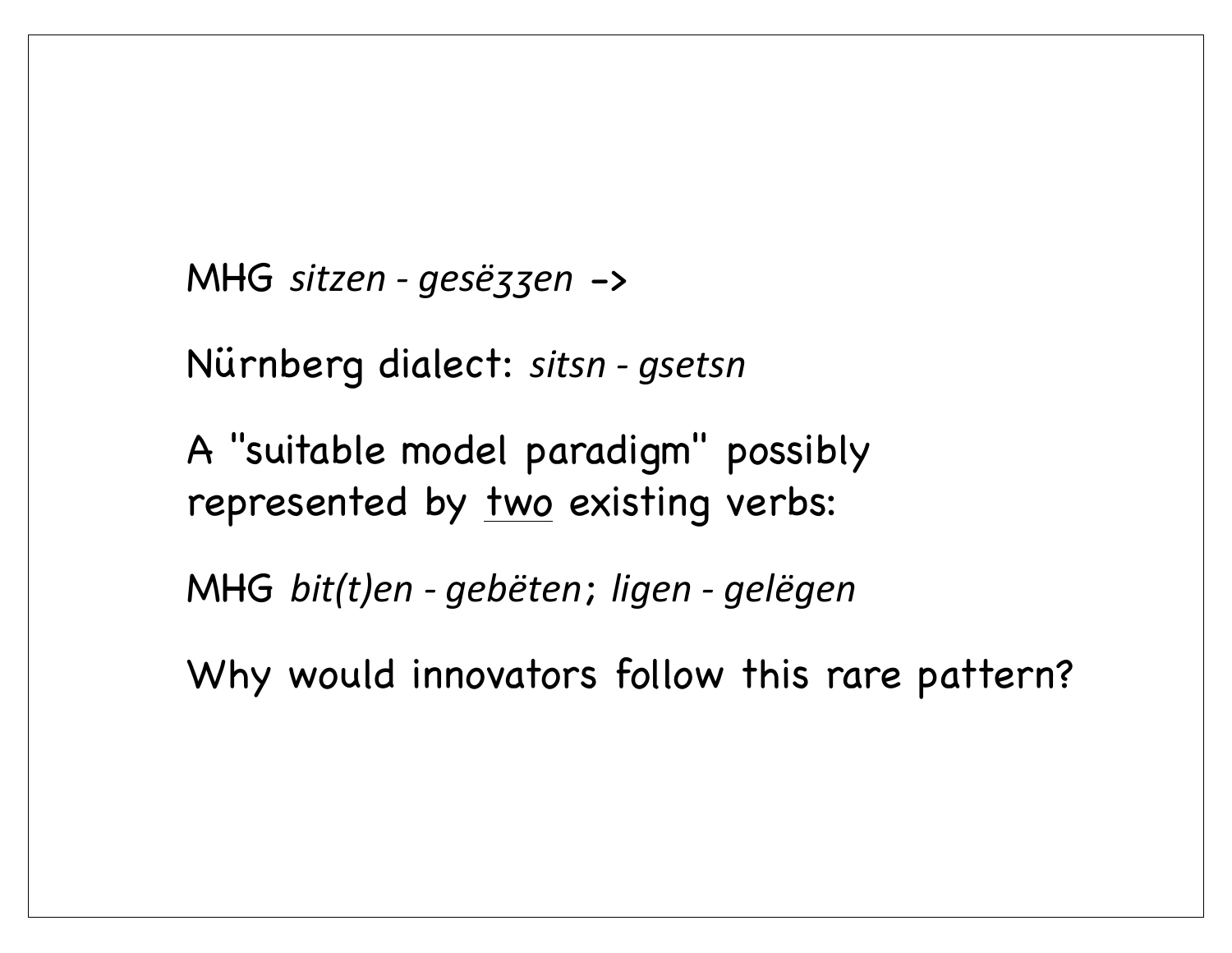#### Alternation in root vowel + root-final consonant of some Old English weak verbs:

|           | infinitive | early OE<br>1/3s past | late OE<br>1/3s past |
|-----------|------------|-----------------------|----------------------|
| 'narrate' | reccan     | reahte                | rehte                |
| 'shake'   | cweccan    | cweahte               | cwehte               |
| 'afflict' | dreccan    | dreahte               | drehte               |
| moisten'  | leccan     | leahte                | lehte                |
| 'stretch' | streccan   | streahte              | strehte              |
| 'cover'   | beccan     | beahte                | behte                |
| 'awaken'  | weccan     | weahte                | wehte                |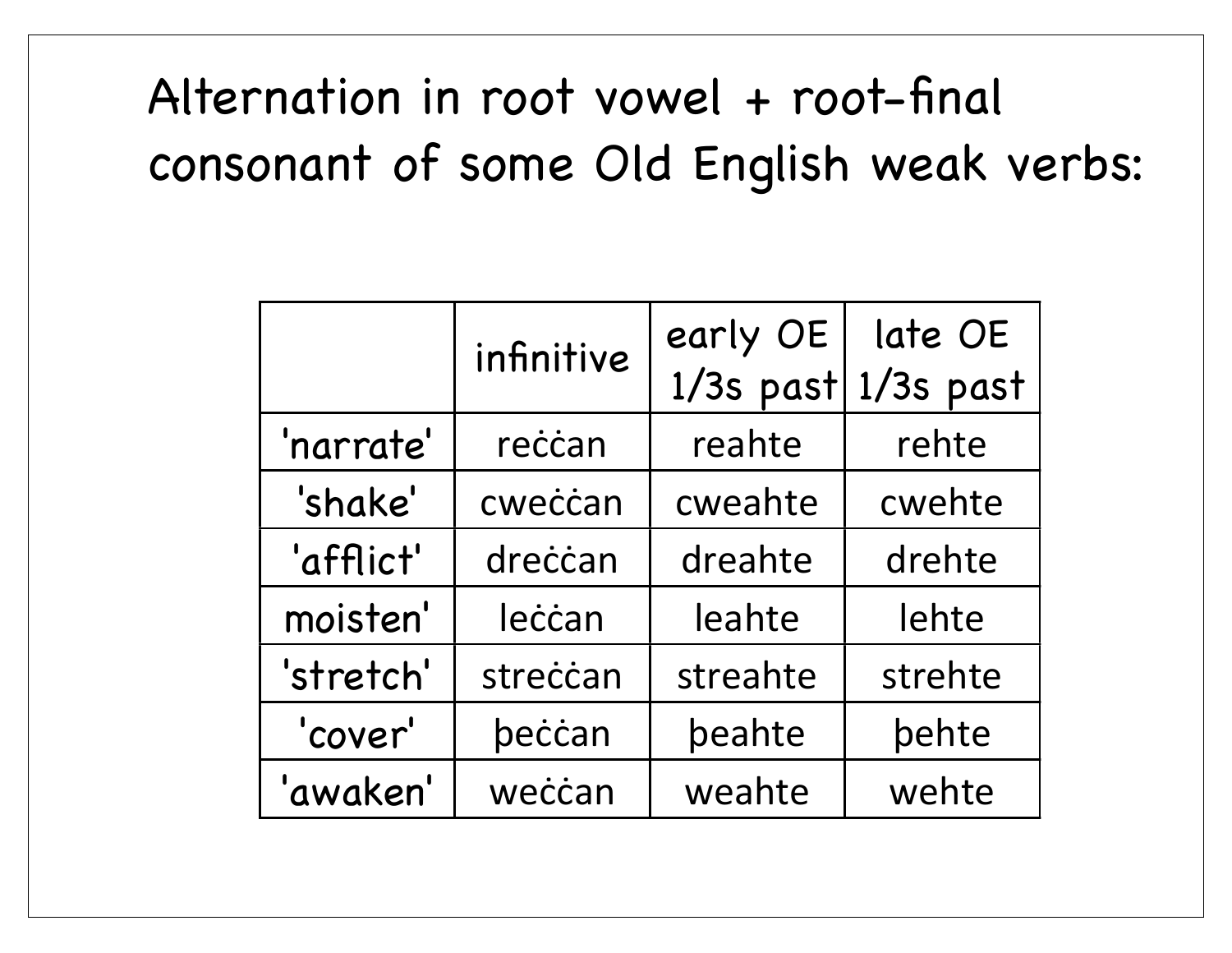#### Proto-Germanic demonstrative

| Sing.                           | M              | N           |                |  |
|---------------------------------|----------------|-------------|----------------|--|
| N                               | sa             | bat         | sō, sjō        |  |
| G                               | bes(a)         | bes(a)      | bezōz          |  |
|                                 | pemmo          | pemmo       | bezāi          |  |
| $\overline{\mathcal{A}}$        | ban            | bat         | $b\bar{o}(m)$  |  |
| Proto-Germanic 3rd sg. personal |                |             |                |  |
| Sing.                           | M              | N           |                |  |
| N                               | $\overline{Z}$ | it          | Sİ             |  |
| G                               | is(a)          | is(a)       | izōz           |  |
|                                 | immo           | <b>Immo</b> | izāi           |  |
|                                 |                | it          | $ii\bar{o}(m)$ |  |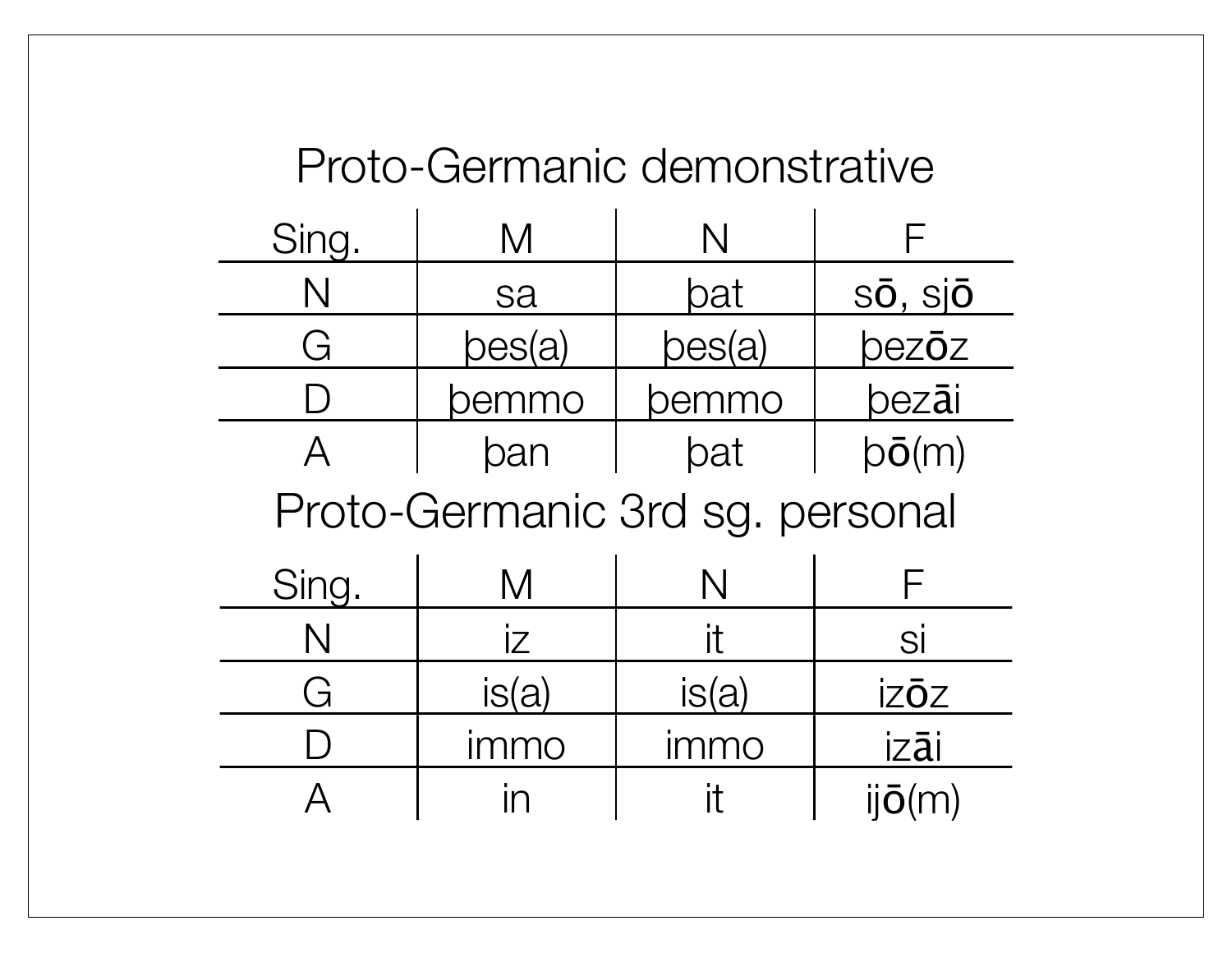#### Old High Ger. demonstrative

| Sing.                | Vl    |        |           |
|----------------------|-------|--------|-----------|
|                      | dër   | $da$ z | diu       |
| $\overrightarrow{ }$ | dës   | dës    | dëra      |
|                      | dëmu, | dëmu,  | dëru      |
|                      | dën   | $da$ z | dea, dia, |
|                      |       |        |           |

OHG 3rd sg. personal pronoun

| Sing. |          |          |            |
|-------|----------|----------|------------|
|       | ër       |          | SIU        |
|       | ës (is)  | ës (is)  | <b>Ira</b> |
|       | imu, imo | imu, imo | Iru        |
|       | inan, in |          | sia, (sie) |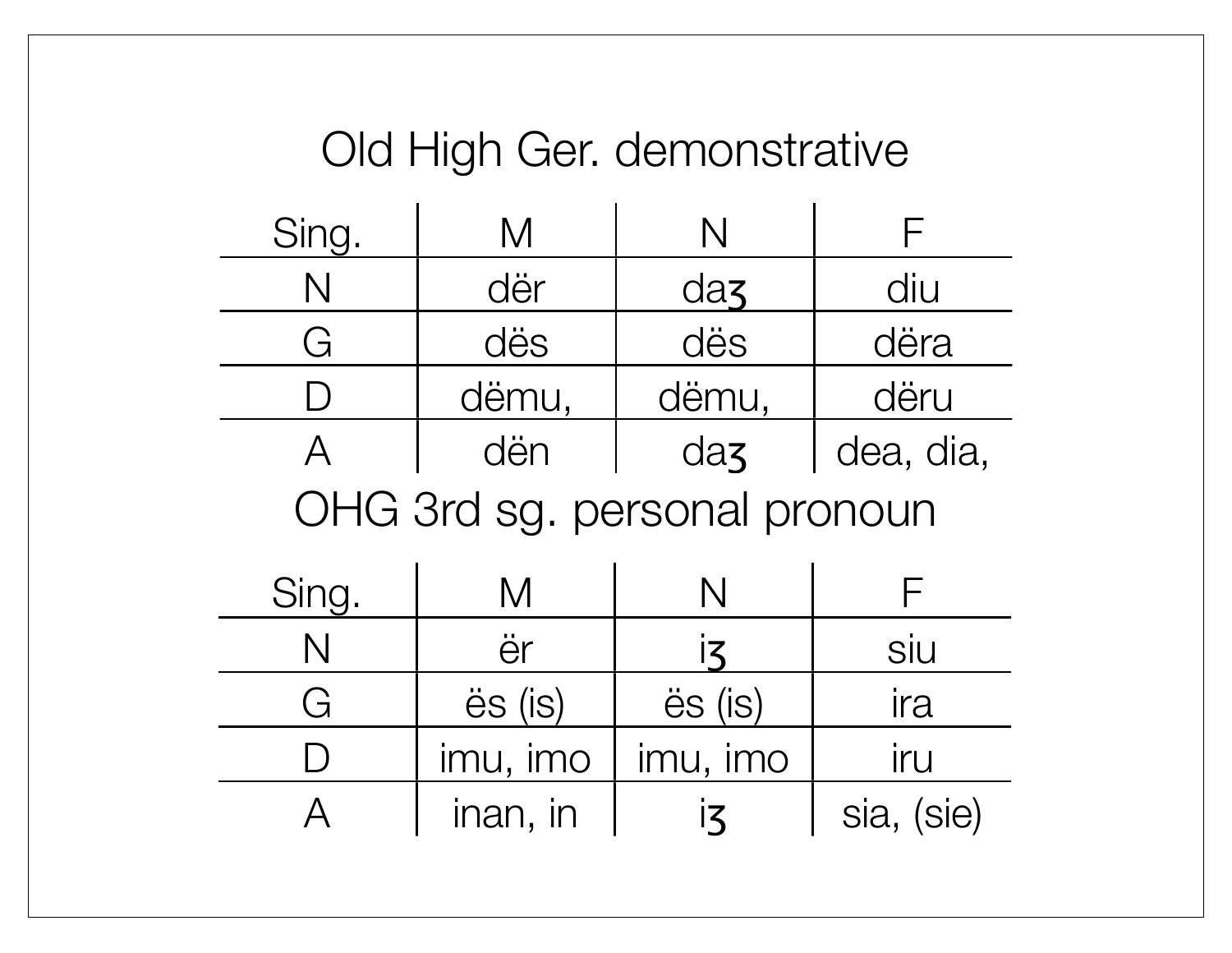## "Non-proportional" mechanisms of paradigm leveling (1)

Croft's "intraference":

" Morphological leveling [...] is evidence of intraference. [...] Intraference is the consequence of identification of the meaning of one form with an overlapping meaning of another form, leading to the introduction of the other form with the first meaning." (2000:150)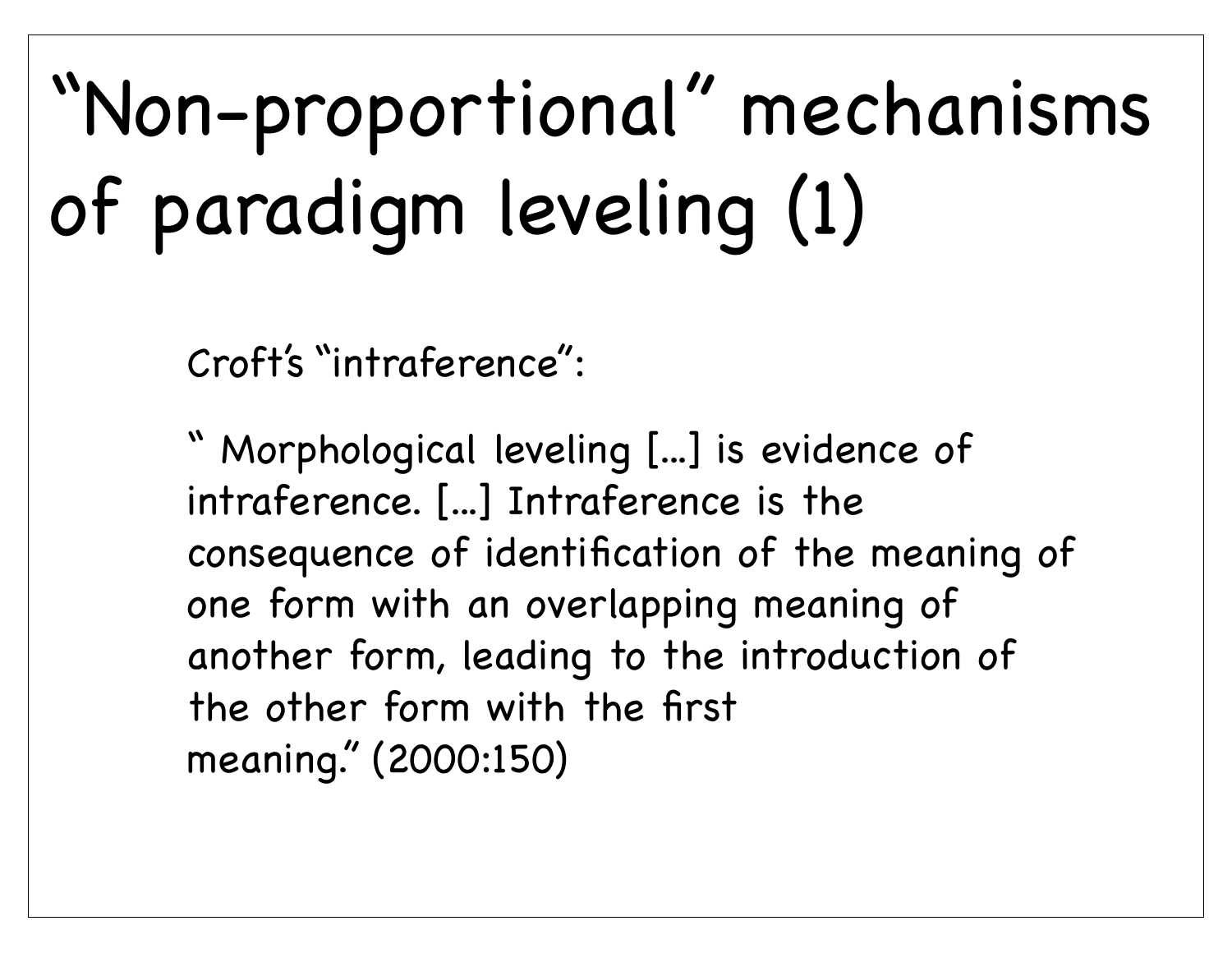## "Non-proportional" mechanisms of paradigm leveling (2)

Oertel's "associative interference":

"...phonetic alterations will in most cases be found to involve a partial likeness of form as well as semantic similarity. [...] the stronger innervation of the first word is transferred to the second [...] This is the reason why analogy exercises so strong an influence over slightly differing forms of the same stem in the inflectional system" (1901:167–8)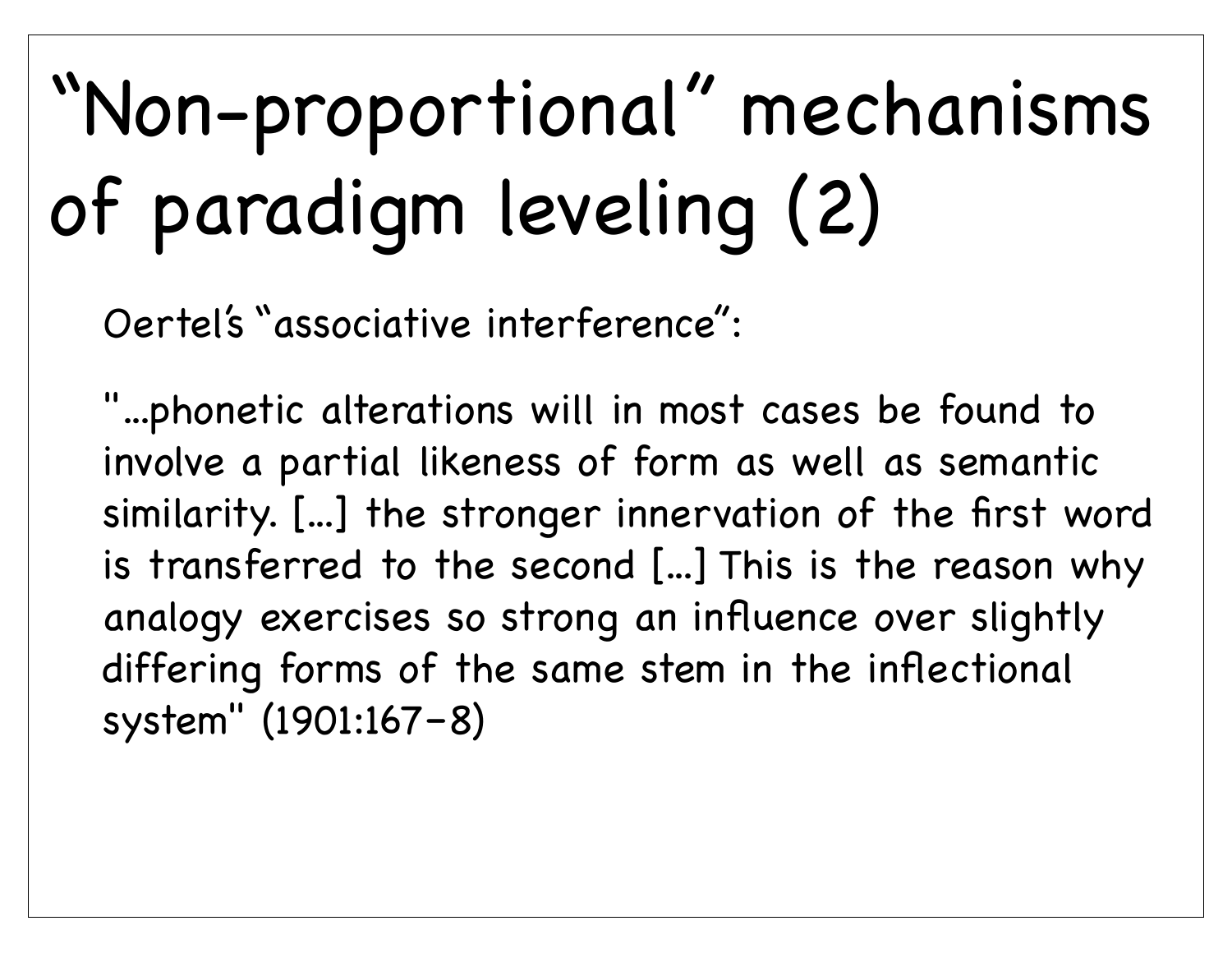## "Non-proportional" mechanisms of paradigm leveling (3)

Paul on contamination:

"the process whereby two synonymous expressions impose themselves simultaneously on the consciousness, so that neither is able to assert itself cleanly, but rather a new form arises in which elements of the one form are combined with elements of the other." (1886:132)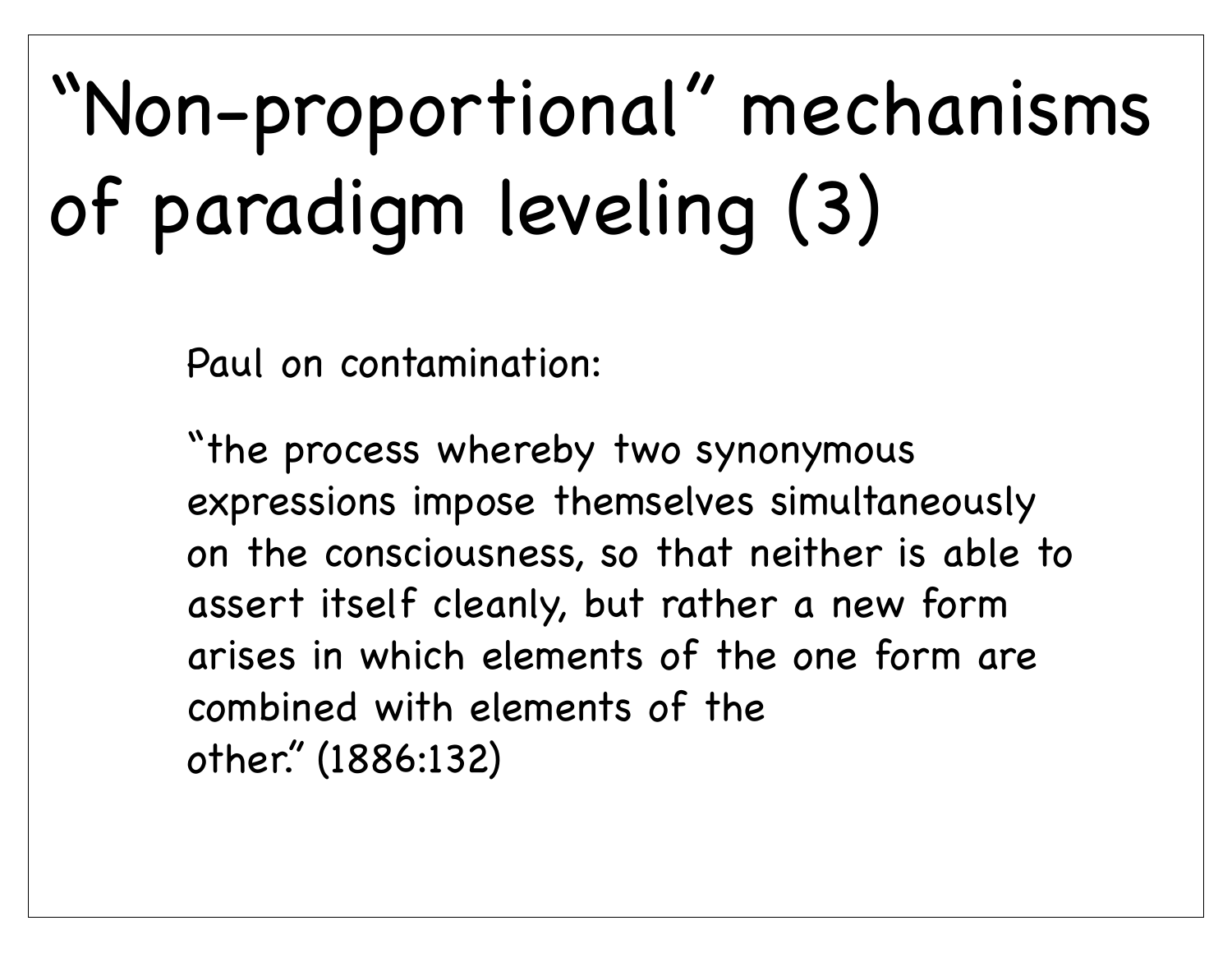### "Non-proportional" mechanisms of paradigm leveling (5)

Paul on ("the more complicated type of") folk etymology (1):

"a transformation in sound, whereby a word that is reminiscent of another word due to coincidental similarity in sound is further assimilated to it." (1886:182)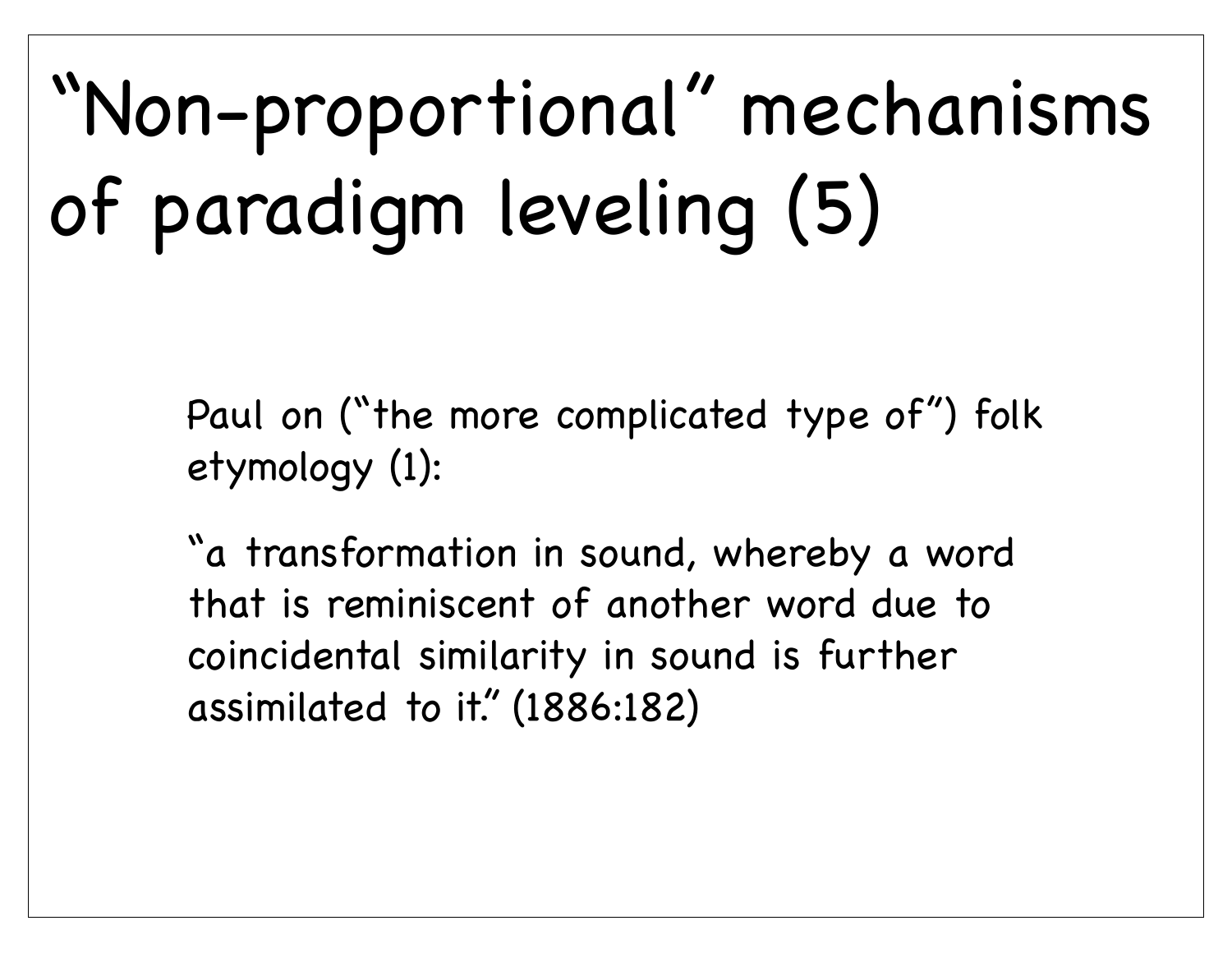### "Non-proportional" mechanisms of paradigm leveling (4)

Paul on the mechanism of unintentional folk etymology:

"...it is entirely normal that people do not perceive the words that they hear exactly, in accordance with their sound components, but rather partially guess at them, usually supported by the meaning expected from the context. Naturally, people's guesses favor sound complexes that are already familiar to them, and in this way a meaningless part of a larger word can [...] be replaced by a similar sounding common word." (1886:183)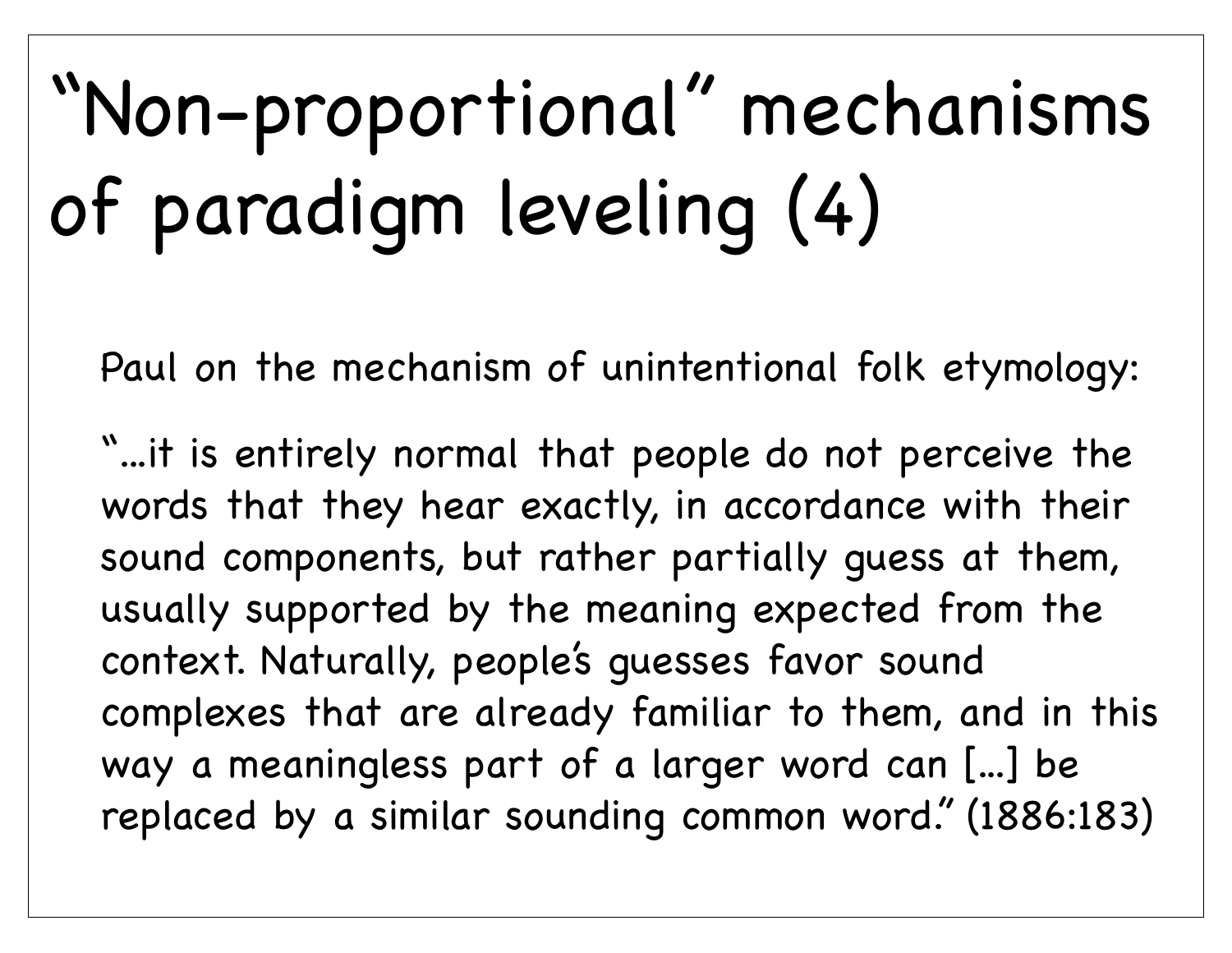### Part III: Optimization?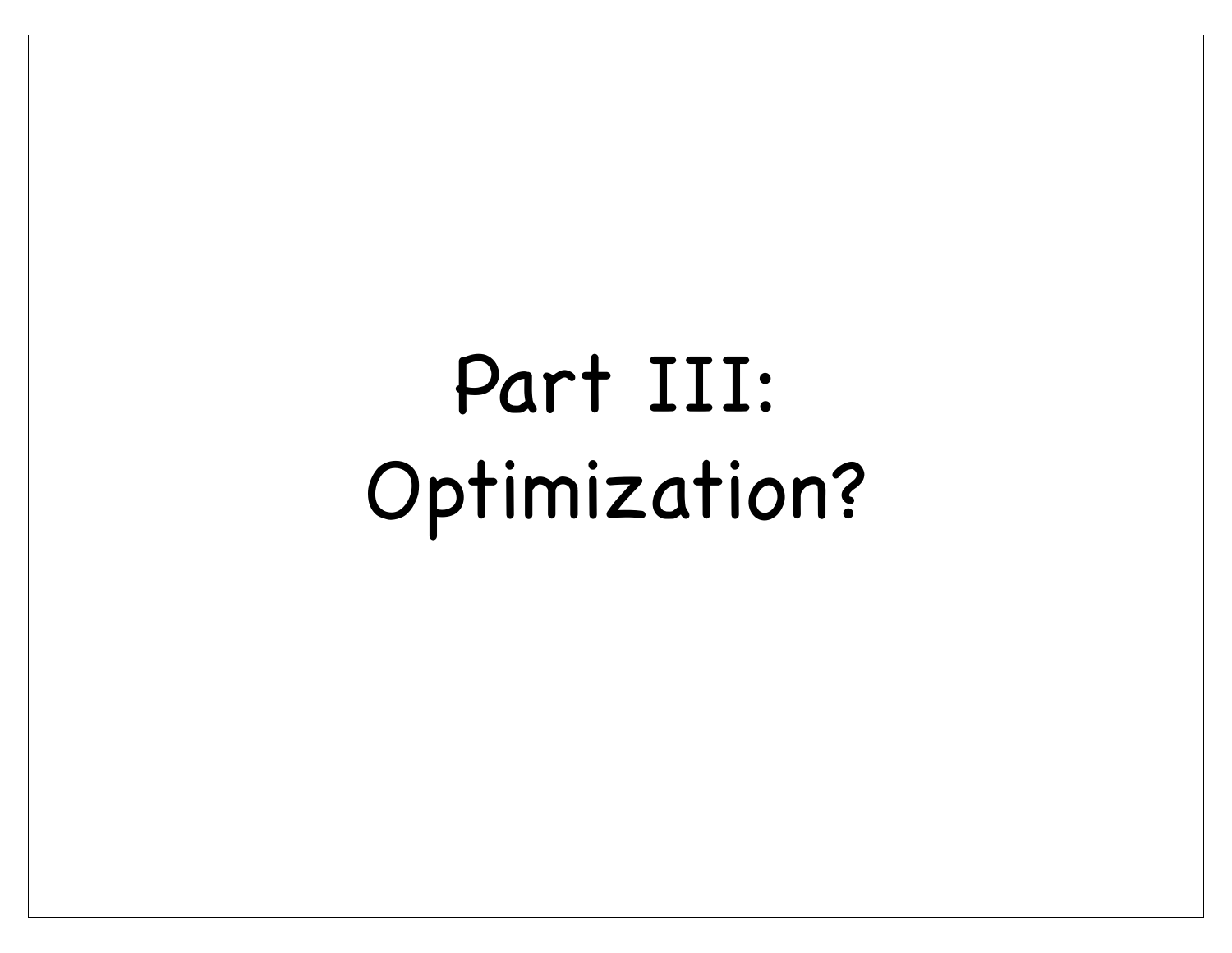#### A surprising passage from Paul

"Every language is constantly busy eliminating all useless deviations from uniformity (*Ungleichmäßigkeiten*), creating the same phonetic expression for that which is functionally the same." (Paul 1886:188)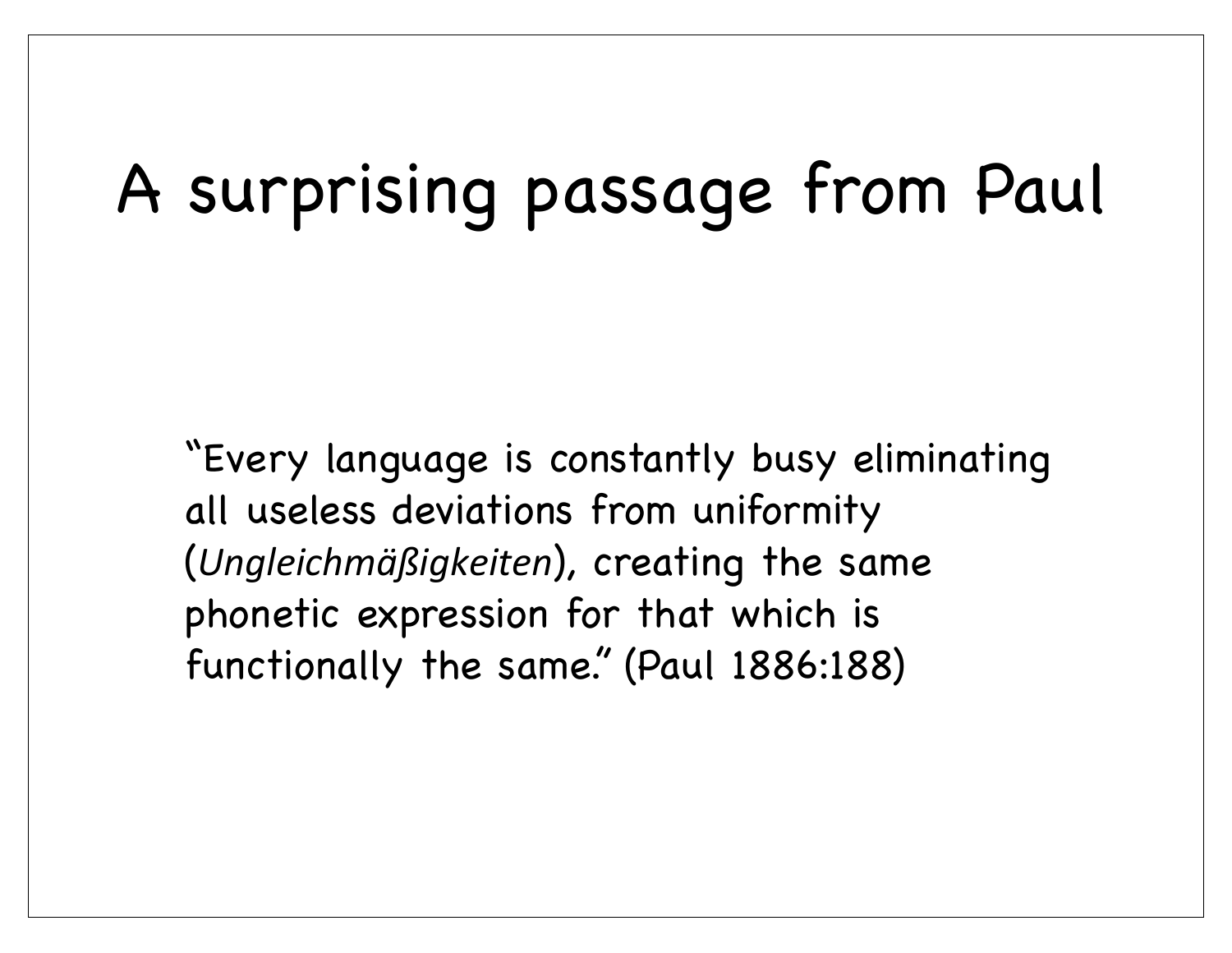## Nobody disputes... (1)

the mechanisms behind innovation are not the whole story of morpho(phono)logical change.

Of at least equal importance/interest: characterizing and explaining the (soft and perhaps also hard) **constraints** on this type of change.

The one (hard) constraint inherent in the Paul/Garrett mechanism – the requirement that there be a "suitable [...] model paradigm" for every innovation – has always been recognized as insufficient.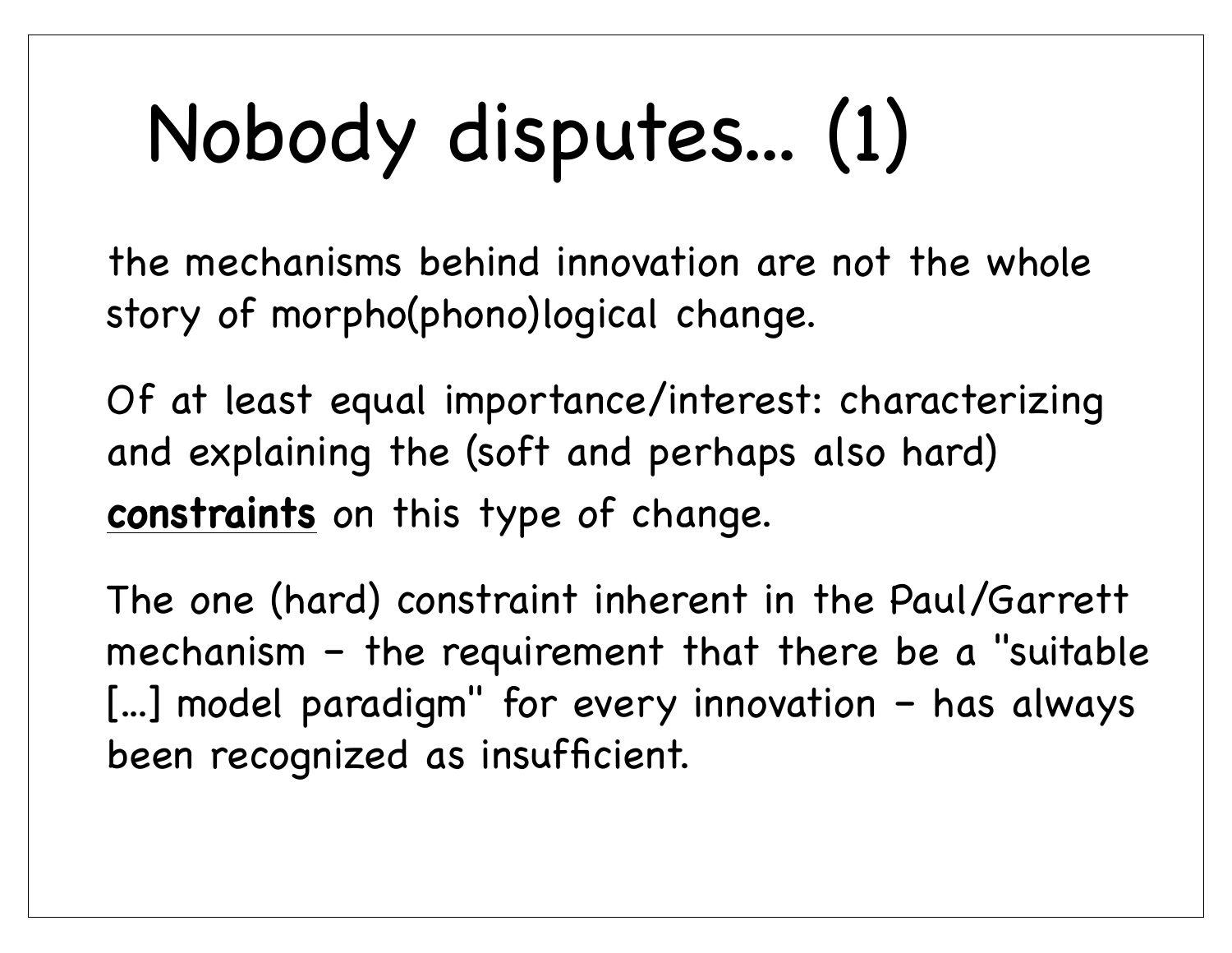# Nobody disputes... (2)

that morpho(phono)logically motivated change very often results in stem uniformity.

The question here is:

What, if anything, does this frequent **outcome** of analogical change have to do with the forces that shape the course of change?

Arguing that it has nothing to do with the mechanism of innovation does not answer this question!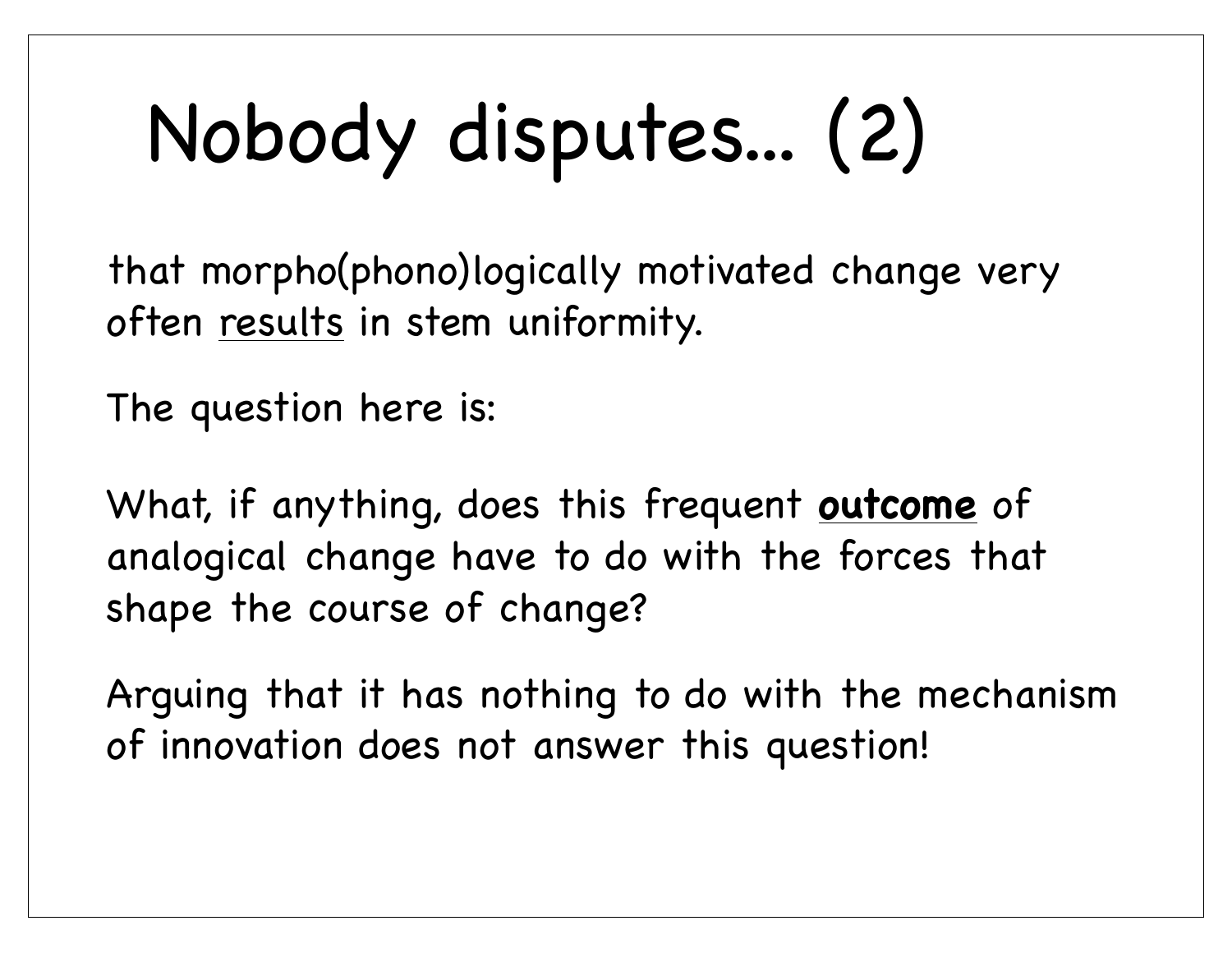#### Where do constraints on change operate?

Aside from being inherent in the mechanism of innovation, factors influencing the course of change could come into play in two places:

1. They could influence the relative likelihood of occurrence of different kinds of innovations (see Hare and Elman 1995; Albright 2009).

2. They could influence the relative likelihood of different occurring innovations catching on and becoming established as the new normal.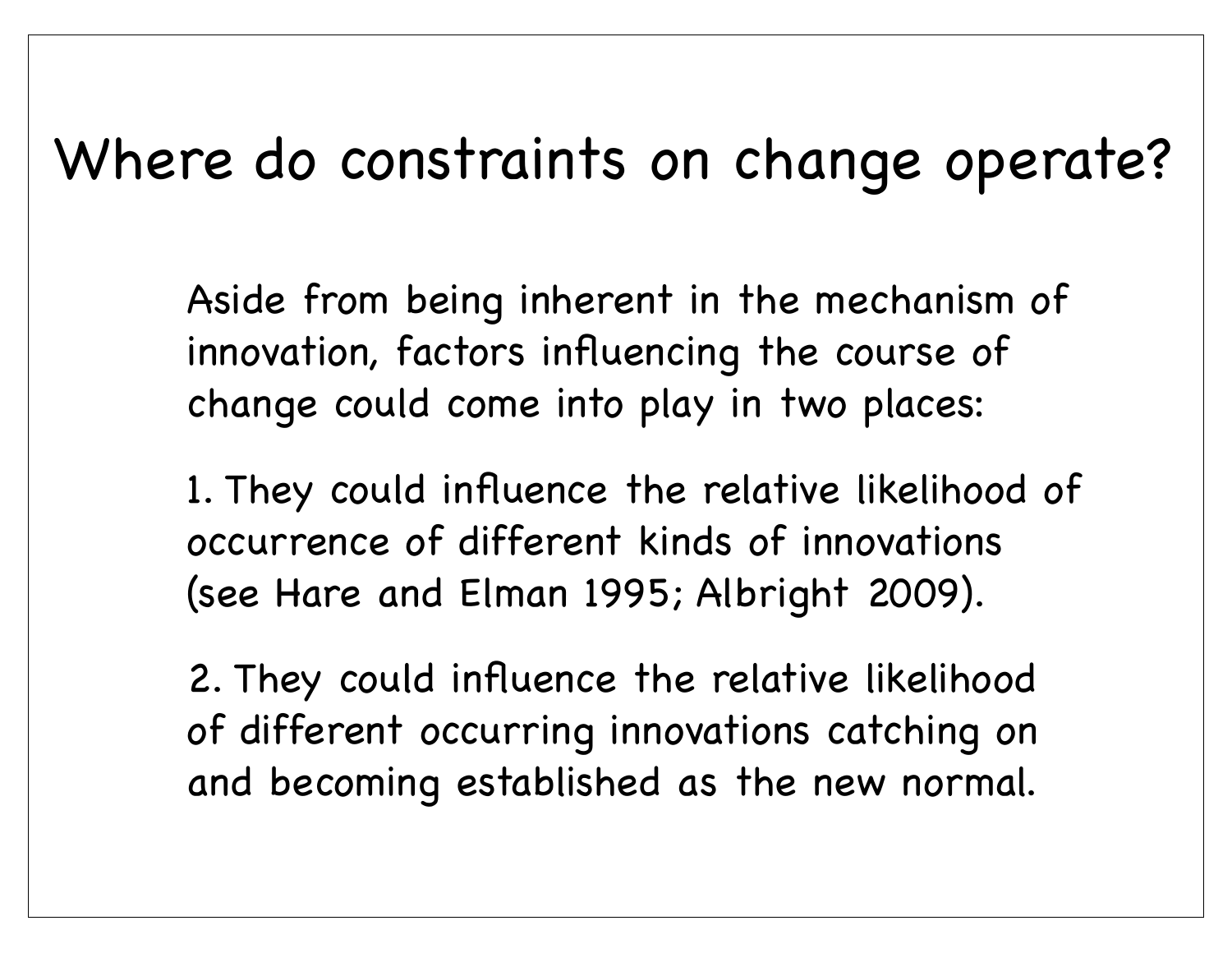### Two hypotheses

(both independent of the question of whether the mechanisms of innovation have anything to do with stem uniformity)

1. Innovations that reduce/eliminate stem allomorphy are more likely to occur than otherwise comparable innovations that do not have this effect.

2. Actual innovations that reduce/eliminate stem allomorphy are more likely to catch on and become changes in the language than otherwise comparable actual innovations that do not have this effect.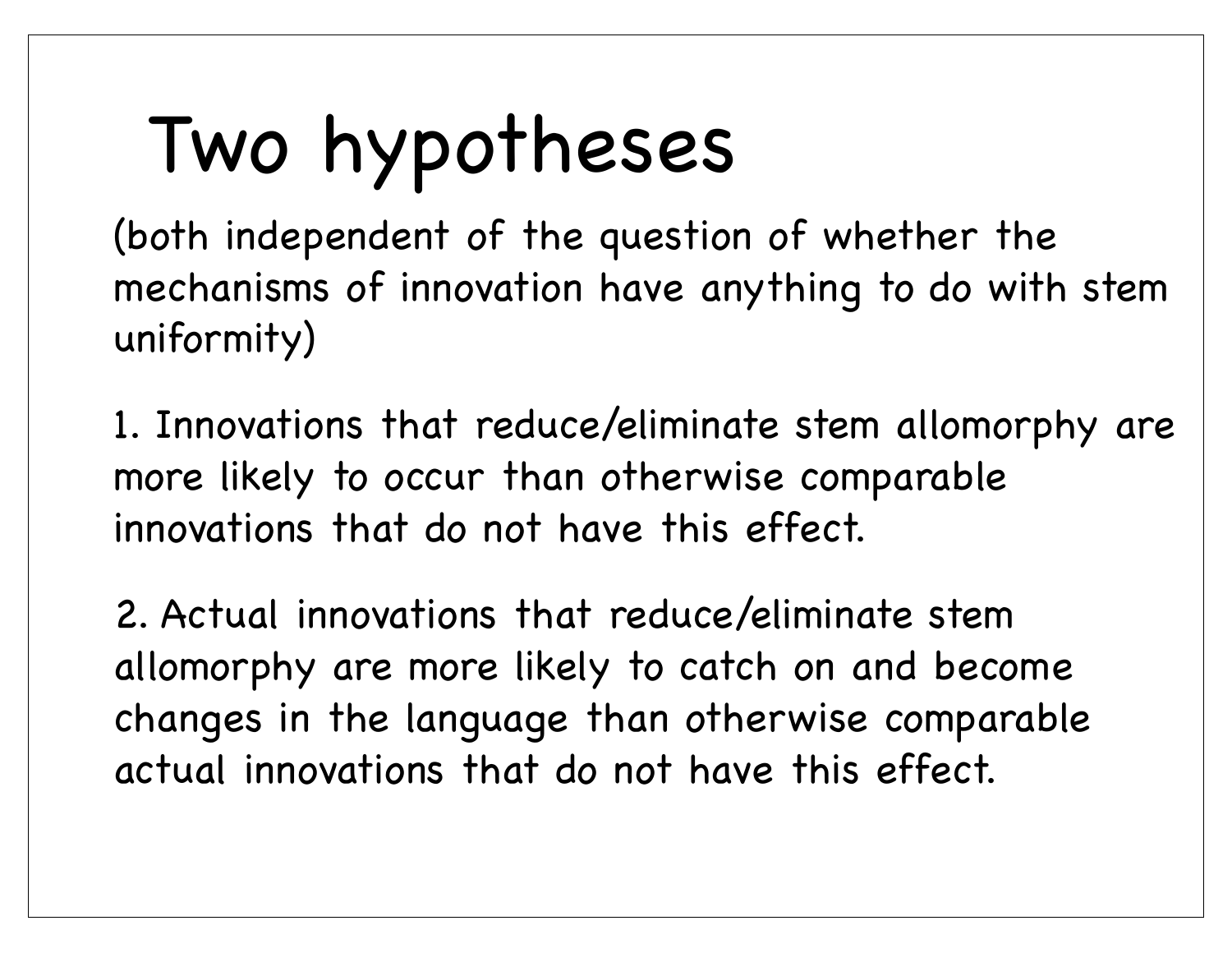#### Another question

How do these two hypotheses relate to the notion of an "optimizing impulse" shaping the course of morpho(phono)logical change?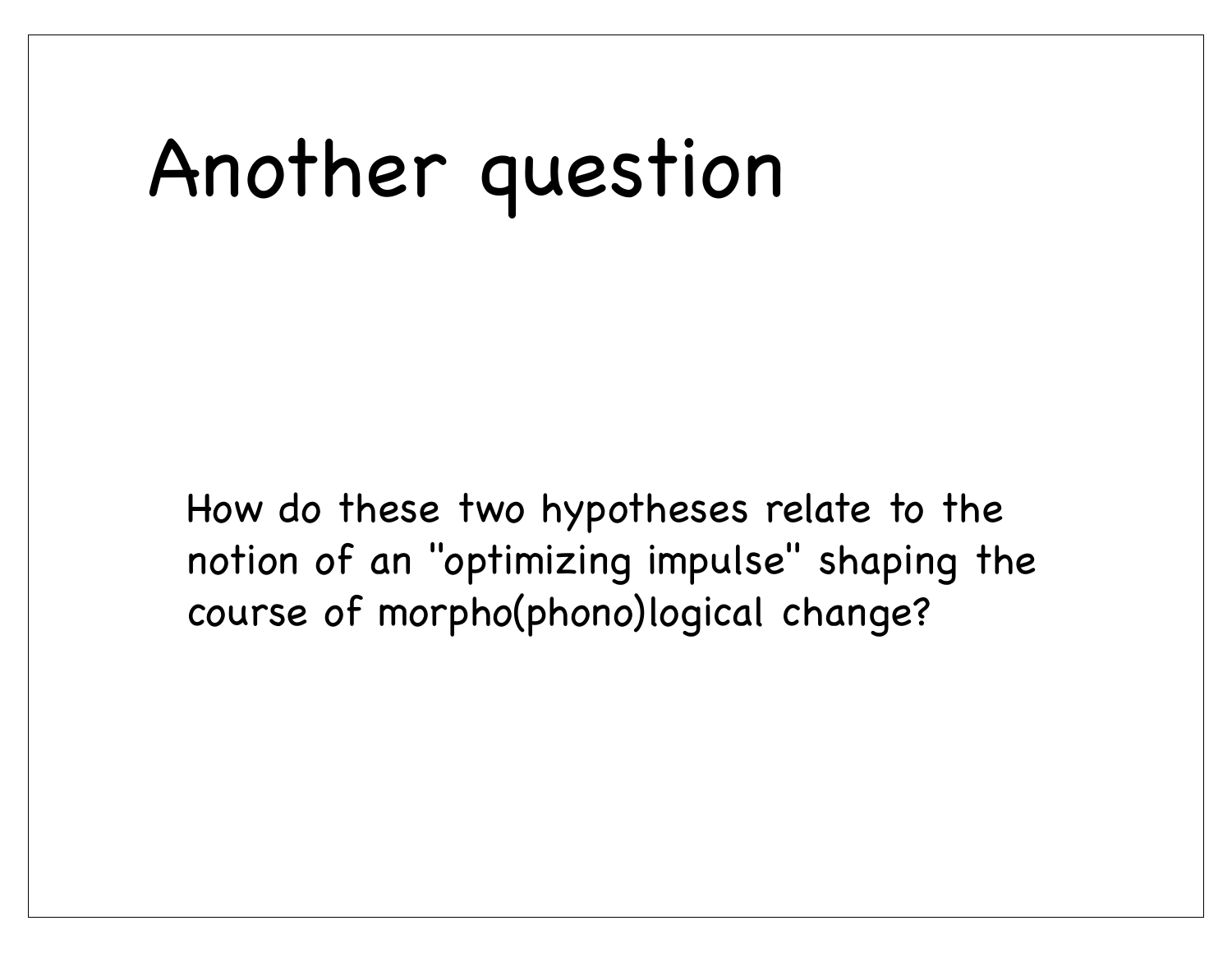#### "Darwinian" historical linguistics (1)

"a theory of language change must distinguish the two processes of change [...] INNOVATION or actuation – the creation of novel forms in the language – and PROPAGATION or diffusion (or, conversely, loss) of those forms in the language. [...] The framework for understanding language change to be presented here is based on a generalized theory of selection for all types of evolutionary phenomena, originally developed in biology [...]" (Croft 2000:4–6)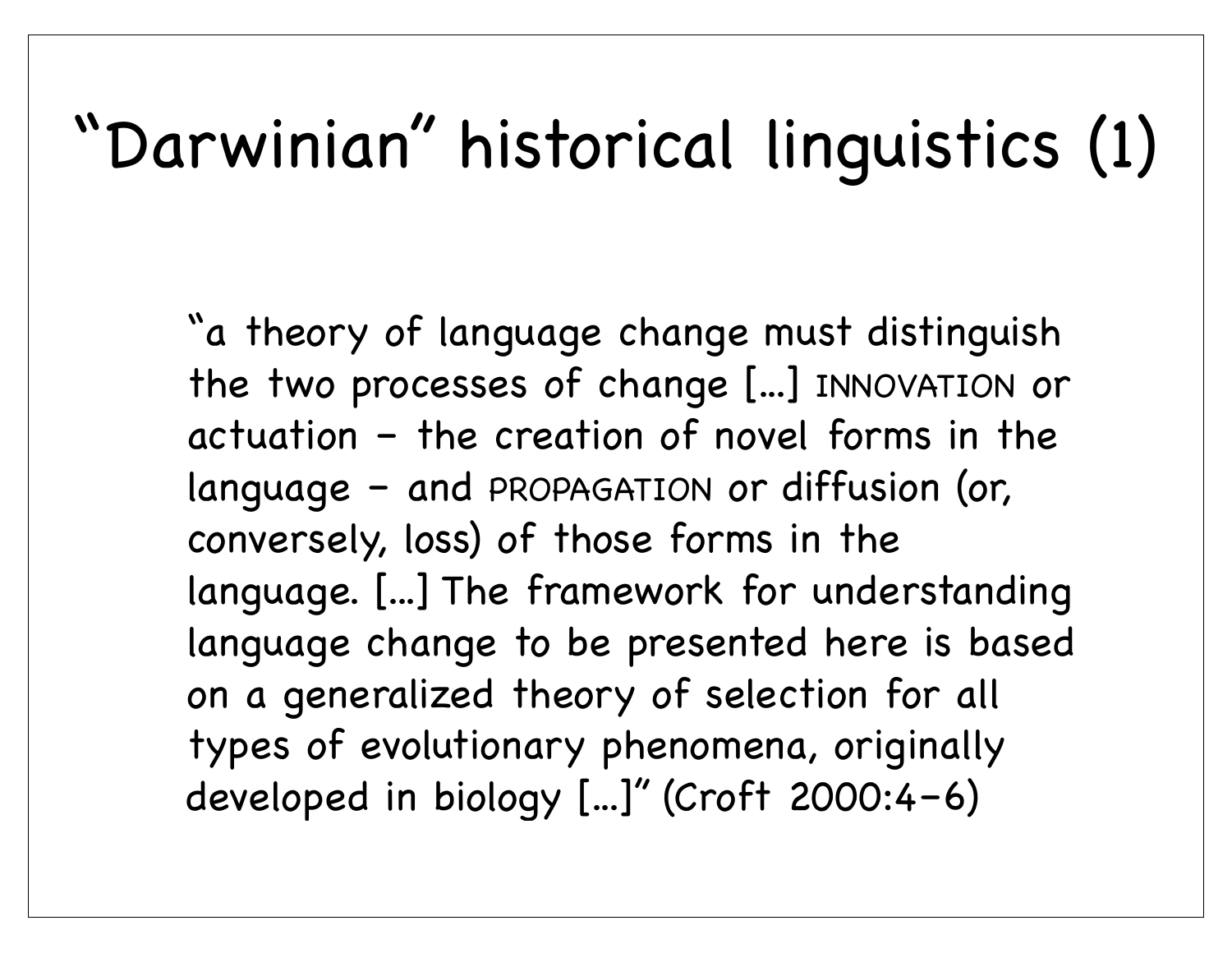#### "Darwinian" historical linguistics (2)

"'imperfect learning' (along with language contact and other sources of linguistic innovation) constantly replenishes the language with a fresh supply of coexisting variants. [...] Some of the variants arising this way will tend to be avoided in speech because they are dysfuntional or because they become stigmatized. Others will be favored [...] because they can be used to make things easier to say or to understand." (Kiparsky 1978:86)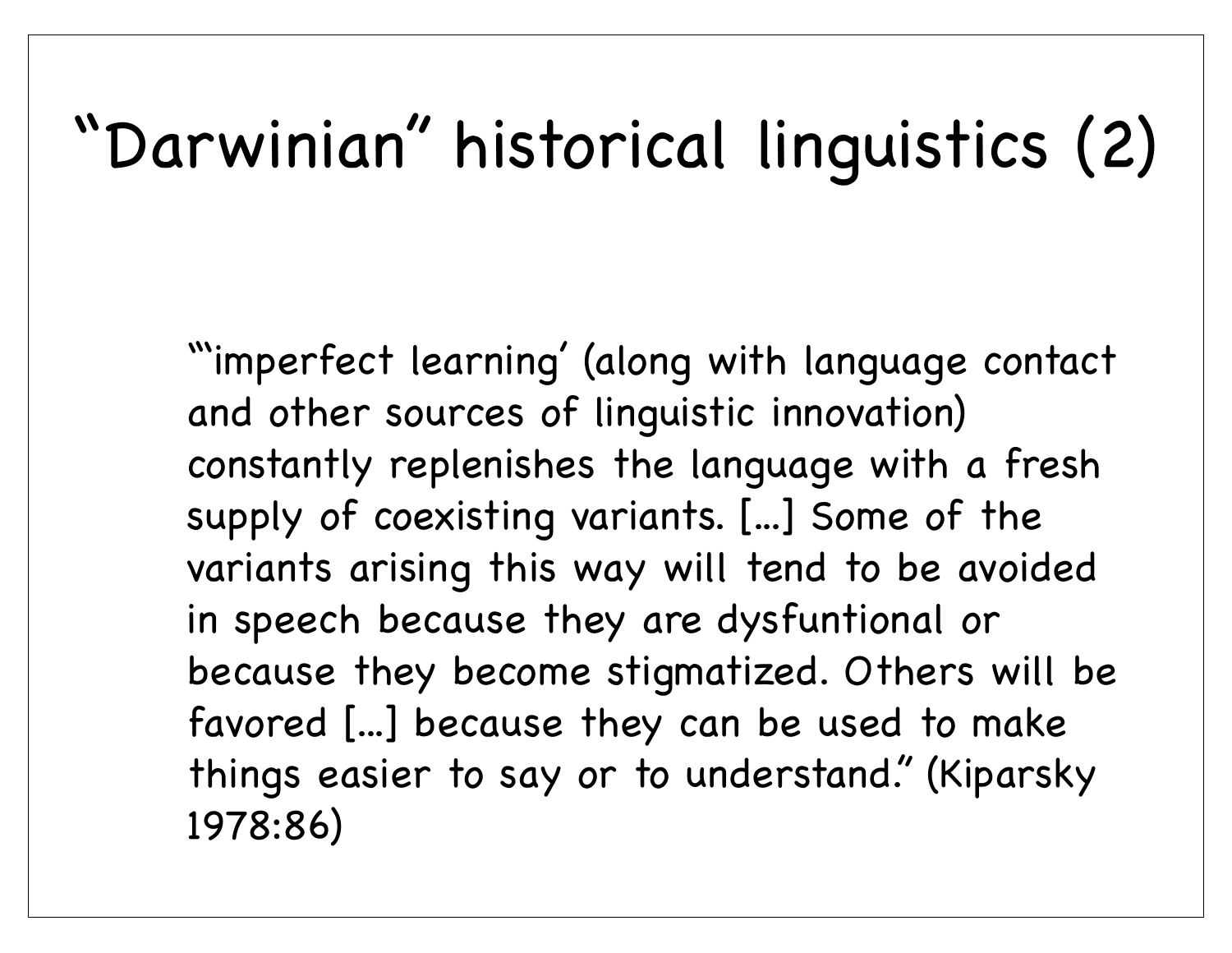#### "Darwinian" historical linguistics (3)

"We have in effect ended up dividing the explanation of analogical change between two different theories, one dealing with the source of the innovations (imperfect learning) and the other with their selection in speech and eventually in grammar. (A vague parallel might be the theory of evolution as a function of genetic variation and natural selection.)" (Kiparsky 1978:87; cf. Samuels 1972)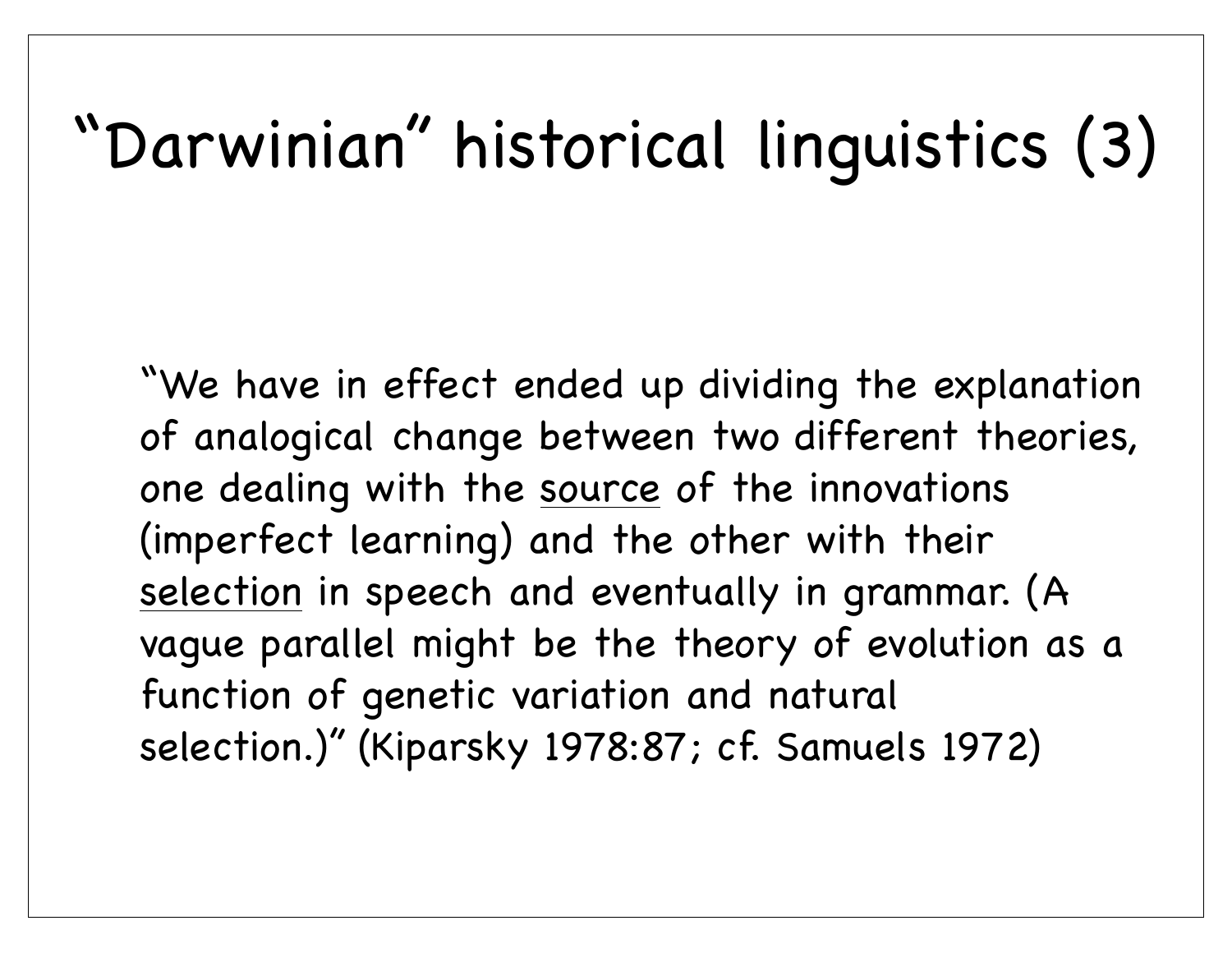#### "Darwinian" historical linguistics (4)

"The real cause of change in language usage is found in everyday speech. Here, there can be no question of any intentional effect. The only intention that is at work is the intention aimed at the momentary need to make one's own wishes and thoughts understandable to others. Otherwise, purposefulness (*Zweck*) plays no role in the development of general language usage other than what Darwin assigned to it in the development of organic nature: How well suited the resulting formation is for some function or purpose determines its survival or death." (Paul 1886:29– 30, translated by Peter Auer)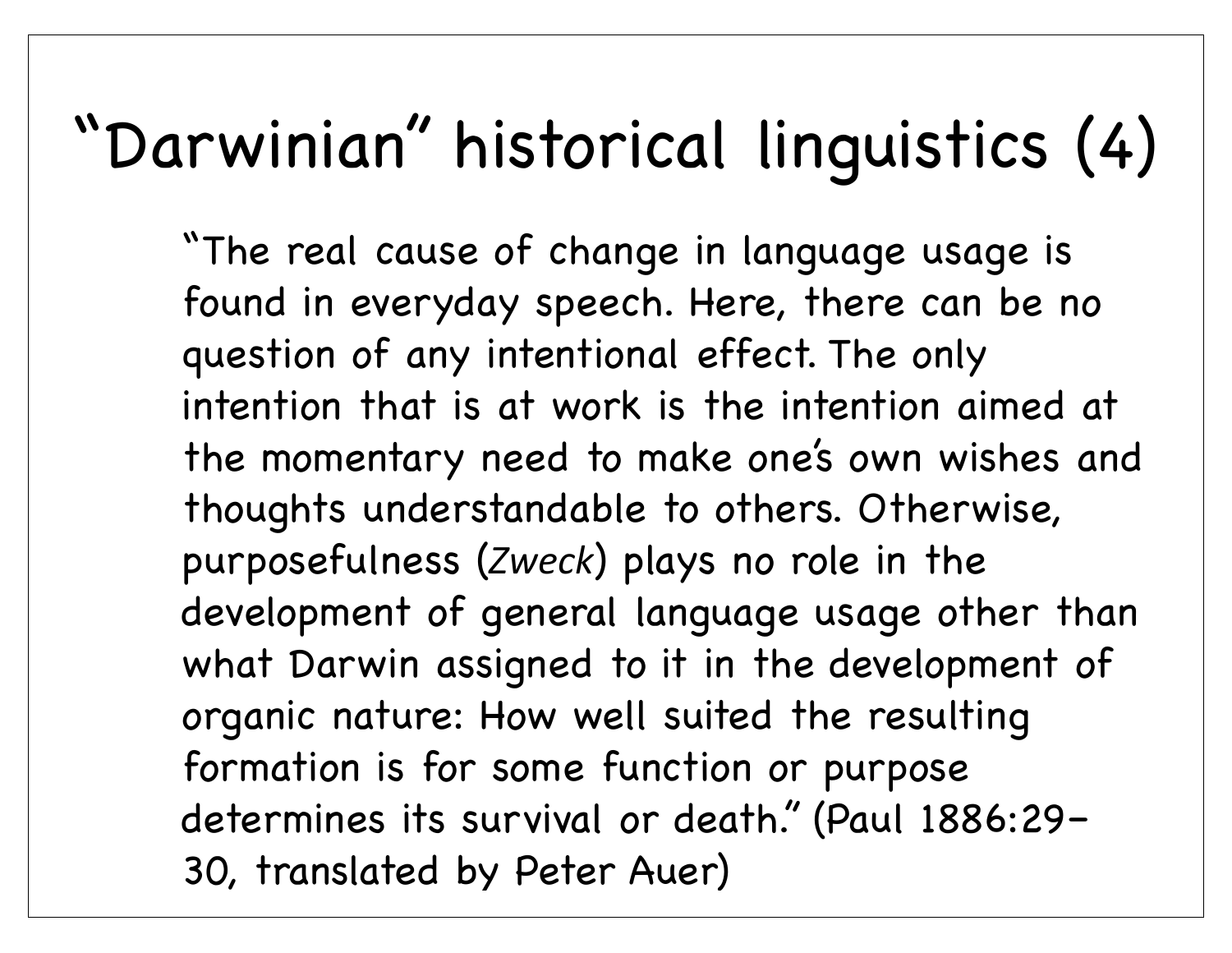# Part IV: Paradigm uniformity vs."harmony"/"symmetry"/ "congruity"/"stability"/ frequency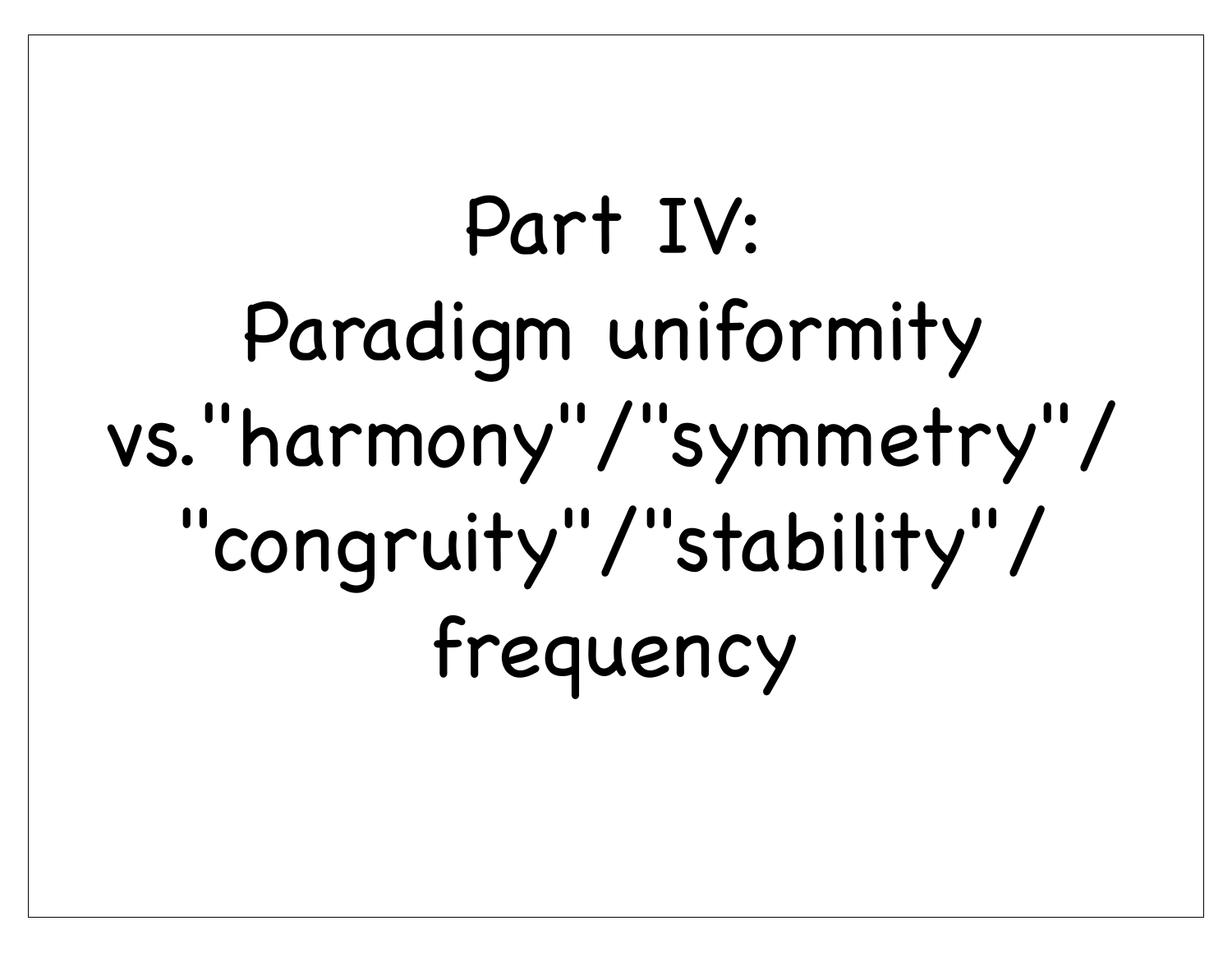## What could a uniformity preference amount to? (1)

Candidate 1: a constraint of the synchronic grammar

"The Optimal Paradigms (OP) model [...] The stem (output form of the shared lexeme) in each paradigm member is in a correspondence relation  $\mathfrak{R}_{OP}$  with the stem in every other paradigm member. [...] There is a set of Output–Output faithfulness constraints on the  $\mathcal{R}_{OP}$  correspondence relation." (McCarthy 2005:173-4)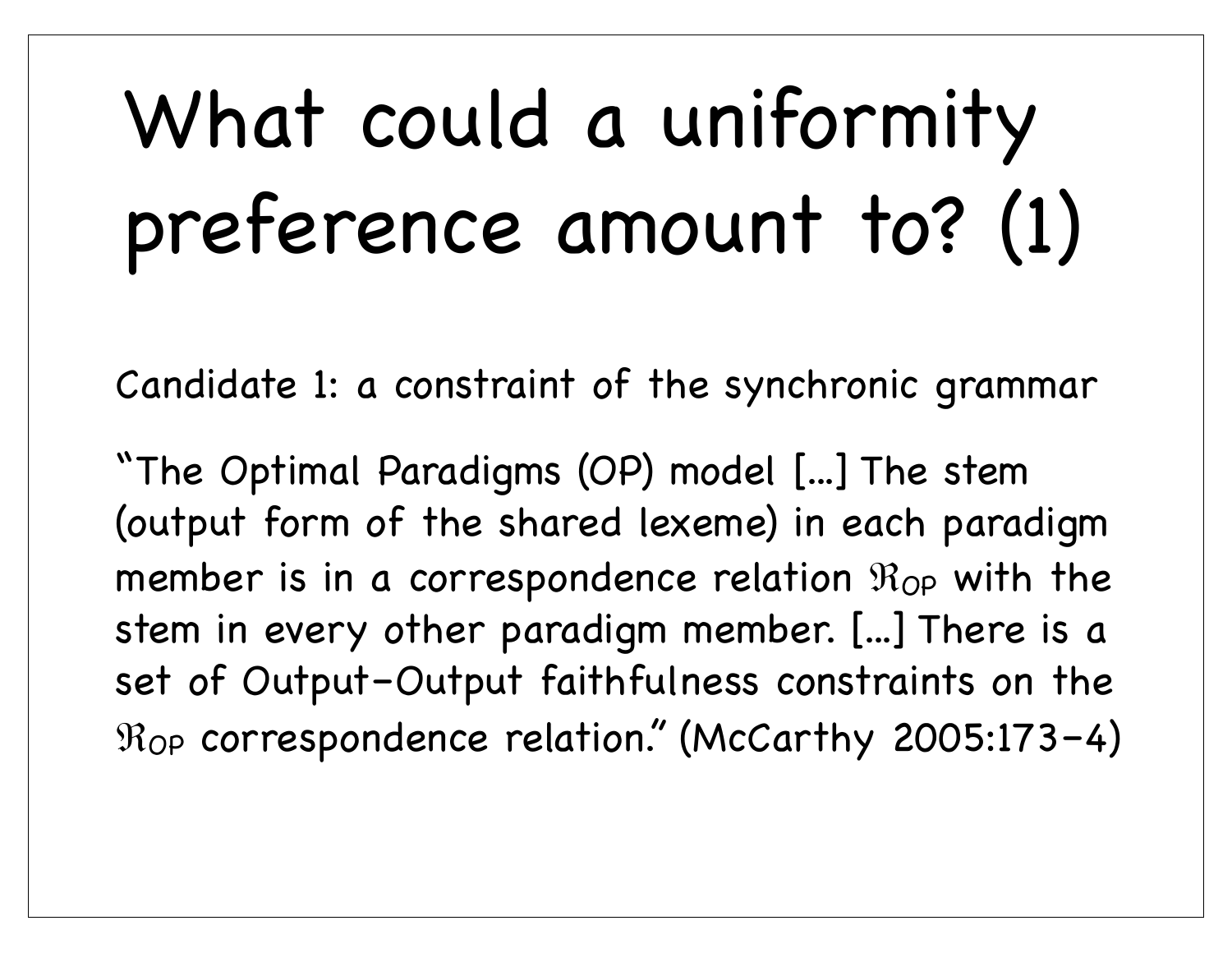## What could a uniformity preference amount to? (2)

Candidate 2: a property of the "evaluation measure":

Kiparsky's "paradigm conditions" (1971:596):

"...the evaluation measure is to somehow check the outputs of grammars [...] and assign a 'cost' to allomorphic variation in paradigms."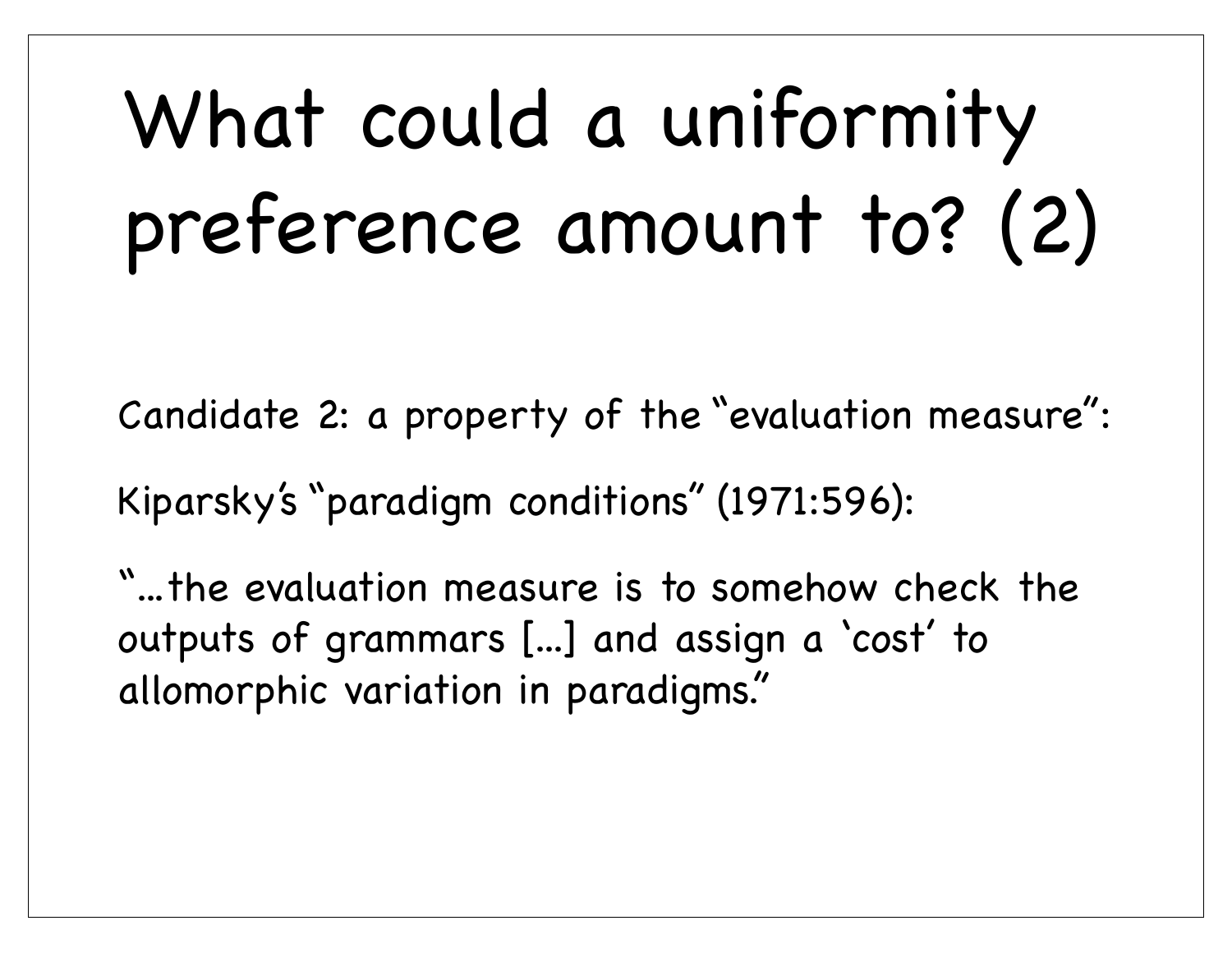## What could a uniformity preference amount to? (3)

Candidate 3: a general cognitive distaste for allomorphy:

"the mind shuns purposeless variety" (Anttila 1972:181)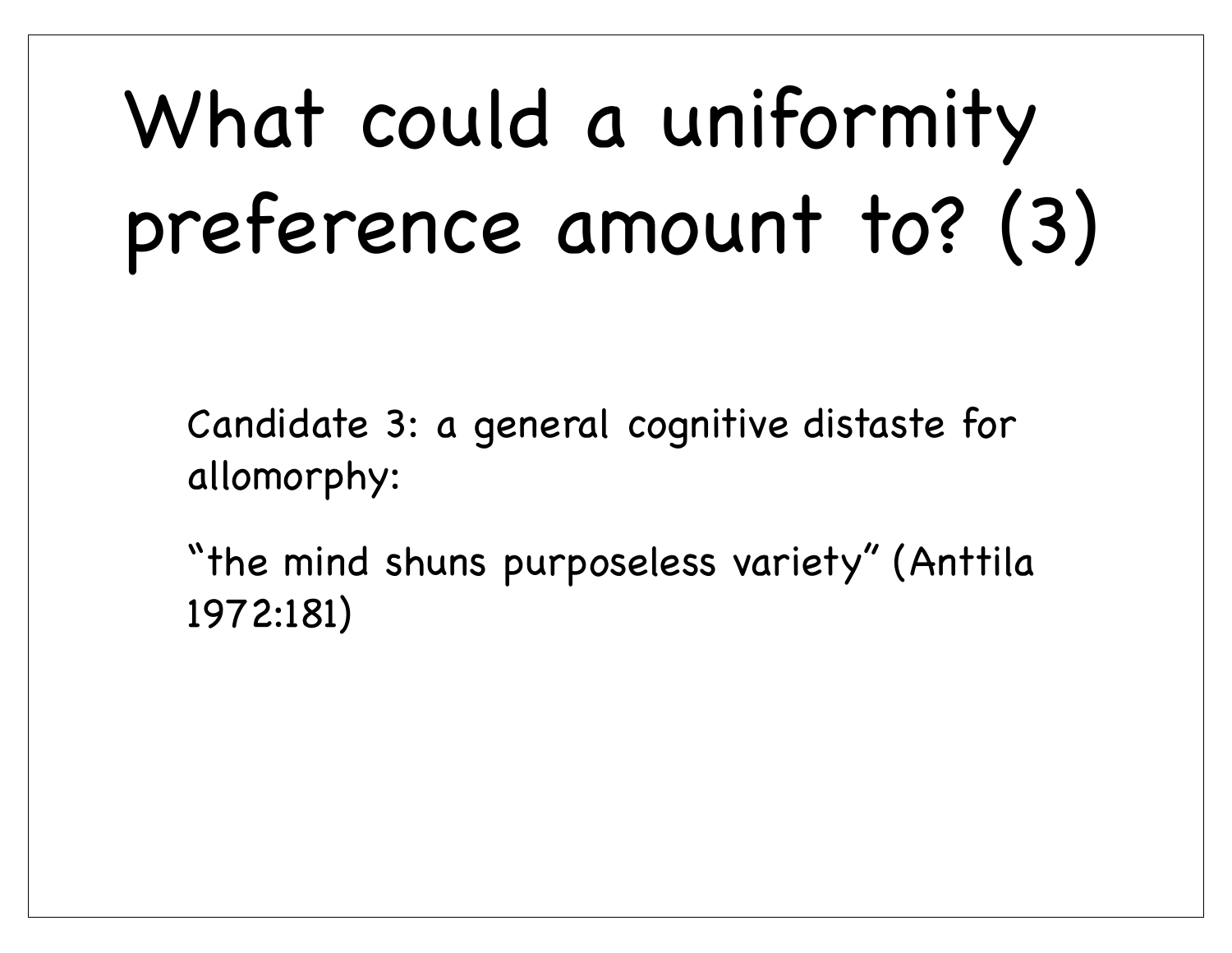#### What could a uniformity preference amount to? (4) Candidate 4: a processing bias

"When the derivative maintains intact the phonology of the base, listeners can easily access the lexical entry to interpret the nonce form. If the derivative's stem is modified, this makes it harder to access the lexical entry." (Steriade 2000:317)

"...forms which were subject to phonological change during derivation were always recognized significantly slower than those without phonological alternations" (Tsapkini et al. 1999:318; cf. Ussishkin and Wedel 2009).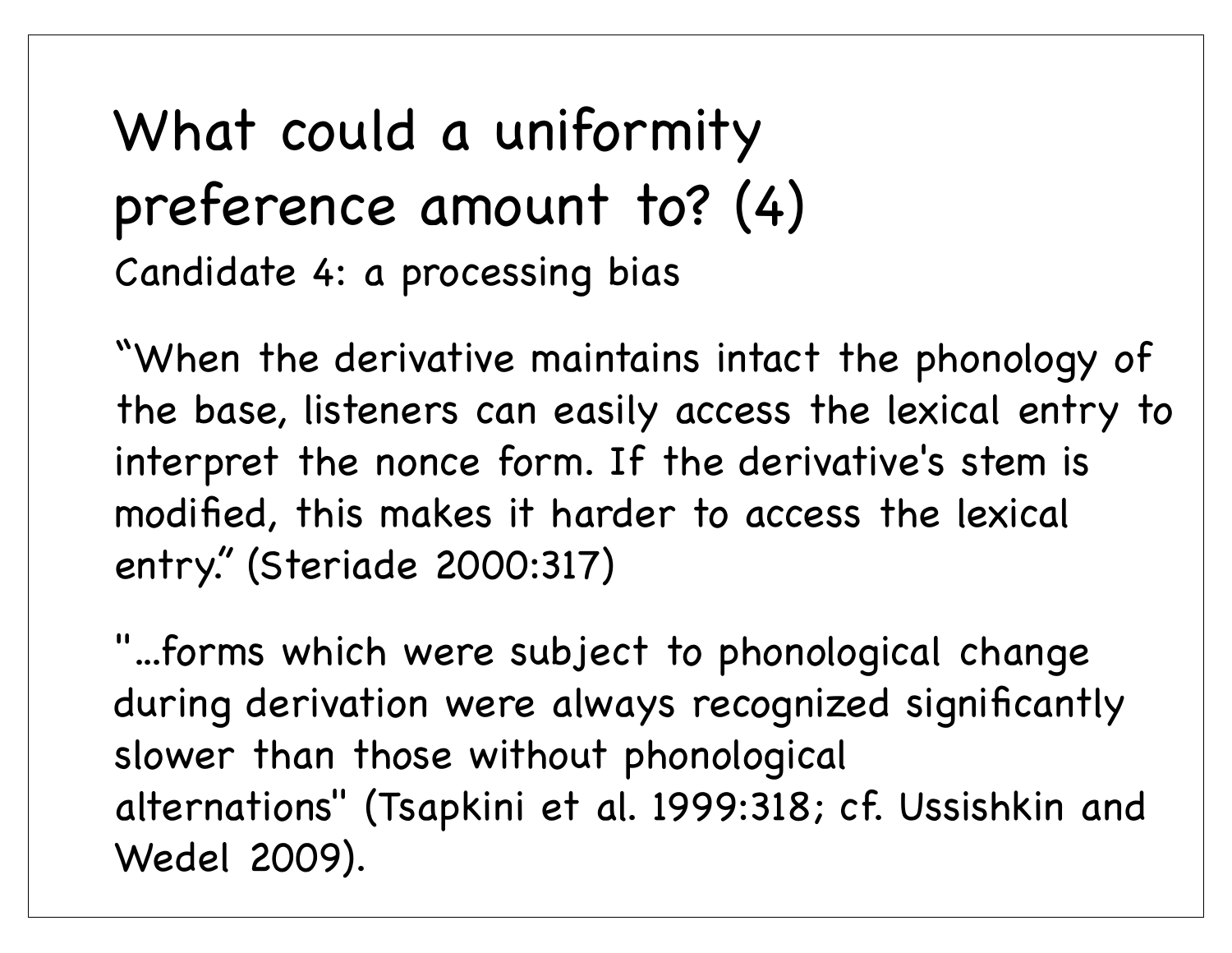#### What could a uniformity preference amount to? (5)

Candidate 5: an acquisition bias

"... a child can acquire a lexicon only if the initial state of the grammar is such that surface forms and underlying representations are [...] identical to each other" (Hale and Reiss 2008:241)

"Psycholinguistic and diachronic evidence [...] suggests that learners [...] require positive evidence to abandon the **identity map**, in which inputs are identical with the corresponding outputs" (Ricardo Bermúdez-Otero 2006).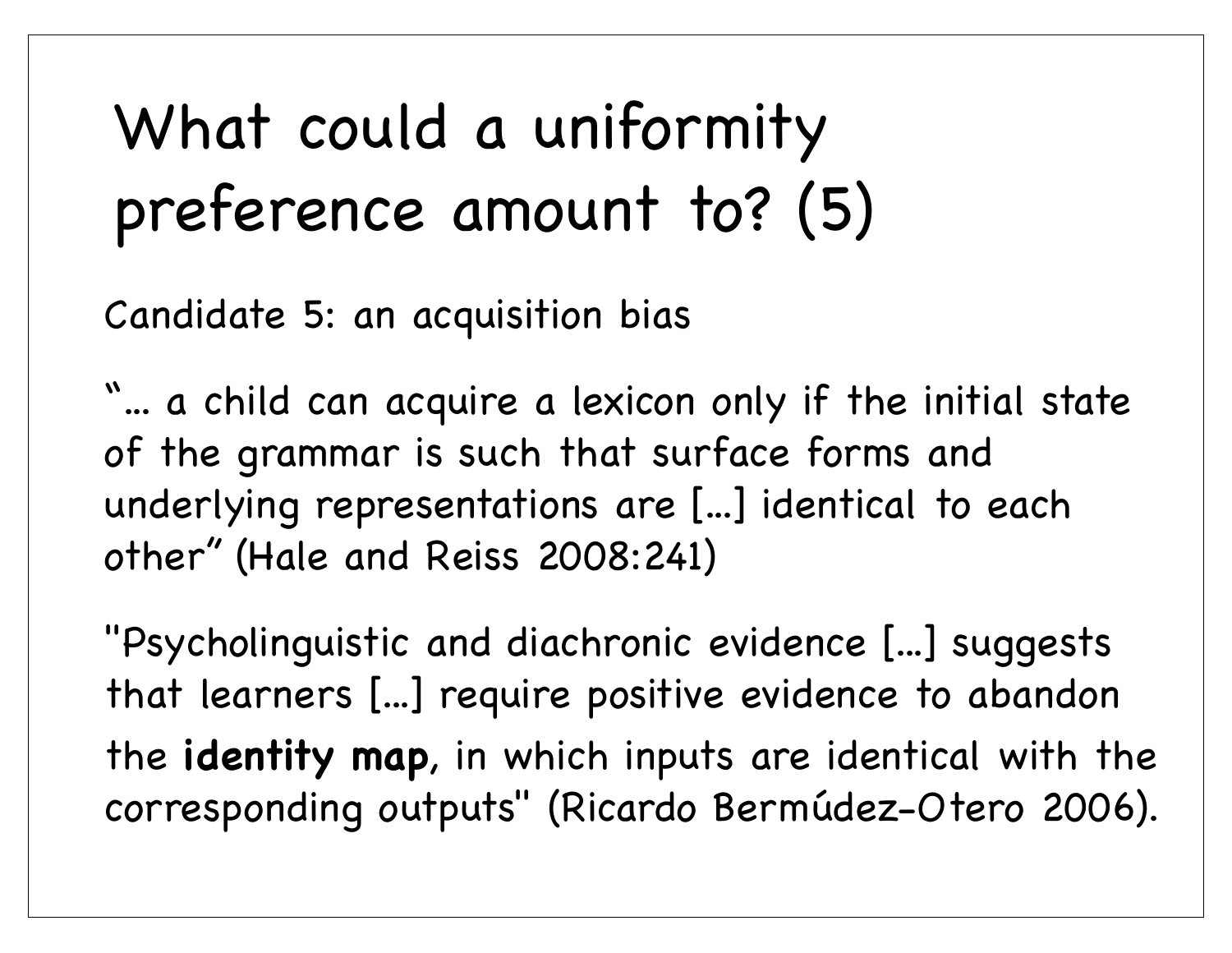#### The Principle of Contrast

"to acquire words children must assume that word meanings are contrastive." (Markman 1990:67; cf. Clark 1983; Bolinger 1977)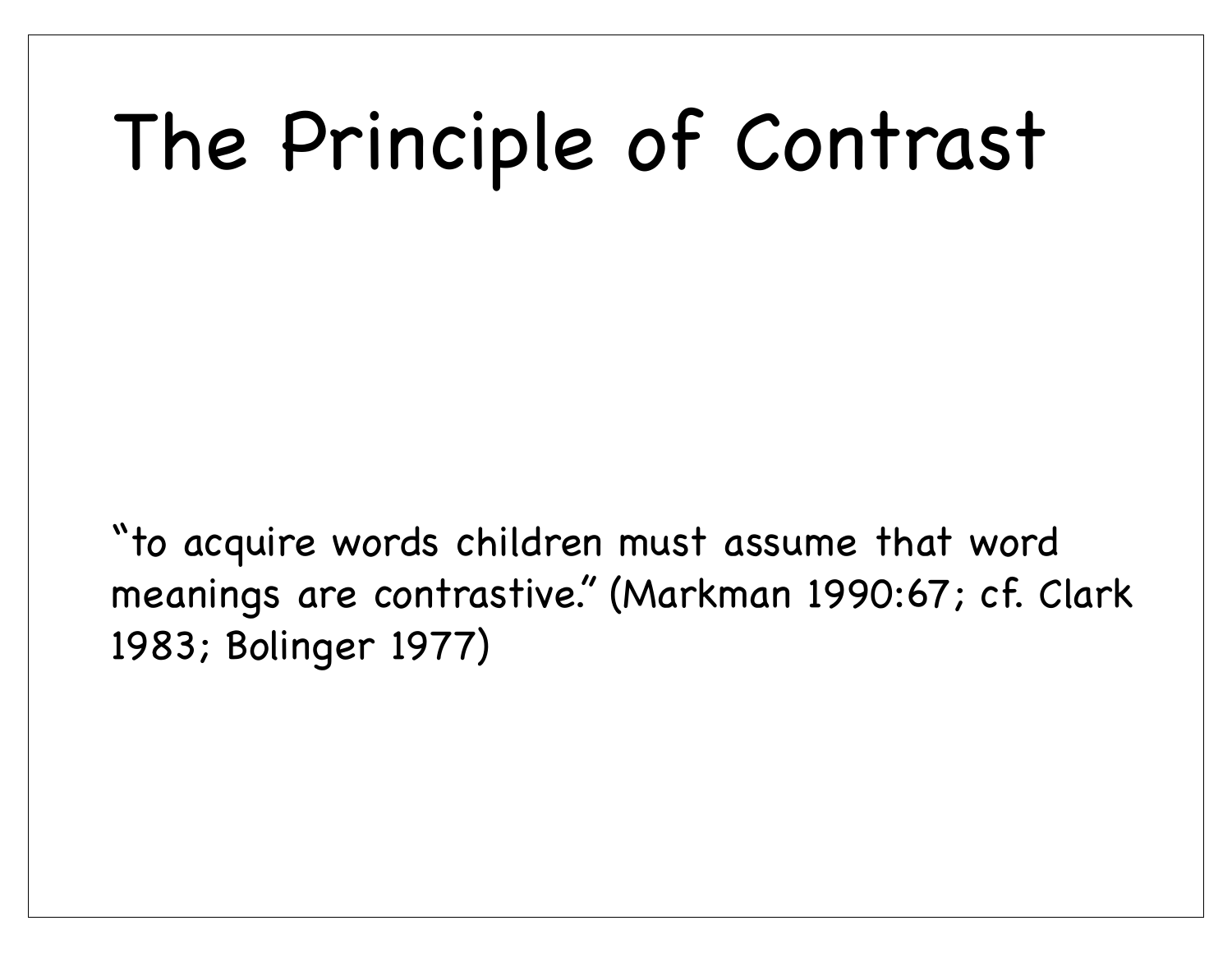# The Principle of Contrast and Paradigm Leveling

Carstairs-McCarthy 2010: Coarticulation effects in fluent speech give rise to "synonymy dilemmas" (= violations of the Principle of Contrast)

"The first way to resolve a synonymy dilemma is to discard all but one of the synonyms. [...] This mode of resolution parallels many of those recorded or reconstructable morphological changes that are typically attributed by historical linguists to 'levelling' or 'analogical extension'" (2010:74).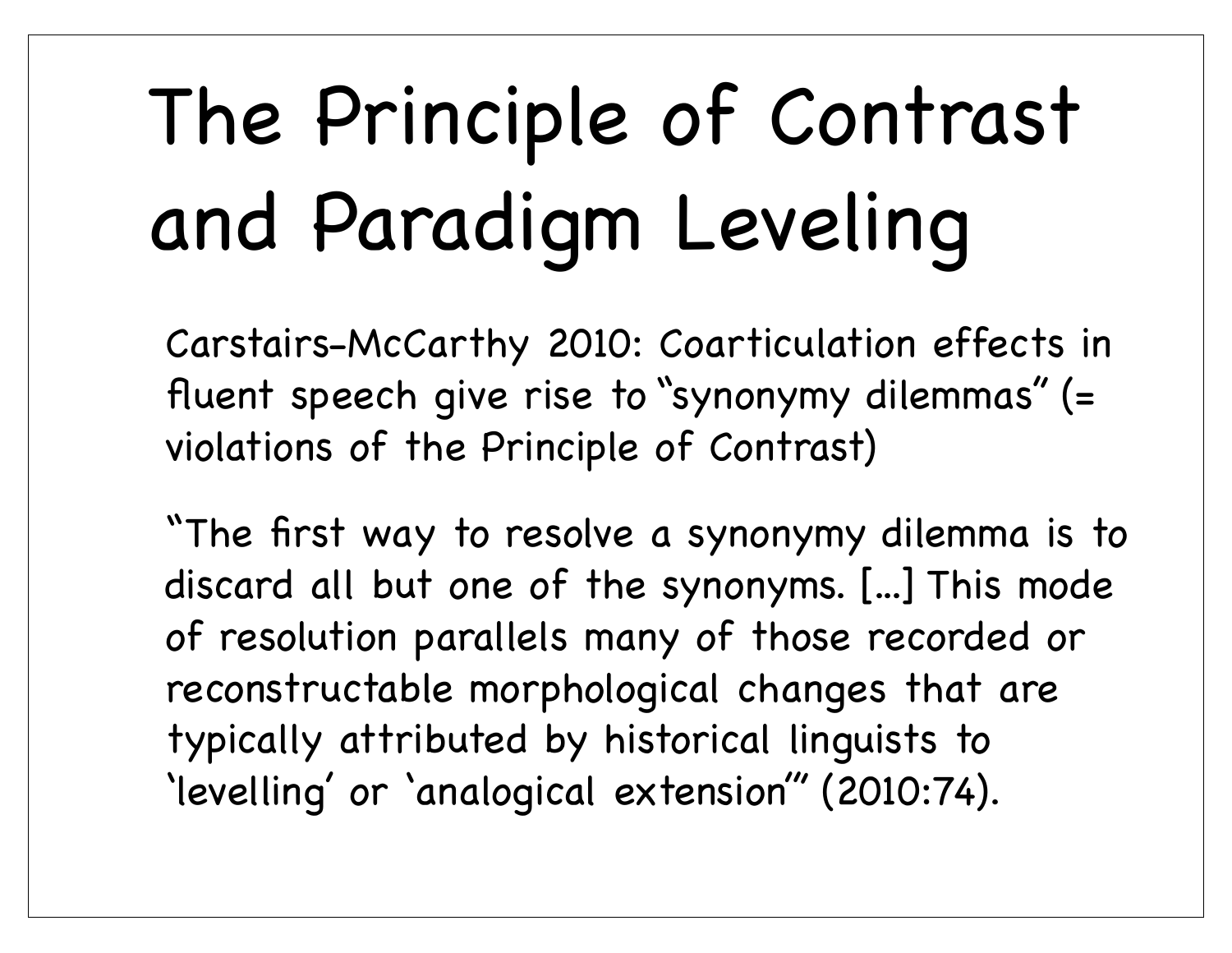# "harmony" (1)

"one could rightly [...] portray the operation of false analogy as something highly beneficial for language and claim that only this force – as 'the beneficent heavenly daughter who freely and easily and joyfully binds that which is alike' – has brought out the true harmony in the structure of language." Brugmann (1876: 317–18fn.33)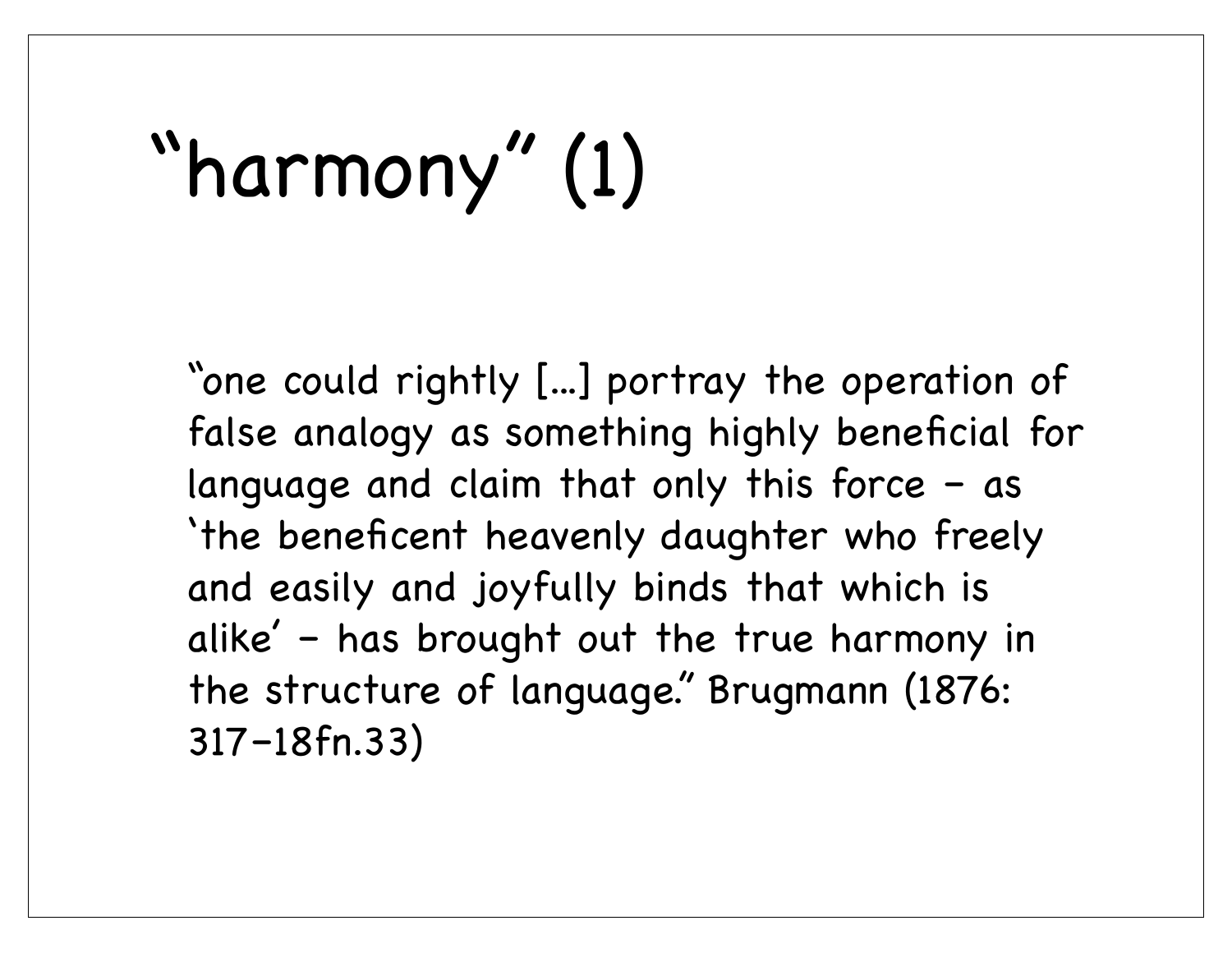# "harmony" (2)

Against the great harmony [of a newly emerged morphological subsystem], phonetic transformation operated from the very beginning as an inconspicuous but relentless destructive force [...]. So-called false analogy is not only a necessary consequence of this disruption of the harmony but also, at the same time, a reaction against it, by means of which the memory is freed from the crushing burden of the mass of peculiarities that have imposed themselves on it. Due to the seemingly arbitrary randomness of this burden, the memory is no longer capable of dealing with it (Paul 1877:327–8).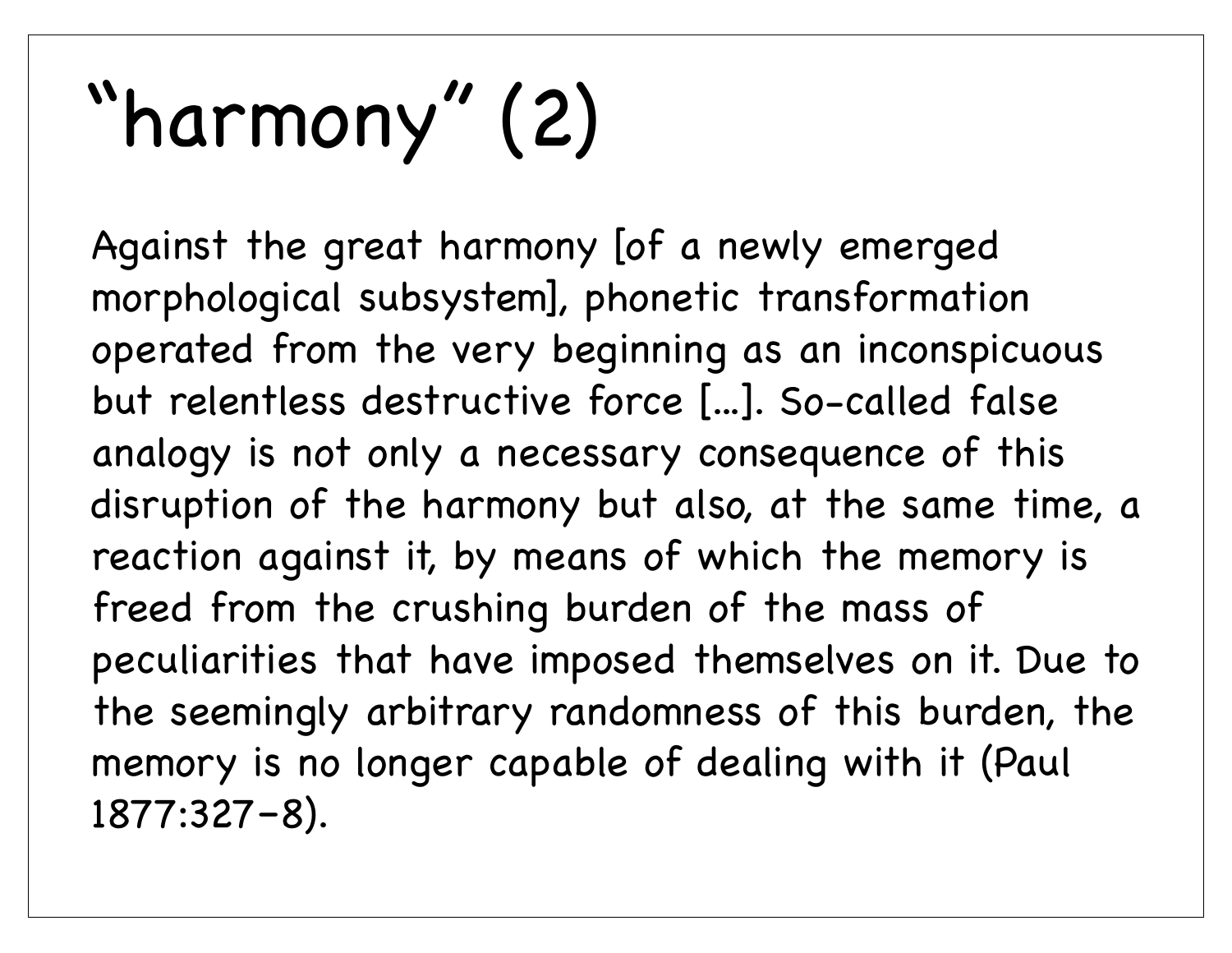# "symmetry"

"In phonetic change, the symmetry of the system of forms is confronted with a relentless enemy and ravager. It is hard to imagine the degree of disconnectedness, confusion, and incomprehensibility that language would gradually reach if it were obliged to patiently endure the devastations of phonetic change, if no *reaction* against this were possible. But a means for such a reaction is available in *analogical formation*. With its help, language gradually works its way back, again and again, to a more tolerable situation, to firmer connectedness and more functional groupings in inflection and word formation." (Paul 1886:161)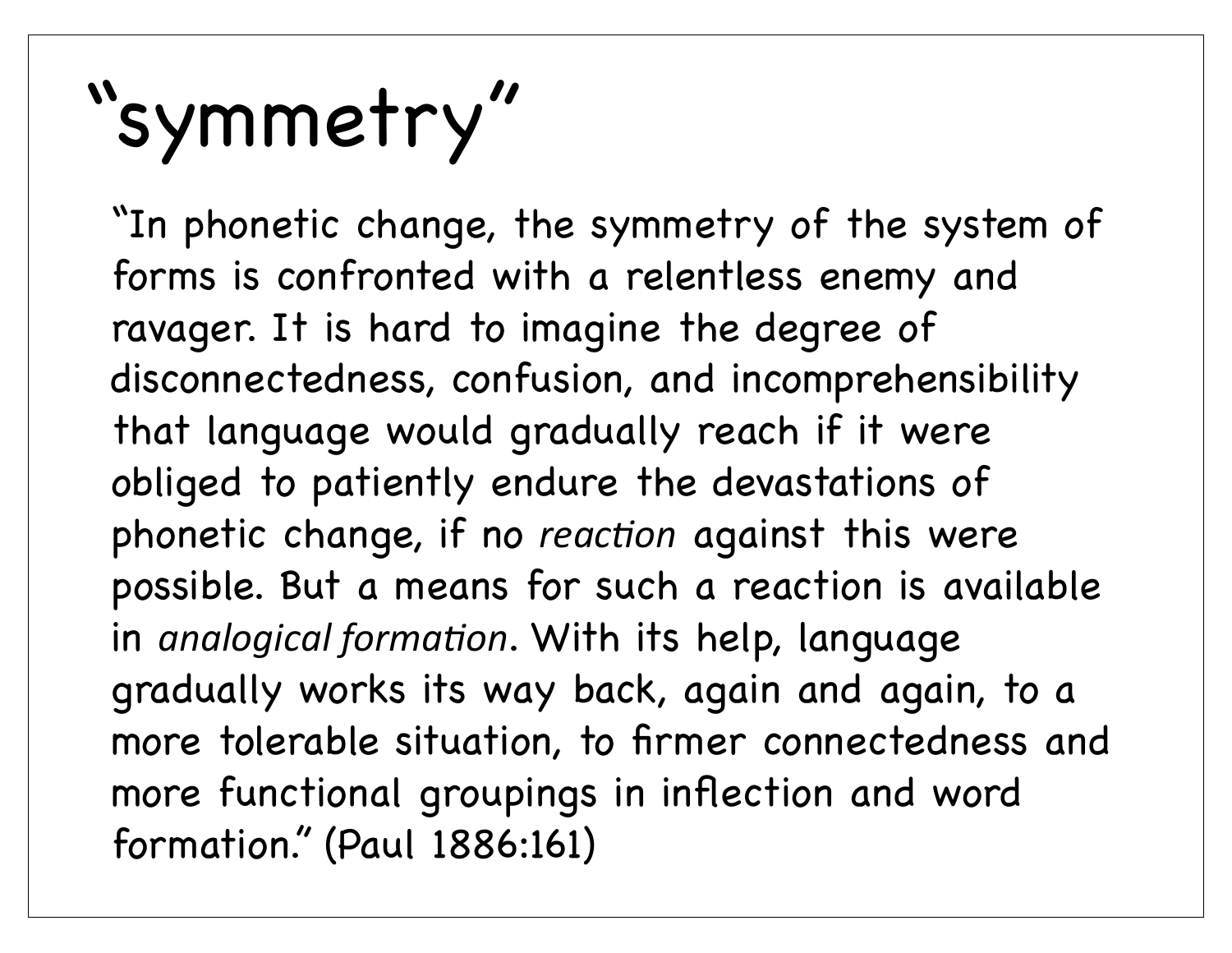#### System congruity and inflectional-class stability

"System congruity is the degree of correspondence of a paradigm (and thus also of an inflectional class), of a subparadigm, or an inflectional form, or of a morphological marker with the system-defining structural properties of a language." (Wurzel 1984:86– 7)

"STABLE inflectional classes are [those] whose paradigms follow the implicative pattern of an exclusive or dominant paradigm-structure condition ..." (Wurzel 1989:125)

"System-defining" and "dominant" are defined in terms of type frequency.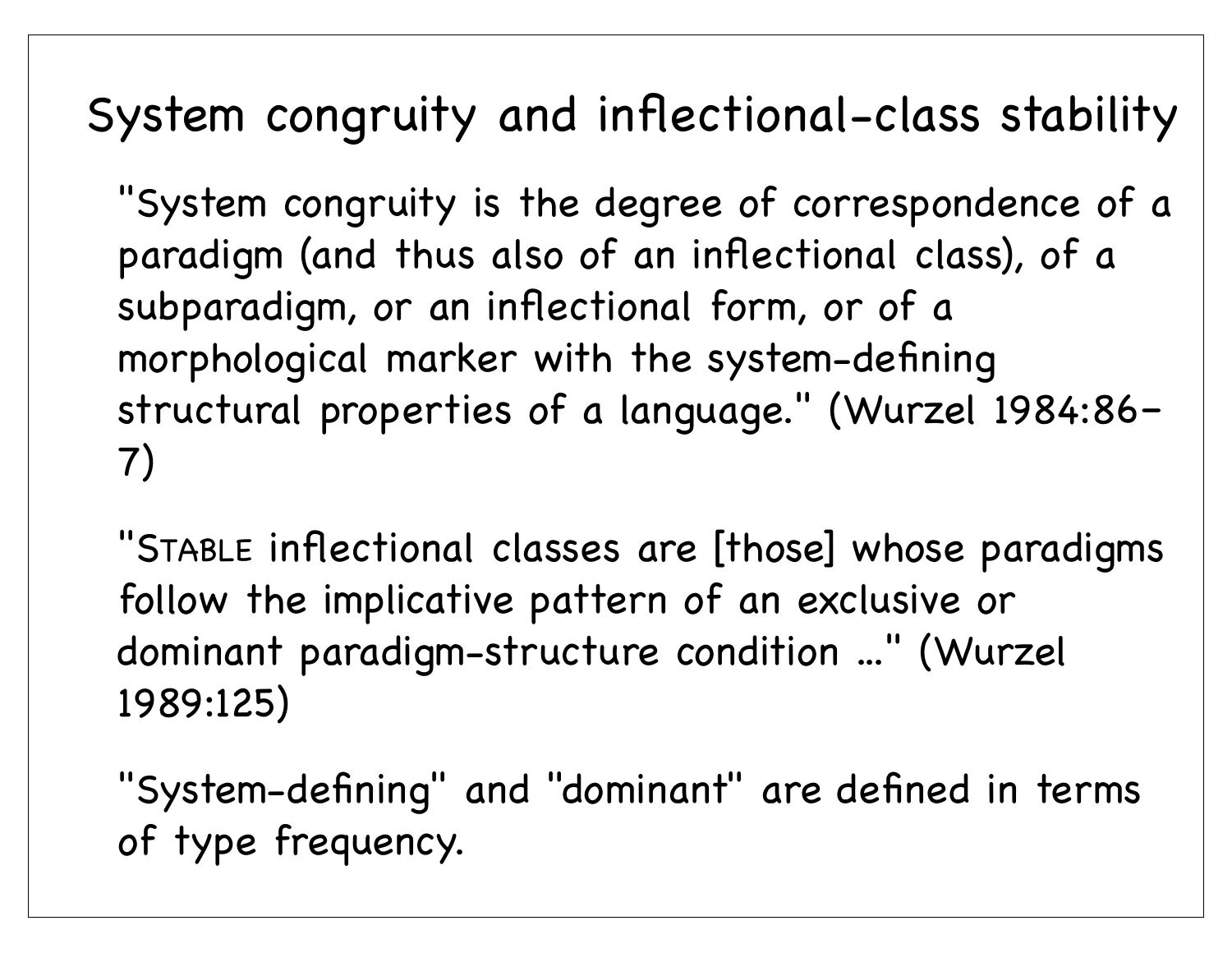#### *Machtverhältnisse*

"As soon as a form can, based on its shape, belong to more than one class, [...] Which of the various applicable proportions wins out depends only on the dominance relationships (*Machtverhältnisse*) among them." (Paul 1886:92)

Paul relates his notion of dominance of morphological patterns to both token and type frequency: "both the frequency of the individual words and the number of possible analogous proportions." (1886:88)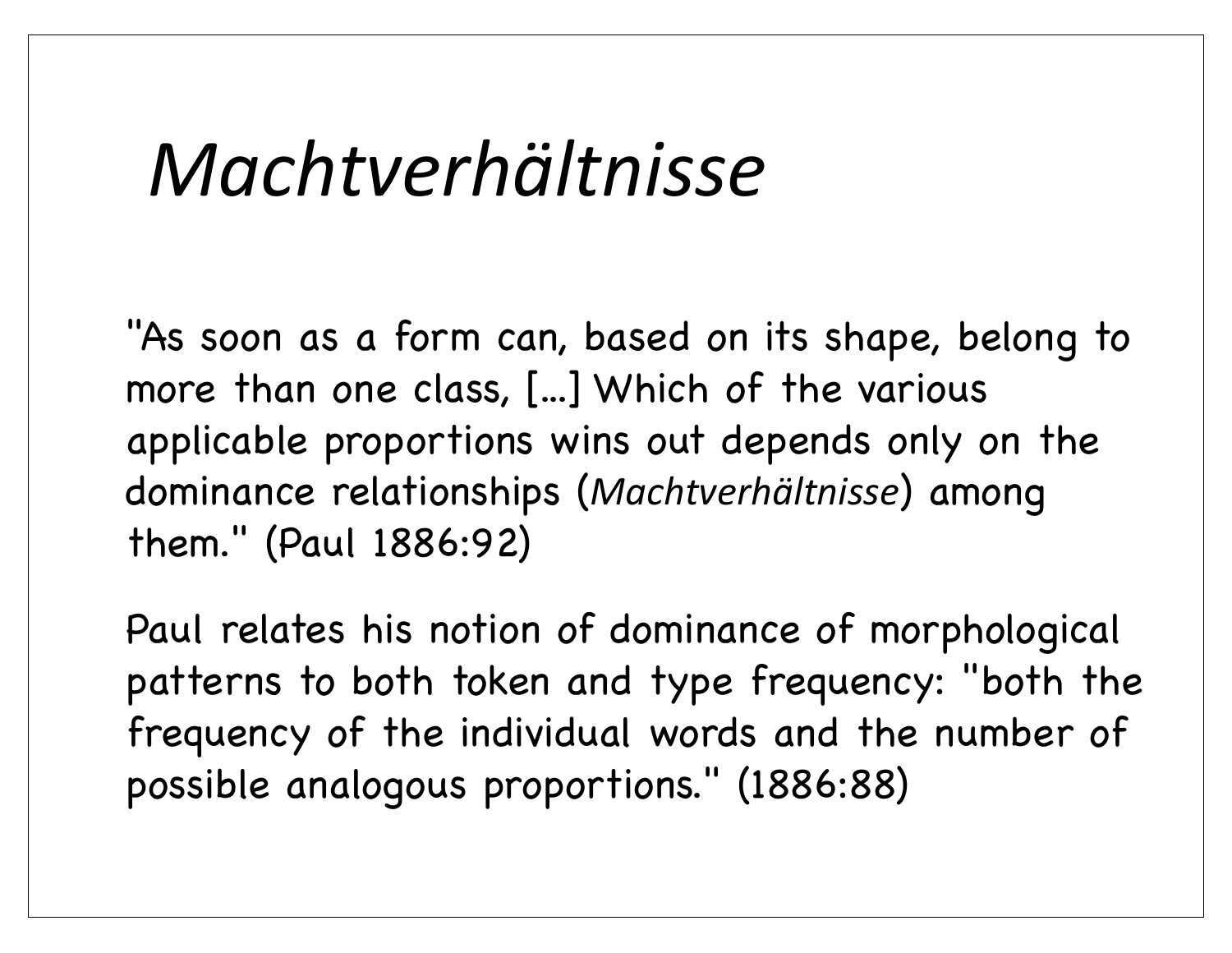#### Explicit models

"The model of paradigm learning advocated in this paper always extends the strongest pattern, regardless of whether it is alternating or uniform." (Albright 2005; cf. Hare and Elman 1995)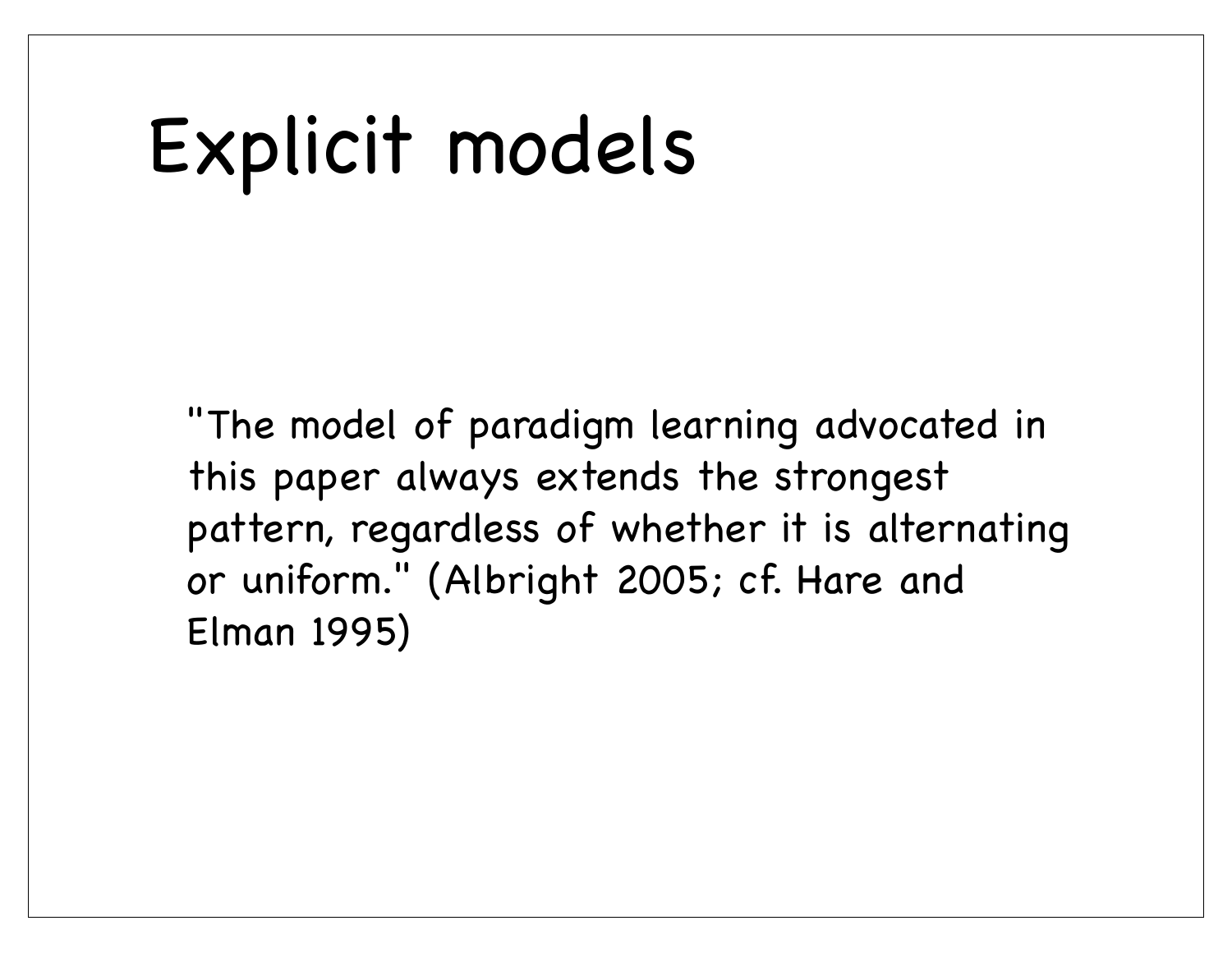Accounting for the "typological bias towards paradigm leveling" without positing a preference for stem uniformity.

"I conjecture that morphophonemic alternations typically affect only a smallish subset of the phonemic inventory [...]. The end result is that alternations tend to be the minority pattern, and there will be a tendency to generalize non-alternation, or level." (Albright 2005; cf. Wurzel 1984:169– 72; Bybee and Newman 1995; Haspelmath 2006)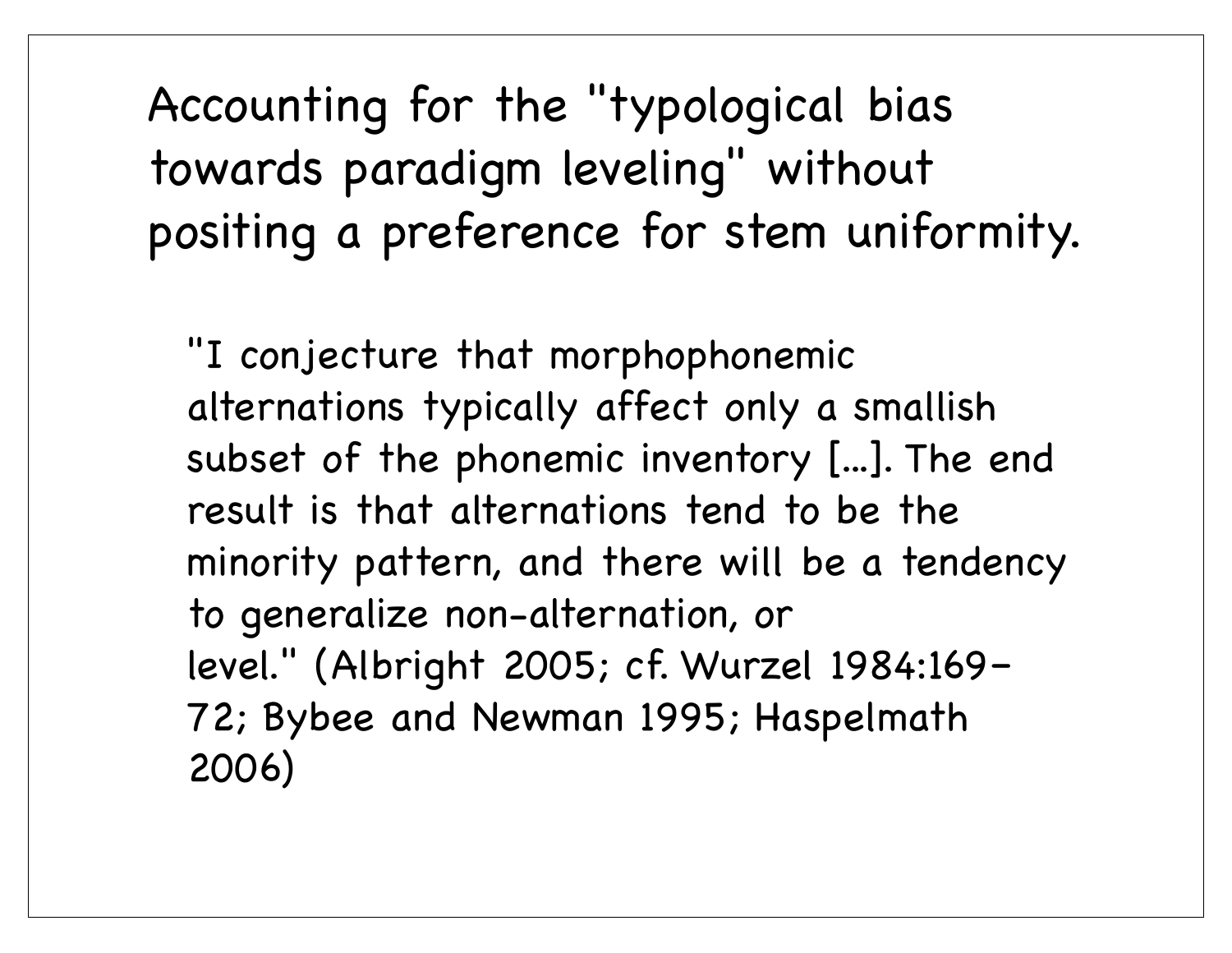#### Part V: Where does this leave us?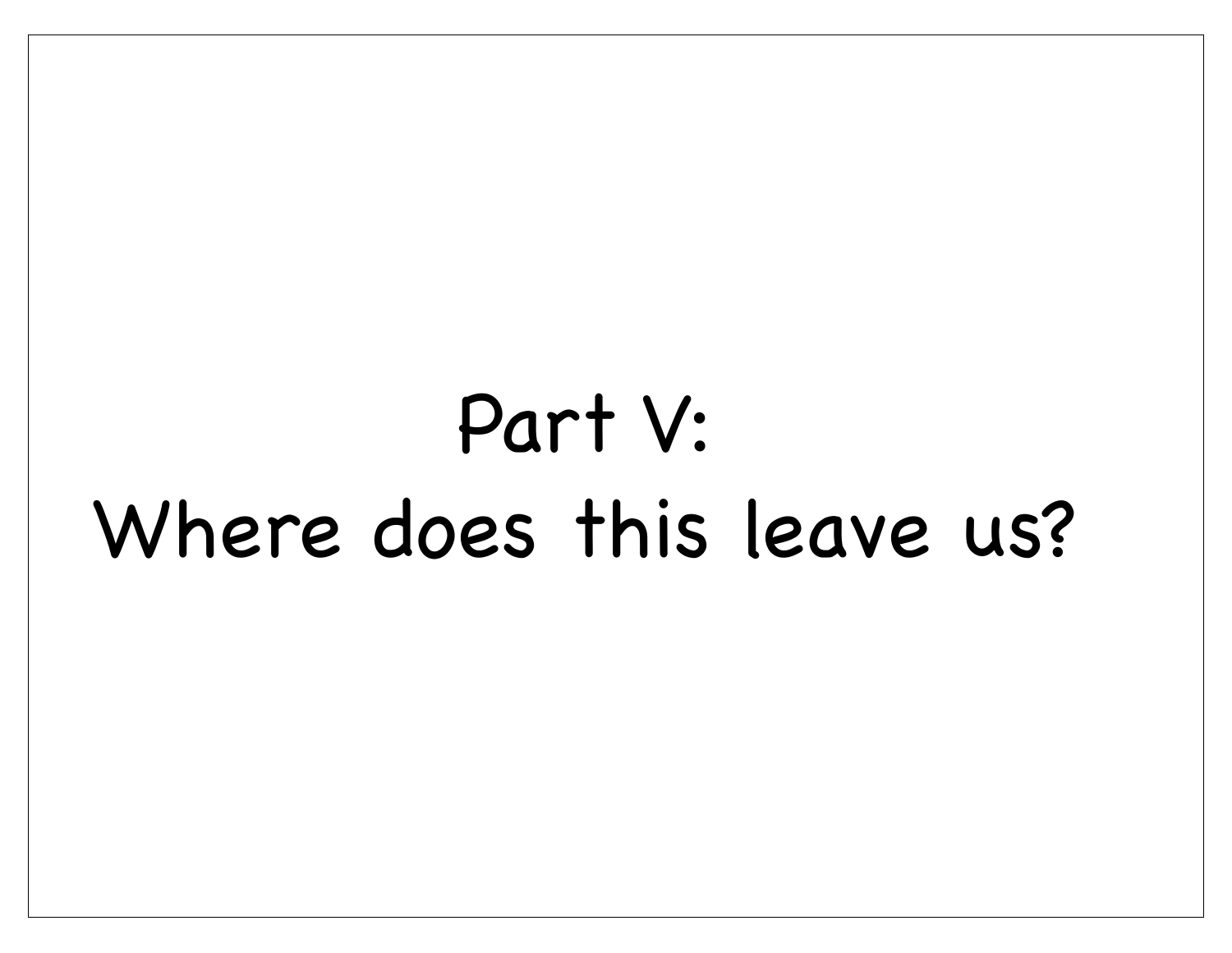#### One firm conclusion

There are no grounds for maintaining that paradigm leveling has anything to do with "preferences" or an "optimizing impulse", in a teleological sense.

2. But there are some plausible factors that might **bias** morphophonological change towards paradigm leveling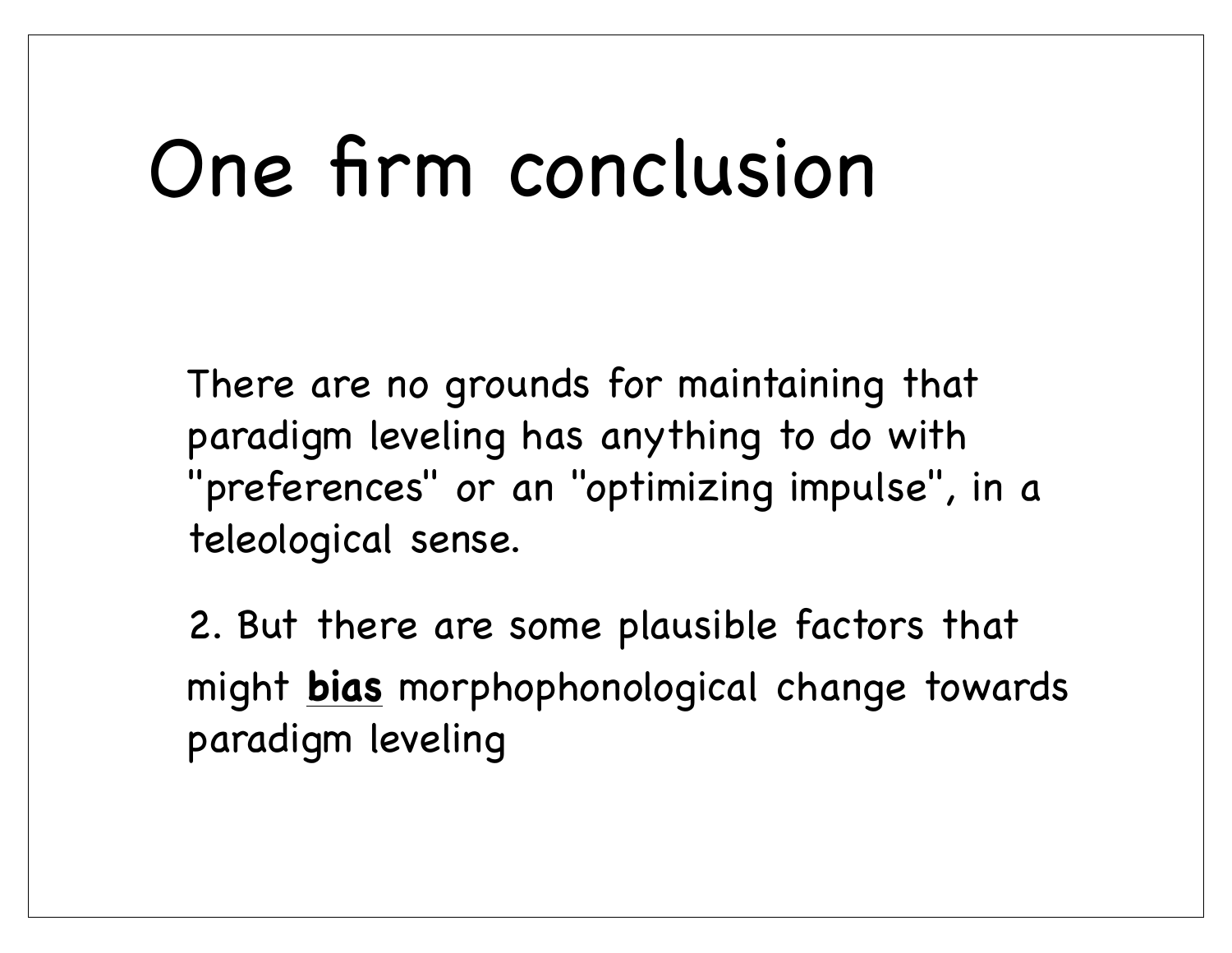#### A **bias** favoring paradigm leveling?

Some plausible factors that might **bias** morphophonological change towards paradigm leveling:

1. At the level of the mechanisms of innovation: "Intraference" among forms within a paradigm might play a role, alongside extension of existing (nonalternating) patterns in giving rise to leveling innovations.

2. At the level of constraints favoring the occurrence and/or the ultimate success of certain types of innovations over others:

an acquisition bias grounded in the Principle of Contrast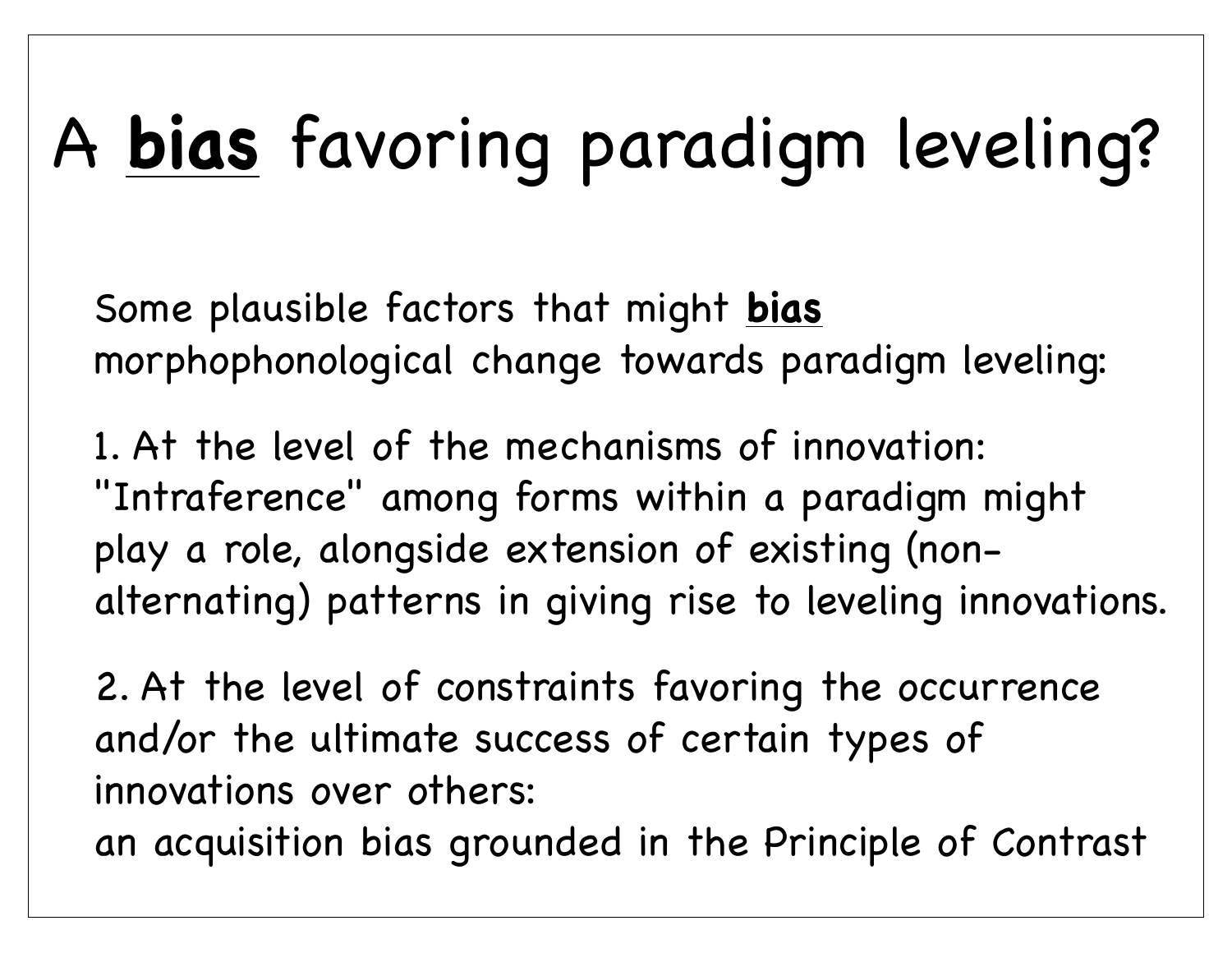What do we do with these plausible factors in light of Albright's argument that there are no grounds for positing a uniformity bias?

Wurzel offers one answer: "System-independent" factors are real, but their influence on the course of morpho(phono)logical change pales in comparison to that of the type frequency of different patterns in the system.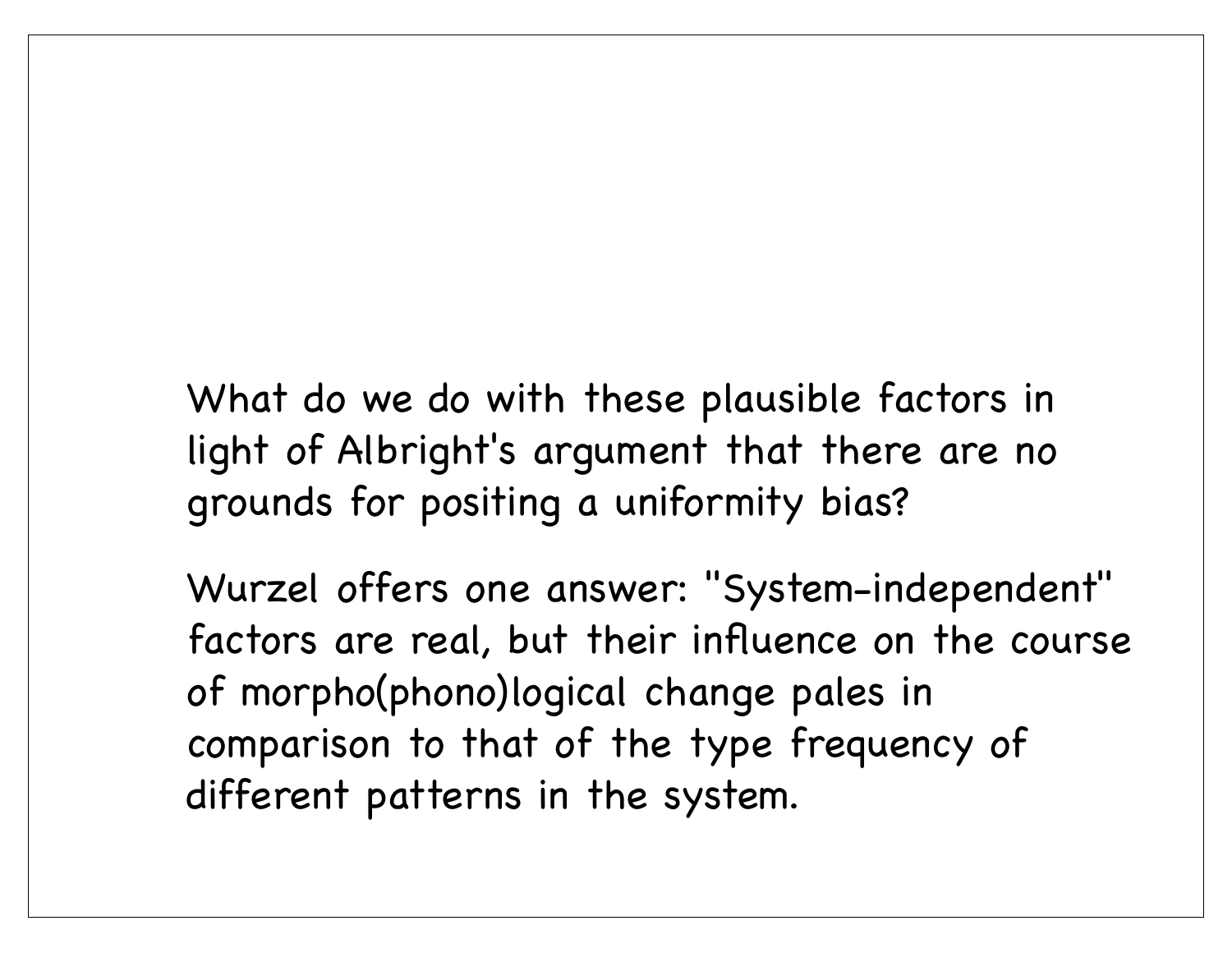## Selected references (1)

Albright, Adam 2005 The morphological basis of paradigm leveling. In: Laura J. Downing, T. A. Hall, & Renate Raffelsiefen (eds,), Paradigms in phonological theory, 17–43. Oxford: Oxford University Press.

Andersen, Henning. 1980. 'Morphological Change: Towards a Typology', Historical Morphology, ed. by Jacek Fisiak, (Trends in Linguistics, Studies and Monographs 17), 1–50. New York: Mouton.

Bolinger, Dwight. 1977. Meaning and Form. New York: Longman.

Brugmann, Karl 1876. Nasalis sonans in der indogermanischen Grundsprache. In: Georg Curtius & Karl Brugmann (eds.), Studien zur griechischen und lateinischen Grammatik, vol. 9, 285–338. Leipzig: Hirzel.

Bybee, Joan 1980. Morphophonemic change from inside and outside the paradigm. Lingua 50: 45–89.

Curtius, Georg 1860. Das dreisilbengesetz der griechischen und lateinischen betonung. Zeitschrift für vergleichende Sprachforschung 9: 321-338.

Fertig, David 1999. Analogical "leveling" from outside the paradigm: Stem-vowel changes in the German modals. Diachronica 16: 233– 260.

Fertig, David 2013 Analogy and morphological change. Edinburgh: Edinburgh University Press.

Garrett, Andrew. 2008. 'Paradigmatic uniformity and markedness', Linguistic Universals and Language Change, ed. by Jeff Good, 125-143. Oxford: Oxford University Press.

Hill, Eugen (2007). 'Proportionale Analogie, paradigmatischer Ausgleich und Formerweiterung: ein Beitrag zur Typologie des morphologischen Wandels'. Diachronica 24.81-118.

Hock, Hans Henrich. 1986. Principles of Historical Linguistics. Berlin: Mouton de Gruyter.

Kiparsky, Paul. 1992. 'Analogy', International Encyclopedia of Linguistics, vol. 1, ed. by William Bright, 56–61. New York: Oxford Univ. Press.

Mańczak, Witold. 1958. 'Tendences générales des changements analogiques'. Lingua 7.298–325 and 387–420.

Markman, Ellen. 1980. Constraints Children Place on Word Meanings. Cognitive Science 14.57–77.

Mayerthaler, Willi. 1981. Morphologische Natürlichkeit, (Linguistische Forschungen 28). Wiesbaden: Athenaion.

McCarthy, John J. 2005. 'Optimal Paradigms', Paradigms in Phonological Theory, ed. by Laura J. Downing, T.A. Hall and Renate Raffelsiefen, 170-210. Oxford: Oxford University Press.